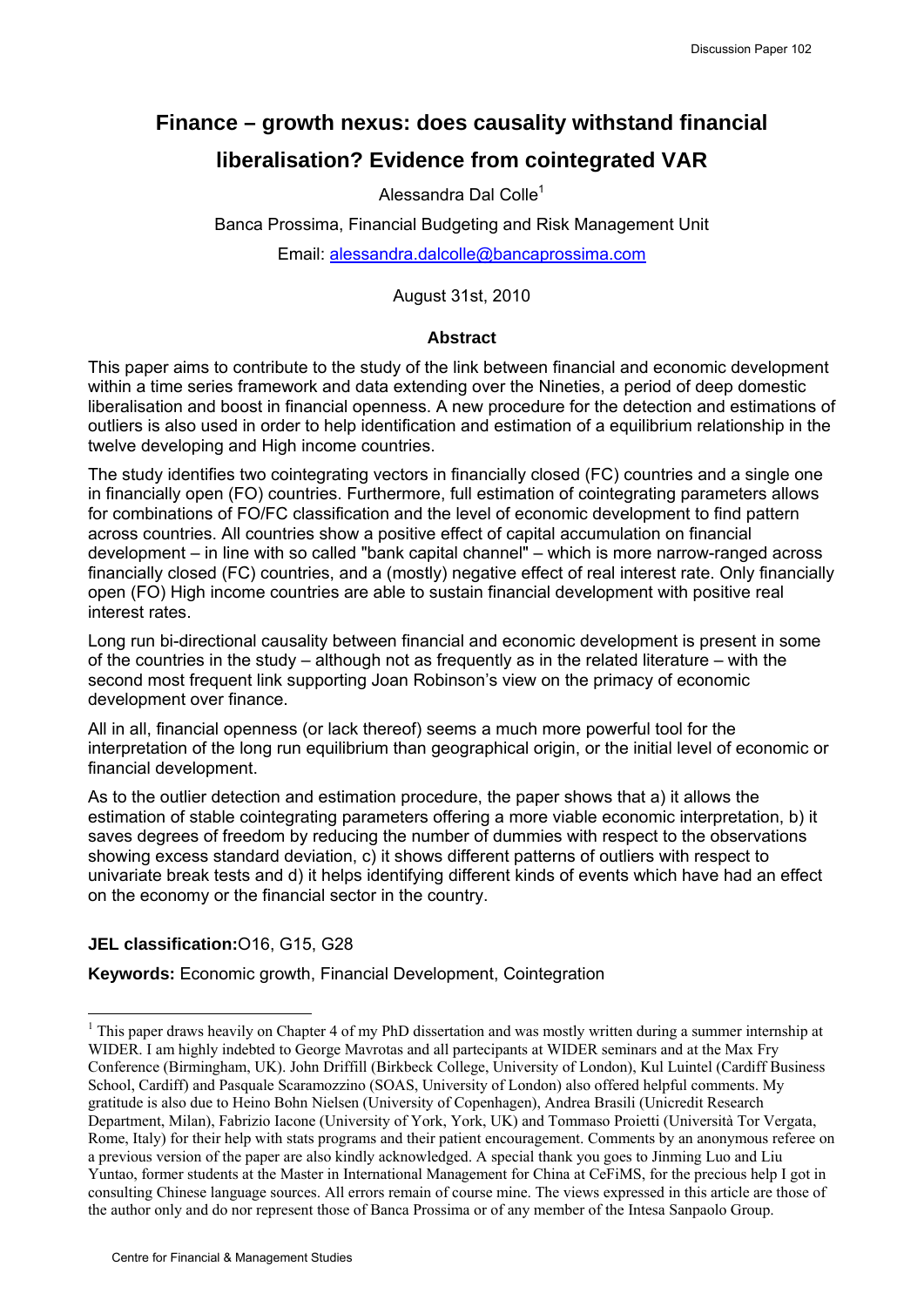## **1. Introduction**

The empirical literature on the links between financial development and economic growth is wide and the question of causality remains unresolved as differences in long run relationship and shortrun dynamics or in the non-linearity of the relationship itself, are frequently picked up in different studies and make it impossible to reach a definitive conclusion on the presence and direction of causality.

More specifically, a cornerstone of empirical studies is King and Levine (1993) who, with a cross country regression comprising data from 77 countries over the period 1960-1989, find that the level of financial development stimulates economic growth.

Deidda and Fattouh (2002) with the same data but a threshold regression confirm the positive relationship between the level of financial depth and economic growth for countries with high income per capita but no significant relationship for lower-income countries, which is consistent with the non monotonic relationship implied in the model.

Rousseau and Sylla (2001) study seventeen countries over the period 1850-1997 and find evidence of a leading role for finance. The result is further supported by Rousseau and Wachtel (1998) who, examining the links between the financial and real sectors for five countries that underwent rapid industrialization over the 1870-1929 period, are able to confirm that financial intermediation Granger-cause real output, especially before the Great Depression, with little evidence of feedback from output to intermediation.

Beck, Levine and Loayza (2000) apply to their data (1960 to 1995 for 74 countries) both cross section analysis and panel techniques. The results indicate an ambiguous relation between financial intermediary development and both physical capital accumulation and private savings rates as the relationship is not robust to alterations in estimation techniques and to measures of financial intermediary development.

With the same data Loayza and Ranciere (2002) but applying Pooled Mean Group estimations find a positive long-run relationship between financial intermediation and output growth coexists with a, mostly, negative short-run relationship. The authors also sort the sample countries with significant short term effects in 2 groups according to the presence or lack of systemic banking crises. 75% of the countries in the former group show a short run effect from economic growth to financial development compared with only a minority in the second group. Hence the authors underline the role of crises in the determination of the direction of causality and in particular they suggest that the boom bust credit cycles appear to explain the short run reverse causality. This negative effect, however, appears to occur more generally and can also be linked to experience of soft-landing after credit booms.

The strongest critique to all these studies comes from Aretis and Demetriades (1997). The authors, using King and Levine's data underline that the question of causality cannot be satisfactorily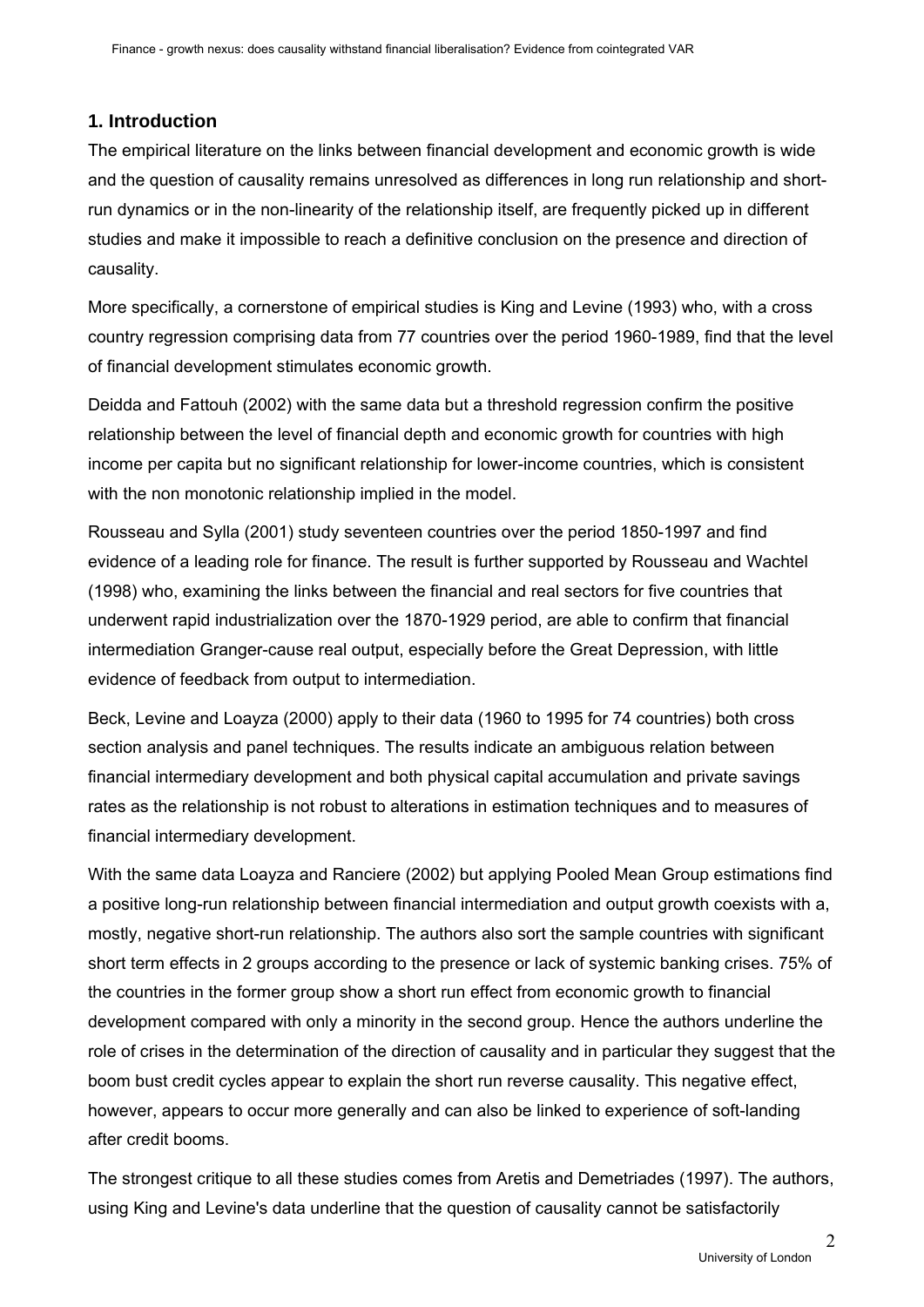addressed in a cross-section framework. More specifically, they conclude that "We have warned against the over-simplified nature of results obtained from cross-country regressions in that they may not accurately reflect individual country circumstances such as the institutional structure of the financial system, the policy regime and the degree of effective governance. The econometric evidence we have reviewed using time-series estimations on individual countries suggests that the results exhibit substantial variation across countries, even when the same variables and estimation methods are used. Thus, the 'average' country for which cross-country regressions must, presumably, relate to may well not exist." (p. 796-797).

It is also worth mentioning that consensus is not uniform among time series scholars. Harrison, Sussman and Zeira (1999) using a panel of data for 48 US states from 1982-1994, find a feedback effect between the real and the financial sector that helps to explain intra-national differences in output per capita.

Luintel and Khan (1999) using the VAR technique on ten developing countries with yearly data from the Fifties to the mid-Nineties find two cointegrating vectors identified as long-run financial depth and output relationship linking financial and economic development. They also find concausality between the level of financial development (depth) and growth in per capita income in in all sample countries. This confirms the findings of Demetriades and Hussein (1996) who, with data on 16 developing countries, with 30 to 40 yearly observations from the Sixties on, find that in most countries evidence favours bidirectional causality and in quite a few countries economic growth systematically causes financial development.

Also Shan, Morris and Sun (2001), using quarterly data from the mid-Seventies to end Nineties for nine OECD countries, find evidence of reverse causality, namely from growth to financial development, in some countries and bidirectional causality in others, but no evidence of one-way causality from financial development to growth.

Finally, the fact that many time-series studies yield unreliable results due to the short time spans of typical data sets cannot be ignored. For this reason Christopoulos and Tsionas (2004) analyze ten developing countries and they resort to a panel context that increases sample size. With panel unit root tests and panel cointegration analysis the authors find a single a unique cointegrating vector, implying one-way causality from financial development to economic growth.

A final warning for caution on the above statement comes from Rousseau and Wachtel (2005) who claim that although the time series framework may seem more appropriate to study the long run relationship between finance and growth than cross-section techniques, recent history of mismanaged financial opening and of consequent financial crisis may have hit the relationship hard. On this topic, Loayza and Ranciere (2002) had already pointed out that ad hoc dummy variables were essential in order to obtain results for countries subject to the effects of financial crisis longer than the average economic cycle as "in the case of private credit its correlation with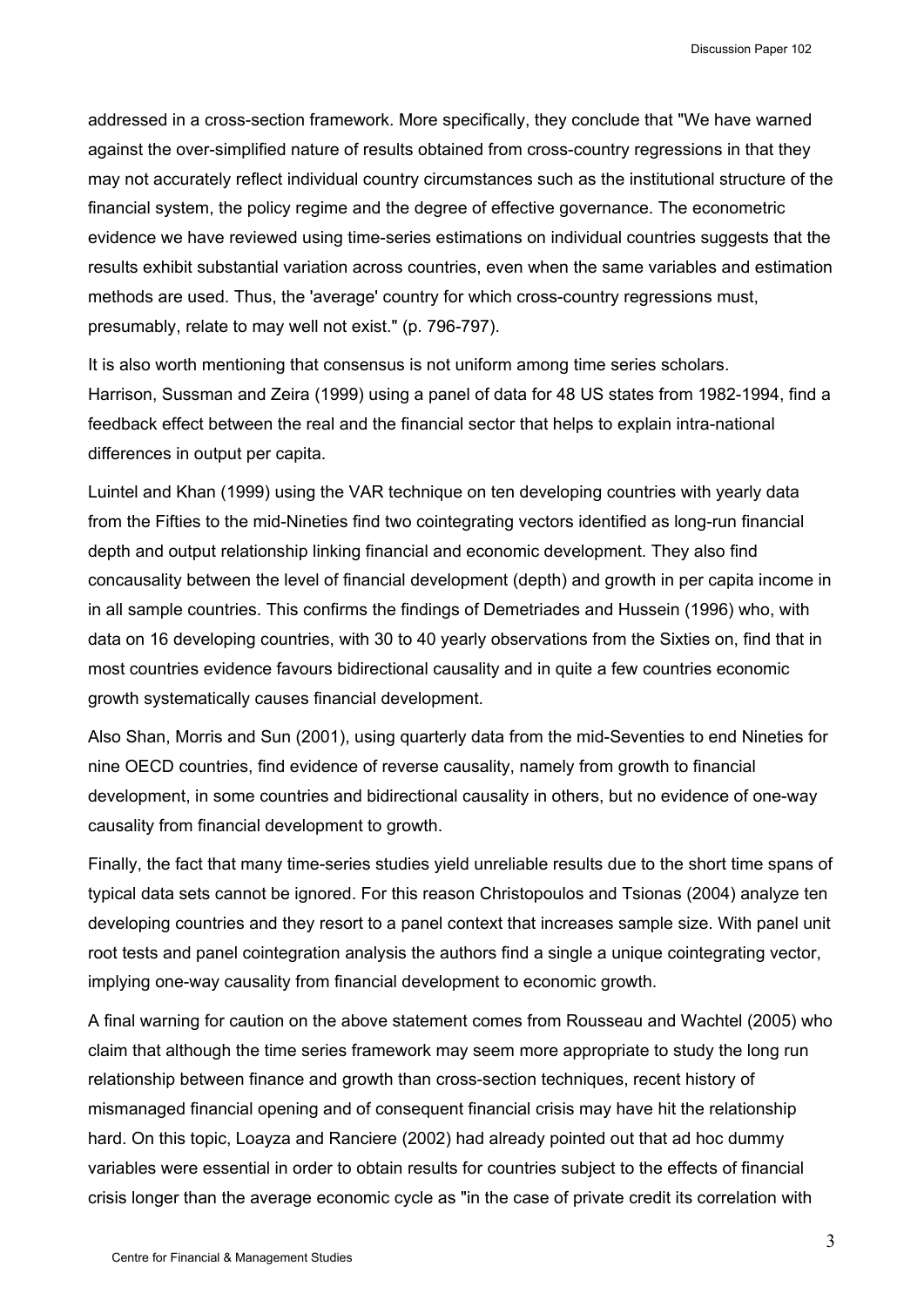growth is strongly negative prior to the crisis, and it becomes close to neutral in the aftermath". This effect is at odds with the long run nature of cointegration results and therefore needs proper consideration.

This paper aims at providing empirical evidence supporting a relationship between financial and economic development mostly in developing economies with data extending well after the Nineties – up to 2006 in fact – through a two-step process that firstly identifies a long run equilibrium relationship, with the help of a dedicated procedure to detect and estimate the type of outliers (if any) and then assesses the direction of causality.

The main result of the paper is that, contrary to Rousseau and Wachtel (2005), a long run equilibrium relationship between financial and economic development is identified with time series running to year 2006 – well over the financial openness boom of the Nineties – in countries whose history is characterized by numerous years of high inflation and/or episodes of crisis or other structural change. Also, financial openness, or lack thereof, proves to be an important feature in both explaining differences in sensitivity of financial development to capital accumulation and in determining the direction of causality between financial and economic development. The paper finds that bi-directional causality between economic and financial development is not as frequent an outcome as in Luintel and Khan (1999) and in several cases Joan Robinson's statement on the primacy of economic development over finance is supported by the estimations.

In what follows section 2 will briefly describe the data and section 3 will make the case and describe the procedure for the identification and estimation of outliers. Section 4 will present cointegration estimations, causality tests and discuss the results.

## **2. Data Description**

 $\overline{a}$ 

The VAR model consists of four variables: financial development as measured by credit to the private sector as a percentage of GDP (FD), the logarithm of real income per capita (YP), the logarithm of real capital per capita (KP) and real interest rate (RR). Data frequency is annual and FD, YP, investment and inflation data have been obtained from 2008 World Development Indicators [WDI08]. Nominal interest rates have mostly been obtained from various issues of the International Financial Statistics published by the International Monetary Fund<sup>2</sup>. Data availability i.e. at least 40 years of data for all the time series - has been the main driver in the choice of sample countries.

FD underpins a view of financial development mainly related to the function of credit as a stimulus of economic growth. This is in accordance with the McKinnon/Shaw view of inside money, namely that the supply of credit is ultimately responsible of the quantity and quality of investment. FD has been preferred to other frequently used measures of financial development such as deposit on

 $2^{2}$  Details on sources and calculations for each variable in each country are detailed in Appendix 1.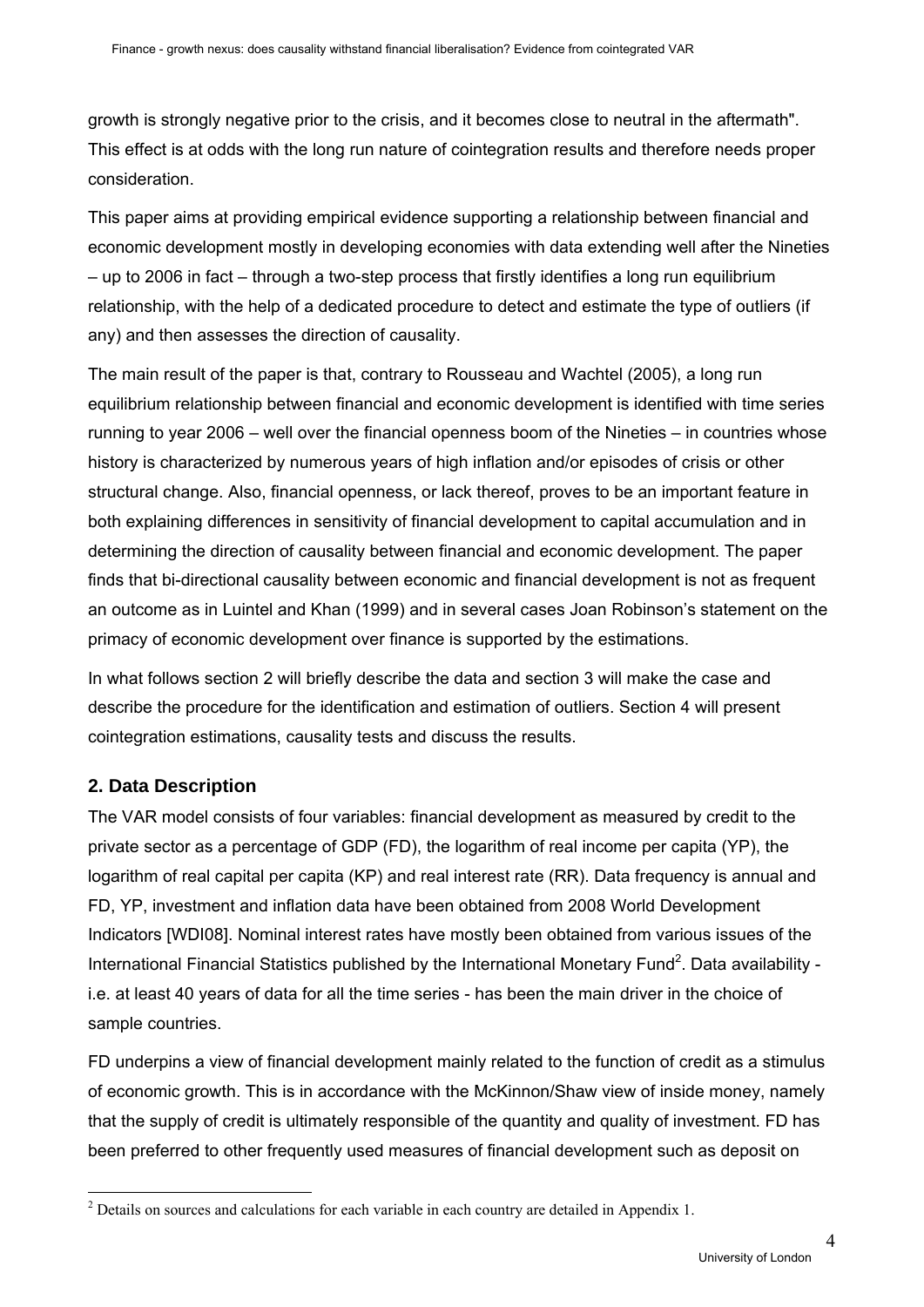Discussion Paper 102

GDP that underpins a role for financial development on the saving rather than the demand side. It assumes most economic agents earn more than what they are willing to consume and financial intermediaries are developed enough to be able to gather a sizable part of that savings. This might not be the case in developing countries – which are the main area on interest in this paper – both because of low income per capita and of general lack of knowledge or trust of standard retail banking practice on the side of savers. Scarce diffusion of branches over rural territories *de facto* cutting out large groups of potential savers may also undermine the measurement of financial development through this indicator.

Monetary indicators, such as M2 as a percentage of GDP, have not been considered appropriate indicators of financial development as they are nearer to the role of money as a facilitator of exchange, rather than a facilitator of investment. In fact in the case of "liquidity trap", i.e. availability of money which is not invested in production but treasured, M2 as a percentage of GDP would increase but this would have only second-order effects on aggregate demand and economic growth, and hence on the long run relationship between financial and economic development, which is the topic of this paper. Furthermore, in developing economies, which are the focus of the paper, a large component of the broad money stock is currency held outside the banking system, mainly for transaction purposes (see Demetriades and Hussein (1996) among others). Therefore, measures of financial development based on monetary indicators might result in a severe underestimation of financial development.

Banking credit on GDP would have been a alternative credit channel measure, but it includes net credit to the central government, a use of finance whose effects on economic growth are still not clear cut. Finally, quality of data consideration also prompted the use of credit on GDP as a measure of financial intermediation as it is readily available from WDI08. On the other hand, the latter indicator includes credit from government banks to the private sector which may allocate credit according to criteria which differs, sometimes markedly so, from profit maximization. This may weaken the expected relationship between financial and economic development, despite having been – and partially still being – a prominent feature of several economic systems during the time span considered.

## **2.1 Stylized facts**

Provided time series for all the endogenous variables involved are available for at least 35 years, countries have been chosen mostly among developing economies trying to capture different geographical origin (2 African, 6 Asian and 4 Latin American countries), level of economic development (4 Low income countries, 3 Lower Middle income ones, 3 Upper Middle income ones and 2 High income countries) and average level of financial openness.

In Table 1 the main data on financial and economic development in each country are summarized: financial development is represented through its initial level (IFD), end level (ENDFD) and average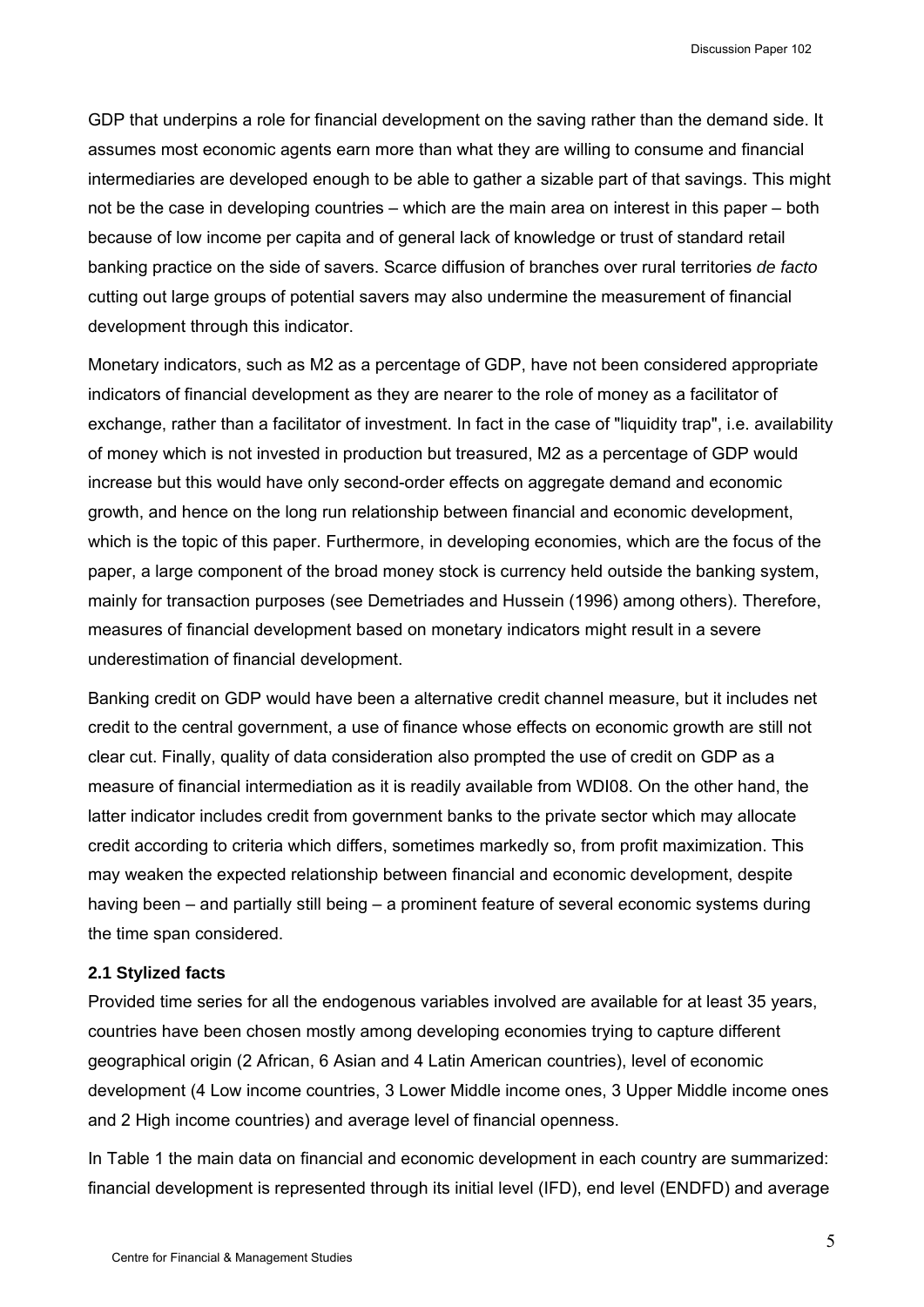growth rate (DFD) while economic development is represented by Gross National Income (GNI)<sup>3</sup> per capita in the final year of the sample period and average growth rate or real per capita income (DYC). Average financial openness  $(AFO)^4$  from Chinn and Ito (2005) is also shown in the last column of the table. The latter data could not be used in the estimations as their time span is short, they have however been reported as they offer an important interpretation tool. The average of the index for the 41 emerging countries in Chinn and Ito (2005) - among them all of those considered in this study - over the whole time span is -0.1 so Brazil, China, Colombia and Ghana can be considered as relatively financially closed (Financially Closed from now on) while China, India, Korea, Nigeria, Pakistan, Singapore, Sri Lanka and Venezuela (Financially Open from now on).

| Country              | <b>GNI</b>       | <b>WB</b><br>Class. | <b>IFD</b> | <b>ENDFD</b> | <b>DFD</b> | <b>DYC</b> | C(DY, FD) | C(Y, FD) | Sample    | Obs | <b>AFO</b> |
|----------------------|------------------|---------------------|------------|--------------|------------|------------|-----------|----------|-----------|-----|------------|
| Brazil               | 4710 UM          |                     | 19.30      | 36.45        | 7.00       | 2.32       | $-0.09$   | 0.43     | 1961-2006 | 46  | $-1.50$    |
| <b>Chile</b>         | 6810 UM          |                     | 13.33      | 82.40        | 4.74       | 2.65       | 0.17      | 0.73     | 1961-2005 | 45  | $-0.96$    |
| <b>China</b>         | 2000 LM          |                     | 26.96      | 114.39       | 6.83       | 6.36       | 0.33      | 0.87     | 1961-2006 | 46  | $-1.23$    |
| <b>Colombia</b>      | 3120 LM          |                     | 24.21      | 35.67        | 1.64       | 1.89       | $-0.32$   | 0.65     | 1961-2006 | 46  | $-1.50$    |
| <b>Ghana</b>         | 510 <sub>L</sub> |                     | 5.83       | 17.53        | 5.59       | 0.30       | 0.31      | 0.71     | 1961-2006 | 46  | $-1.36$    |
| India                | 820 L            |                     | 8.72       | 40.80        | 3.90       | 2.76       | 0.39      | 0.76     | 1961-2005 | 45  | $-1.08$    |
| Korea                | 17690 H          |                     | 19.23      | 101.97       | 5.40       | 5.70       | $-0.11$   | 0.95     | 1961-2006 | 46  | $-0.61$    |
| Nigeria              | 620 <sub>L</sub> |                     | 3.70       | 15.22        | 4.78       | 1.01       | $-0.30$   | $-0.01$  | 1961-2005 | 45  | $-1.12$    |
| Pakistan             | 800L             |                     | 12.20      | 28.51        | 2.49       | 2.69       | 0.04      | 0.40     | 1961-2006 | 46  | $-1.16$    |
| Singapore            | 28730 H          |                     | 36.46      | 98.58        | 2.58       | 5.73       | $-0.50$   | 0.87     | 1963-2006 | 44  | 1.88       |
| Sri Lanka            | 1310 LM          |                     | 6.87       | 32.84        | 6.26       | 3.02       | 0.22      | 0.84     | 1961-2005 | 45  | $-0.56$    |
| Venezuela            | 9230 UM          |                     | 13.39      | 13.19        | 1.45       | $-0.05$    | $-0.14$   | 0.25     | 1961-2005 | 45  | 0.61       |
| <b>Average FC</b>    | 2585             |                     | 19.07      | 51.01        | 5.27       | 2.72       | 0.06      | 0.66     |           |     | 1.40       |
| Average FO           | 8251             |                     | 14.24      | 51.69        | 3.95       | 2.94       | 0.03      | 0.60     |           |     | 0.37       |
| <b>Average FC/FO</b> | 0.31             |                     | 1.34       | 0.99         | 1.33       | 0.92       | 1.94      | 1.11     |           |     | 3.73       |

**Table 1 Some Summary Statistics by Country** 

#### **NOTES** 1233 14 54 4.9 3.7

 $\overline{a}$ 

GNI = Real per capita Gross National Income in current US dollar (Atlas method) for the year 2006; obtained from World Development Report, 2008.

WB Classification: The country groups by GNI are: Low income countries, (GNI of US\$875 or less); Lower Middle income countries, (GNI between US\$876 and US\$3465); Upper Middle income countries, (GNI between US\$3466 and \$10725); and High income countries (GNI above US\$10726).

IFD = financial development as measured by credit to the private sector as a percentage of GDP at the initial (i.e., first) year of the sample period.

ENDFD = financial development at the end (i.e. final) year of the sample period.

DFD = average annual percentage growth rate of financial development during the sample period.

DYC = average annual percentage growth rate of real per capita income during the sample period.

C(DY,FD) = correlation between the level of financial development and the rate of growth of real per capita income.

C(Y, FD) = correlation between the level of financial development and the level of real per capita income.

Obs = number of annual observations.

AFO = average financial openness measured by the average of the indicator from Chinn and Ito (2005) for the period 1970-2005. AFO takes on higher values the more open the country is to cross border capital transactions.

Average FC = average values in the coloumn for relatively Financially Closed countries.

Average FO = average values in the coloumn for relatively Financially Open countries.

Average FC/FO = percentage ratio of the average values in Financially Closed to Financially Open countries.

<sup>&</sup>lt;sup>3</sup> GNI per capita is the gross national income, converted to U.S. dollars using the World Bank Atlas method, divided by the midyear population. GNI is the sum of value added by all resident producers plus any product taxes (less subsidies) not included in the valuation of output plus net receipts of primary income (compensation of employees and property income) from abroad.

 $4$  The index is constructed so that the average across the 108 countries in Chinn and Ito (2005) database over the full time period is zero. The components of the index are equal to one when the capital account restrictions are non-existent, so the more the index for a country is a positive and high number, the more financially open is the country.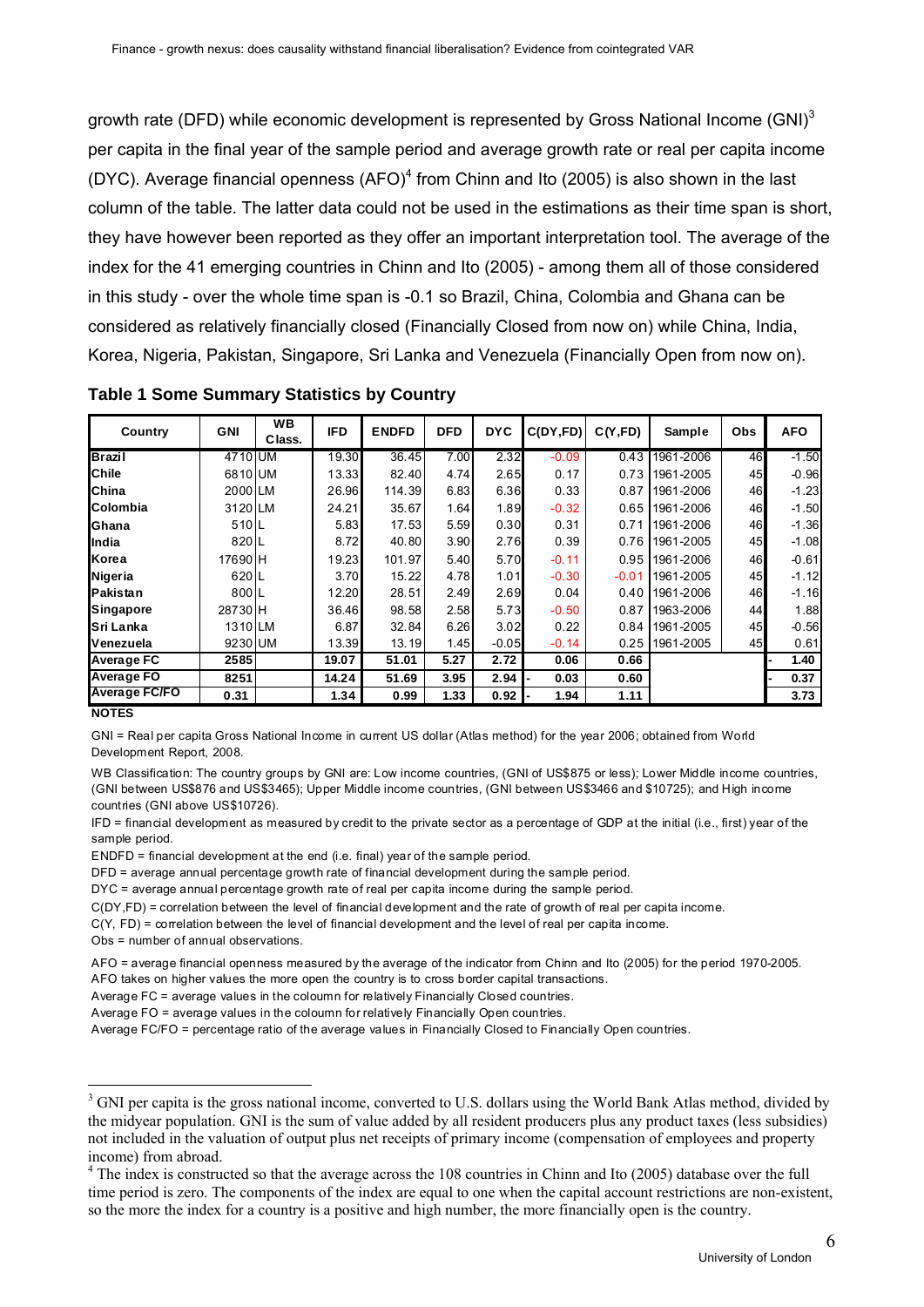FC countries are all Middle Income countries with the exception of Ghana, and as a group they show an average GNI per capita which is one third of that of FO countries. FO countries are more diverse according to the World Bank GNI classification, as all income group are represented, also their average growth in financial development is over 30% faster than the average in FC countries.

Across groups, both economic and financial development show signs non-linearity and geographical connotation. China stands out with the top average growth rate in financial development and economic growth. Geographically, African countries show the lowest growth rates in real per capita income and the highest in financial development. Latin American countries are very diverse as Brazil shows average economic growth and fast financial development while Venezuela sits at the bottom in both dimensions, with a negative growth in income per capita. The only two High income countries, namely Korea and Singapore, are both Asian and FO and together with a high level of development, they show an average growth rate in income that is nearly double that of other FO countries. They share the top level in ENDFD among FO countries although growth in financial development is well below average in Singapore while quite substantial in Korea.

Finally, please note that the three largest countries, namely Brazil, China and India, have a level of GNI relatively to all-country average of 2.7:1.2:0.5 respectively and ENDFD of 0.9:2.8:1. Hence, they represent very diverse combinations of economic and financial development: Brazil and India are quite unbalanced in opposite directions, as the former shows a GNI nearly three times the average and ENDFD below average, and the latter is definitely lacking in GNI. China stands out in both dimensions and looks definitely "overfinanciarized".

Table 1 also shows that the contemporaneous correlations between FD and the level of real income per capita is always positive, with the exception of Nigeria. The correlation between income per capita growth and financial development C(DY,FD) is mixed with an equal proportion of positive and negative signs across FC and FO countries.

Unit root test results on level variables and on first differences of the same variables are represented in Tables 2.1 and 2.2. The presence of a unit root is found in all level variables by both ADF and KPSS test in China, Colombia and Sri Lanka and at least one of the two tests also indicates the presence of a unit root in all variables of Brazil, Ghana and Venezuela. Both test procedures also agree on the interest rates in Chile, India, Korea, Nigeria, Pakistan and Singapore being stationary, as well as financial development in Pakistan. These I(0) variables will all the same be included in the study as literature suggests that treating them as weakly exogenous does not offer substantial differences in terms of interpretation of results (see Luintel and Khan (1999) among others).

Also, either the ADF or the KPSS test provides evidence in support of the possibility of some series being I(2) for several countries. However only in Brazil, China, India, Singapore and Venezuela the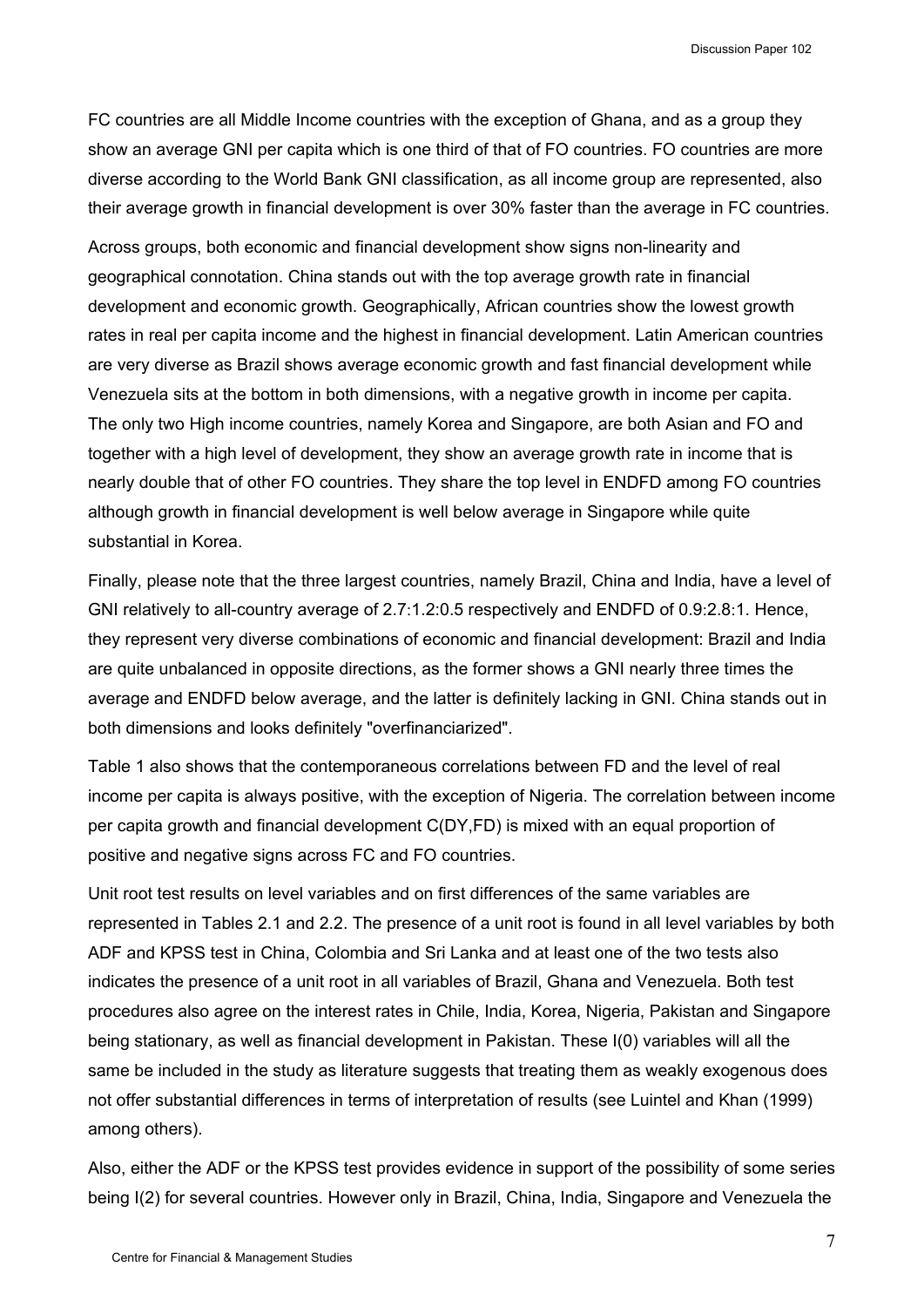identification of KP as an I(2) series is robust to both the unit root tests and this may be due to the compounding formula used in the perpetual inventory methodology<sup>5</sup>. These variables will however be included in the study, following Johansen (1995), as the number of cointegrating relations exceeds the number of I(2) common trends, as shown in tables 3.1. and 3.2, in Brazil and China with 2 cointegrating relations and one I(2) series, namely capital per capita. According to Johansen's (1995) the combinations of the cointegrating variables in such setting can be stationary by themselves. India, where YP might be considered I(2) as is KP, as well as Singapore and Venezuela, where Johansen's cointegration test identifies only one cointegrating relation and there is one I(2) variable, are more borderline cases.

| <b>COUNTRY</b>  |                           |         |      | <b>Level Variables</b> |         |          | <b>Differentiated Variables</b> |           |      |                   |  |
|-----------------|---------------------------|---------|------|------------------------|---------|----------|---------------------------------|-----------|------|-------------------|--|
|                 |                           | ADF(ii) |      | <b>KPSS (iii)</b>      |         | SBT (iv) |                                 | ADF(ii)   |      | <b>KPSS (iii)</b> |  |
| Variable        | Lag                       | Adj. t- | No.  | LM                     |         |          | Variable                        | Adj. t-   | No.  |                   |  |
|                 | (i)                       | stat    | obs. | stat                   | Tg      | $T_{b}$  |                                 | stat      | obs. | <b>LM</b> stat    |  |
| <b>BRAZIL</b>   |                           |         |      |                        |         |          |                                 |           |      |                   |  |
| <b>FD</b>       | $\overline{4}$            | $-2.03$ | 46   | 0.31                   | $-1.28$ | 1989     | D(FD)                           | $-3.22$ * | 45   | 0.20              |  |
| YP              | $\vert$                   | $-2.73$ | 46   | $0.72 *$               | $-0.03$ | 1976     | D(YP)                           | $-2.28$   | 45   | 0.26              |  |
| <b>KP</b>       | $\vert$                   | $-2.37$ | 46   | $0.79 *$               | 0.77    | 1980     | D(KP)                           | $-1.24$   | 45   | $0.48$ *          |  |
| <b>RR</b>       | $\vert 4 \vert$           | $-2.40$ | 46   | 0.17                   | 8.99    | 1990     | D(RR)                           | $-3.95$ * | 45   | 0.27              |  |
| <b>CHINA</b>    |                           |         |      |                        |         |          |                                 |           |      |                   |  |
| FD              | 3                         | $-0.23$ | 46   | $0.82 *$               | $-1.73$ | 1976     | D(FD)                           | $-3.36$ * | 45   | 0.15              |  |
| YP              | 3                         | 2.51    | 46   | $0.87 *$               | 0.15    | 1976     | D(YP)                           | $-3.11$ * | 45   | 0.41              |  |
| <b>KP</b>       | 3                         | 2.41    | 46   | $0.87 *$               | $-2.03$ | 1996     | D(KP)                           | $-2.47$   | 45   | $0.80*$           |  |
| <b>RR</b>       | 3 <sup>1</sup><br>$-2.16$ |         | 46   | $0.59 *$               | $-2.76$ | 1972     | D(RR)                           | $-4.54$ * | 45   | 0.33              |  |
| <b>COLOMBIA</b> |                           |         |      |                        |         |          |                                 |           |      |                   |  |
| FD              | 5 <sup>1</sup>            | $-1.99$ | 46   | $0.51 *$               | $-2.37$ | 1985     | D(FD)                           | $-3.25$ * | 45   | 0.04              |  |
| YP              | 5 <sup>5</sup>            | $-1.95$ | 46   | $0.85 *$               | $-0.41$ | 1978     | D(YP)                           | $-2.13$   | 45   | 0.16              |  |
| <b>KP</b>       | 5 <sub>l</sub>            | $-1.68$ | 46   | $0.86*$                | $-0.15$ | 1990     | D(KP)                           | $-2.88$   | 45   | 0.19              |  |
| <b>RR</b>       | 5 <sup>1</sup>            | $-1.99$ | 46   | $0.60*$                | $-0.55$ | 1977     | D(RR)                           | $-2.54$   | 45   | 0.04              |  |
| <b>GHANA</b>    |                           |         |      |                        |         |          |                                 |           |      |                   |  |
| FD              | 5 <sup>1</sup>            | $-0.13$ | 46   | 0.28                   | 0.74    | 1982     | D(FD)                           | $-1.71$   | 45   | 0.39              |  |
| YP              | 5 <sup>1</sup>            | $-0.71$ | 46   | 0.25                   | 2.63    | 1983     | D(YP)                           | $-1.75$   | 45   | 0.37              |  |
| <b>KP</b>       | 5 <sup>1</sup>            | $-1.10$ | 46   | 0.19                   | 0.77    | 1983     | D(KP)                           | $-0.44$   | 45   | 0.41              |  |
| <b>RR</b>       | 5 <sub>l</sub>            | $-1.25$ | 46   | 0.22                   | $-0.86$ | 1978     | D(RR)                           | $-2.29$   | 45   | 0.05              |  |

**Table 2.1 Unit Root Tests and Sequential Break Test - FC Countries** 

### **NOTES**

(i) Lag is for variables in level

(ii) H(0) for ADF test: Series has a unit root. ADF test is calculated with the lag set in coloumn 2

(iii) H(0) for KPSS test: Series is stationary.

(iv) SBT is Sequential Break test for IO model 1 from Perron (1997) and the common lag. H(0) for SBT is no-break unit root. SBT critical value is: -5.23 (5% level).

\* indicates rejection of H(0) at 5% significance.

<sup>&</sup>lt;sup>5</sup> See Appendix A.1.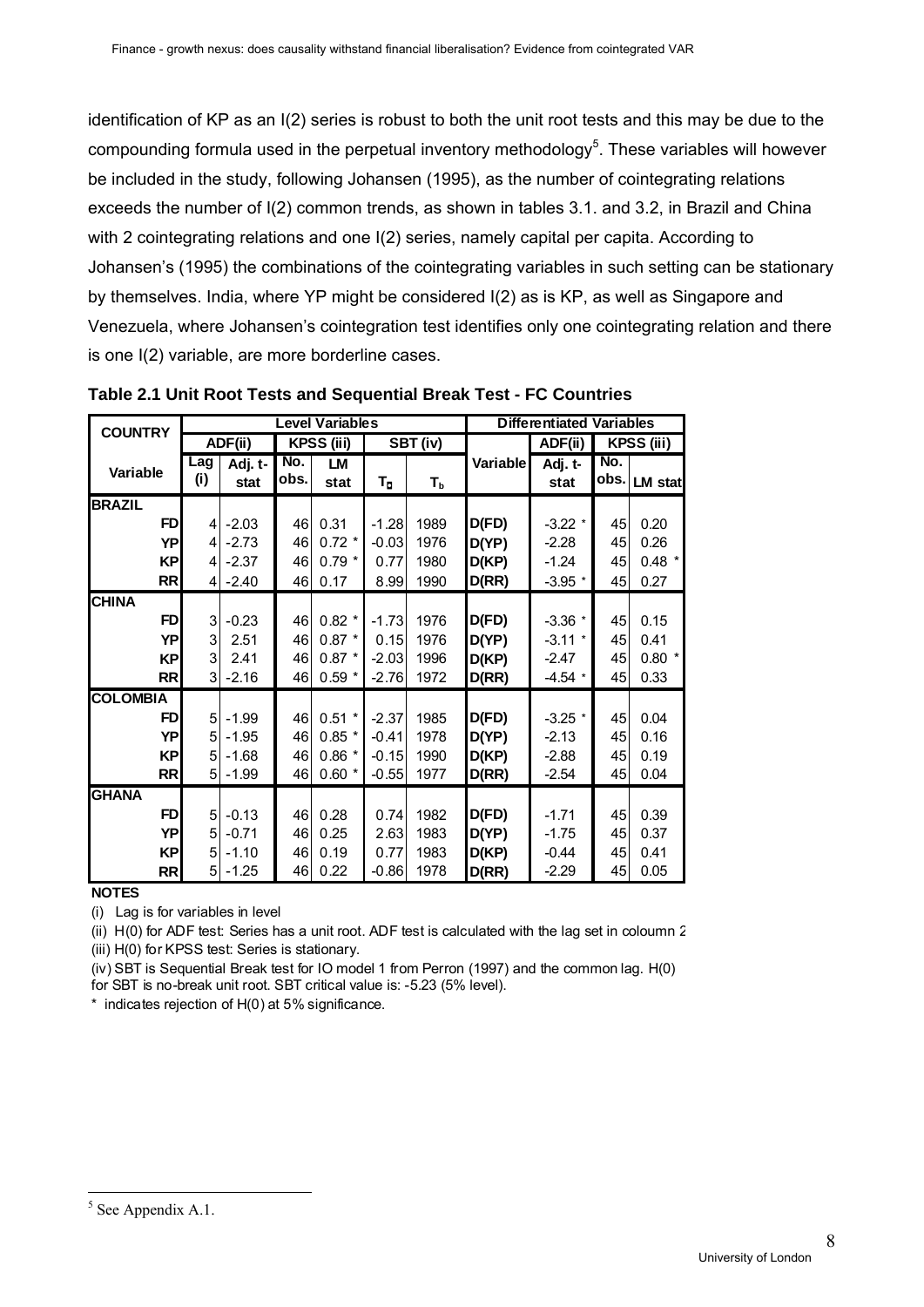| <b>COUNTRY</b>        |                 |                         |                                           | <b>Level Variables</b> |                      |                                    |              |                      | <b>Differentiated Variables</b> |                   |  |
|-----------------------|-----------------|-------------------------|-------------------------------------------|------------------------|----------------------|------------------------------------|--------------|----------------------|---------------------------------|-------------------|--|
|                       |                 | ADF(ii)                 |                                           | <b>KPSS (iii)</b>      |                      | $\overline{\text{SBT}(\text{iv})}$ |              | ADF(ii)              |                                 | <b>KPSS (iii)</b> |  |
| Variable              | Lag             | Adj. t-                 | No.                                       | LM                     |                      |                                    | Variable     | Adj. t-              | No.                             |                   |  |
|                       | (i)             | stat                    | obs.                                      | stat                   | $T_{\text{o}}$       | Т <sub>b</sub>                     |              | stat                 |                                 | obs. LM stat      |  |
| <b>CHILE</b>          |                 |                         |                                           |                        |                      |                                    |              |                      |                                 |                   |  |
| <b>FD</b>             | 3               | $-1.35$                 | 45                                        | $0.71 *$               | 1.09                 | 1982                               | D(FD)        | $-2.96$ *            | 44                              | 0.08              |  |
| YP                    | 3               | 0.43                    | 45                                        | $0.78 *$               | $-0.32$              | 1975                               | D(YP)        | $-3.46*$             | 44                              | 0.26              |  |
| <b>KP</b>             | 3               | 0.44                    | 45                                        | $0.80*$                | 0.15                 | 1997                               | D(KP)        | $-2.00$              | 44                              | 0.34              |  |
| <b>RR</b>             | 3               | $-3.62$ *               | 45                                        | 0.20                   | $-2.03$              | 1973                               | D(RR)        | $-5.73$ *            | 44                              | 0.29              |  |
| <b>INDIA</b>          |                 |                         |                                           |                        |                      |                                    |              |                      |                                 |                   |  |
| <b>FD</b>             | 4               | $-0.08$                 | 45                                        | $0.73*$                | $-0.51$              | 1990                               | D(FD)        | $-1.04$              | 44                              | 0.14              |  |
| YP                    | $\vert 4 \vert$ | 4.19                    | 45                                        | $0.83*$                | 0.85                 | 1979                               | D(YP)        | $-1.99$              | 44                              | $0.80*$           |  |
| <b>KP</b>             | $\vert 4 \vert$ | 2.17                    | 45                                        | $0.86*$                | 2.74                 | 1989                               | D(KP)        | 1.18                 | 44                              | $0.82$ *          |  |
| <b>RR</b>             | $\overline{4}$  | $-3.96*$                | 45                                        | 0.33                   | $-4.50$              | 1972                               | D(RR)        | $-5.69$ *            | 44                              | 0.19              |  |
| <b>KOREA</b>          |                 | 46<br>$-0.58$           |                                           |                        |                      |                                    |              |                      |                                 |                   |  |
| FD                    | $\mathbf{3}$    |                         |                                           | $0.82 *$               | $-2.29$              | 1988                               | D(FD)        | $-3.61$ *            | 45                              | 0.10              |  |
| YP                    |                 | $3 - 1.40$              | 46                                        | $0.87 *$               | $-0.90$              | 1991                               | D(YP)        | $-3.50$ *            | 45                              | 0.15              |  |
| <b>KP</b>             | $\overline{3}$  | $-2.08$                 | 46                                        | $0.87 *$               | $-0.80$              | 1991                               | D(KP)        | $-3.01$ *            | 45                              | 0.17              |  |
| <b>RR</b>             | 3               | $-3.61$ *               | $-2.31$<br>46<br>0.11<br>1974<br>D(RR)    |                        | $-5.19$ *            | 45                                 | $0.50*$      |                      |                                 |                   |  |
| <b>NIGERIA</b>        |                 |                         |                                           |                        |                      |                                    |              |                      |                                 |                   |  |
| <b>FD</b><br>YP       | 2 <sub>1</sub>  | $-1.55$                 | 45                                        | $0.50*$                | $-1.17$              | 1997                               | D(FD)        | $-4.03$ *            | 44                              | 0.08              |  |
|                       | 2 <sup>1</sup>  | $2$   -2.10             | 45                                        | 0.16                   | $-1.02$              | 1974                               | D(YP)        | $-3.22$ *<br>$-1.95$ | 44                              | 0.10              |  |
| <b>KP</b>             | $\overline{2}$  | $-2.11$                 | 45<br>45                                  | $0.68 *$               | 1.03                 | 1976                               | D(KP)        |                      | 44                              | 0.28<br>0.28      |  |
| <b>RR</b>             |                 | $-2.96$ *               |                                           | 0.16                   | $-2.67$              | 1988                               | D(RR)        | $-4.67$ *            | 44                              |                   |  |
| <b>PAKISTAN</b><br>FD |                 |                         | D(FD)<br>0.32<br>$-3.71$<br>1991<br>46    |                        |                      |                                    |              |                      |                                 |                   |  |
| YP                    | 2 <sup>1</sup>  | $-4.07$ *<br>$2 - 1.01$ | 46<br>$-1.26$<br>D(YP)<br>$0.88*$<br>2002 |                        | $-4.34$ *<br>$-2.66$ | 45<br>45                           | 0.17<br>0.17 |                      |                                 |                   |  |
| <b>KP</b>             |                 | $2$ -0.05               | 46                                        | $0.87 *$               | $-1.51$              | 1973                               | D(KP)        | $-2.32$              | 45                              | 0.12              |  |
| <b>RR</b>             | 2 <sup>1</sup>  | $-3.30$ *               | 46                                        | 0.13                   | 10.1                 | 1990                               | D(RR)        | $-5.44$ *            | 45                              | $0.50*$           |  |
| <b>SINGAPORE</b>      |                 |                         |                                           |                        |                      |                                    |              |                      |                                 |                   |  |
| <b>FD</b>             |                 | $3 - 2.11$              | 44                                        | $0.75 *$               | $-0.61$              | 1987                               | D(FD)        | $-2.03$              | 43                              | 0.27              |  |
| YP                    | 3 <sup>1</sup>  | $-3.00*$                | 44                                        | $0.83*$                | $-1.06$              | 1973                               | D(YP)        | $-2.35$              | 43                              | 0.45              |  |
| <b>KP</b>             | 3I              | $-3.74$ *               | 44                                        | $0.80*$                | 0.11                 | 1980                               | D(KP)        | $-1.36$              | 43                              | $0.54$ *          |  |
| <b>RR</b>             | 3 <sup>1</sup>  | $-3.03*$                | 44                                        | 0.08                   | $-1.77$              | 1974                               | D(RR)        | $-4.34$ *            | 43                              | $0.50*$           |  |
| <b>SRI LANKA</b>      |                 |                         |                                           |                        |                      |                                    |              |                      |                                 |                   |  |
| FD                    | $\overline{3}$  | $-1.24$                 |                                           | 45 0.71 *              | $-0.48$              | 1994                               | D(FD)        | $-4.61$ *            | 44                              | 0.06              |  |
| <b>YP</b>             | $\overline{3}$  | 1.18                    | 45                                        | $0.86*$                | $-1.88$              | 1978                               | D(YP)        | $-3.93$ *            | 44                              | 0.35              |  |
| <b>KP</b>             |                 | $3 - 0.77$              | 45                                        | $0.84 *$               | 0.99                 | 1979                               | D(KP)        | $-1.91$              | 44                              | 0.13              |  |
| <b>RR</b>             |                 | $3 - 2.01$              | 45                                        | $0.49*$                | $-2.09$              | 2000                               | D(RR)        | $-4.67$ *            | 44                              | $0.50*$           |  |
| <b>VENEZUELA</b>      |                 |                         |                                           |                        |                      |                                    |              |                      |                                 |                   |  |
| FD                    | 41              | $-1.42$                 | 45                                        | 0.23                   | 0.11                 | 1994                               | D(FD)        | $-1.43$              | 44                              | 0.40              |  |
| YP                    | 41              | $-1.13$                 | 45                                        | $0.64$ *               | $-1.09$              | 1985                               | D(YP)        | $-2.76$              | 44                              | 0.12              |  |
| <b>KP</b>             | 41              | $-1.98$                 | 45                                        | 0.20                   | $-0.22$              | 1978                               | D(KP)        | $-1.46$              | 44                              | $0.49*$           |  |
| <b>RR</b>             | 41              | $-1.47$                 | 45                                        | $0.54$ *               | $-0.95$              | 1989                               | D(RR)        | $-3.91$ *            | 44                              | 0.17              |  |

## **Table 2.2 Unit Root Tests and Sequential Break Test - FO Countries**

**NOTES**

(i) Lag is for variables in level

(ii) H(0) for ADF test: Series has a unit root. ADF test is calculated with the lag set in coloumn 2 (iii) H(0) for KPSS test: Series is stationary.

(iv) SBT is Sequential Break test for IO model 1 from Perron (1997) and the common lag. H(0)

for SBT is no-break unit root. SBT critical value is: -5.23 (5% level).

\* indicates rejection of H(0) at 5% significance.

ADF and KPSS tests, however, do not take into consideration the possibility of breaks in the series, for this reason their results must be taken with caution in such an uneven environment as that outlined by the endogenous variables and the time span considered here. Hence the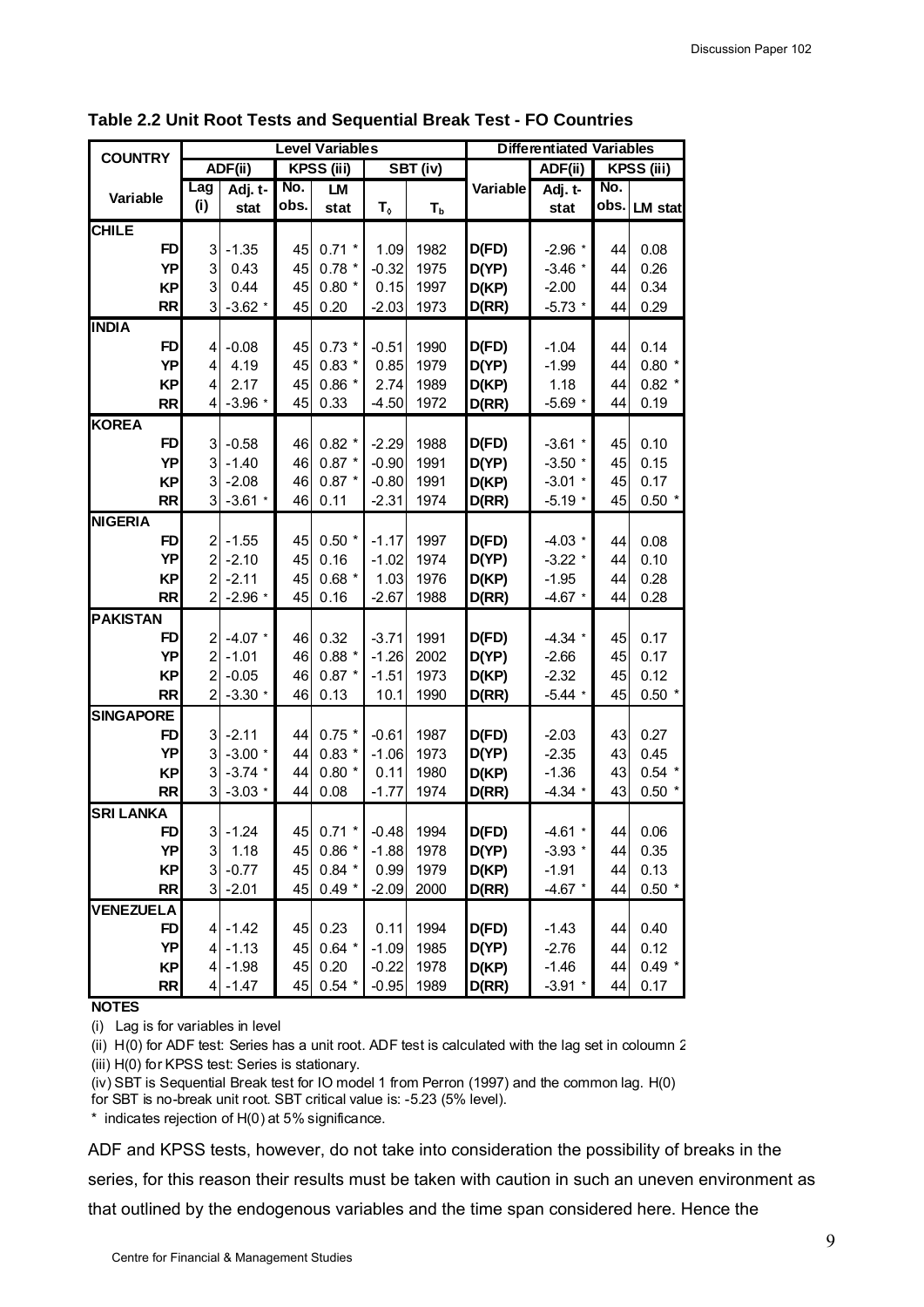Sequential Break test<sup>6</sup> is carried out on each series and the results presented in columns 5 and 6 of Tables 2.1 and 2.2. Here the null of no break unit root cannot be rejected in any of the series. Therefore all the other series can be considered I(1) and they can be tested under the Johansen's procedure.

Finally, the trace tests in Tables 3.1 and 3.2 indicates a rank equal to 2 in all countries at 5% significance, with the exception of Chile, Korea, Singapore and Venezuela, where the test indicates only one cointegrating relationship. This is confirmed by the maximum eigenvalue statistic for all countries with the exception of China, India and Nigeria, although in the latter 2 countries this result is to be considered valid only at 10% significance level. Following Luintel and Khan (1999), the trace test is considered as more robust than maximal eigenvalue statistics, so of all the countries, 8 will be considered in the study with a rank set at 2 and 4 with a rank of 1. Please note that, as in Demetriades and Hussein (1996), the lag length of the models has been chosen so as to correspond with the longest lag for which evidence of cointegration is found. Tables 3.1 and 3.2 also underline no autocorrelation in the residuals – with the exception of Nigeria and Singapore – confirming the correct choice of the common lag while non normality of residuals is quite widespread across countries. This is usually associated with the presence of outliers and the consequent need to introduce dummy variables.

 $6$  From Perron (1997) the unit root test for the innovational model is performed estimating by OLS the regression:  $y_t = \mu + \theta D U_t + \beta t + \delta D(T_b)_t + \alpha y_{y-1} + \sum c_i \Delta y_{t-1} + \varepsilon_t$ *k i*  $y_t = \mu + \theta D U_t + \beta t + \delta D(T_b)_t + \alpha y_{y-1} + \sum c_i \Delta y_{t-1} + \varepsilon$  $_{-1} + \sum_{i=1} c_i \Delta y_{t-1}$  $(T_b)_t + \alpha y_{y-1} + \sum_{i} c_i \Delta y_{t-1} + \varepsilon_t$  where  $DU_t = 1(t > T_b)$  and  $D(T_b)$   $_t = 1(t = T_b + 1)$  and k is the lag parameter then obtaining the t-statistic for testing  $a = 1$ . The break date is selected as the value which minimizes the  $t_{\alpha}^{*}(1) = Min_{T_b \in (k+1,T)} t_{\hat{\alpha}}(T_b, k)$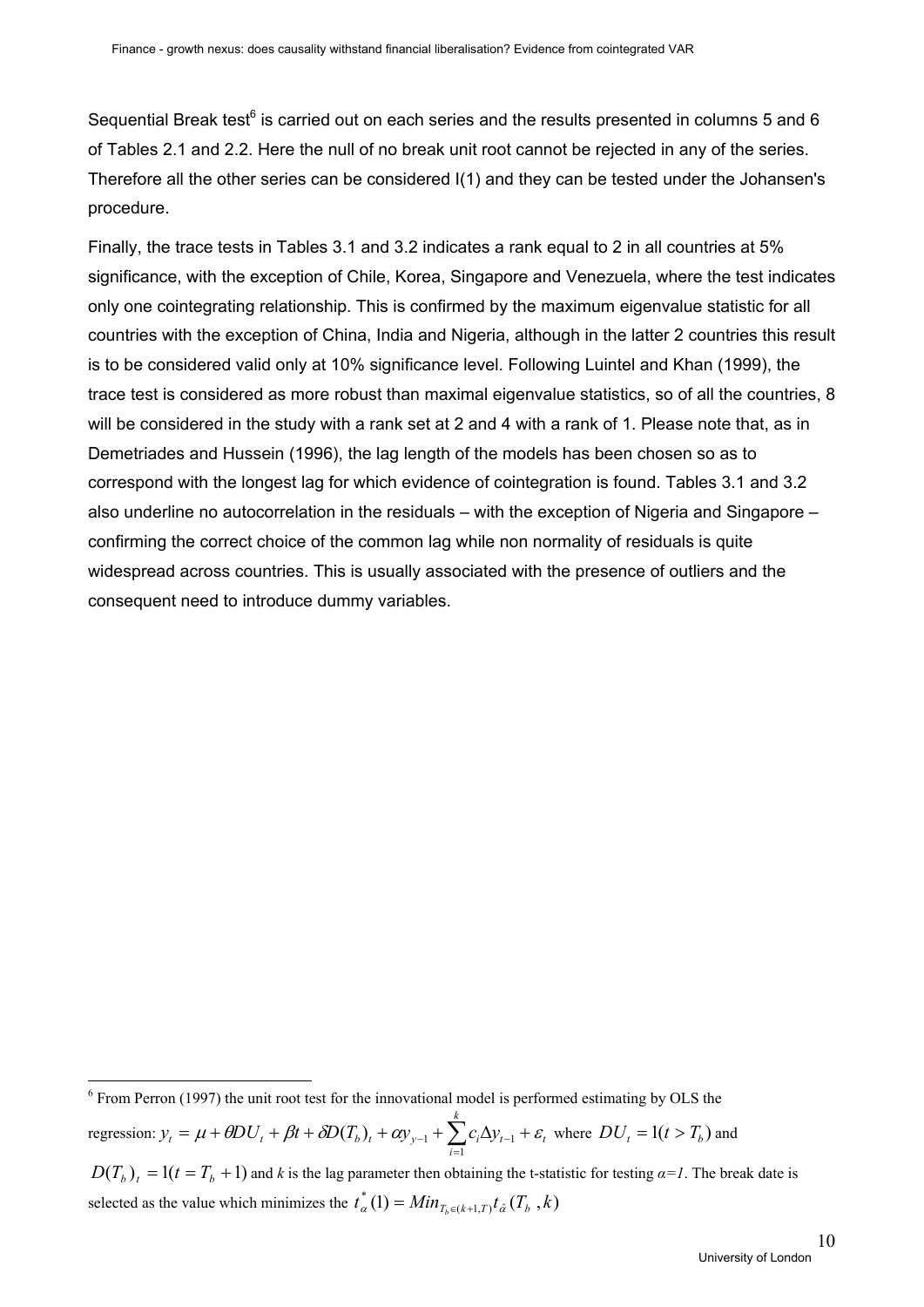| <b>COUNTRY</b>  | Eigenv. | <b>Trace</b> | p-val (ii)       | <b>Max</b>      | p-val (ii) | LM(iii) | h+1 | $p\n-val$ |
|-----------------|---------|--------------|------------------|-----------------|------------|---------|-----|-----------|
| Lag, trend (i)  |         | <b>Stat</b>  |                  | <b>Eigen St</b> |            | JB(iv)  | df  | p-val     |
| <b>BRAZIL</b>   | 0.63    | 91.49        | 0%               | 42.07           | 0%         |         |     |           |
| 3,b             | 0.54    | 49.42        | 0%               | 32.53           | 0%         | 20.34   | 4   | 21%       |
|                 | 0.28    | 16.89        | 14%              | 13.99           | 10%        | 51.66   | 8   | 0%        |
|                 | 0.07    | 2.91         | 60%              | 2.91            | 60%        |         |     |           |
| <b>CHINA</b>    | 0.53    | 64.61        | $\overline{0\%}$ | 32.90           | 1%         |         |     |           |
| 2, c            | 0.33    | 31.71        | 3%               | 17.08           | 17%        | 10.22   | 3   | 86%       |
|                 | 0.28    | 14.63        | 7%               | 13.84           | 6%         | 23.16   | 8   | 0%        |
|                 | 0.02    | 0.79         | 37%              | 0.79            | 37%        |         |     |           |
| <b>COLOMBIA</b> | 0.58    | 81.04        | $\overline{0\%}$ | 35.49           | 1%         |         |     |           |
| 4, b            | 0.54    | 45.55        | 0%               | 31.79           | 0%         | 16.44   | 5   | 42%       |
|                 | 0.16    | 13.76        | 31%              | 7.39            | 62%        | 5.66    | 8   | 69%       |
|                 | 0.14    | 6.37         | 16%              | 6.37            | 16%        |         |     |           |
| <b>GHANA</b>    | 0.61    | 76.70        | $0\%$            | 38.68           | $0\%$      |         |     |           |
| 4, b            | 0.49    | 38.01        | 2%               | 27.76           | 1%         | 24.91   | 5   | 7%        |
|                 | 0.19    | 10.25        | 62%              | 8.86            | 45%        | 8.12    | 8   | 42%       |
|                 | 0.03    | 1.40         | 89%              | 1.40            | 89%        |         |     |           |

**Table 3.1 Johansen's Cointegration Test - FC Countries** 

**NOTES**

(i) Lag is in VEC i.e. for differentiated variables. Trend assumptions:

 $b = No$  deterministic trend in the data, and an intercept but no trend in the cointegrating equation

c = Linear trend in the data, and an intercept but no trend in the cointegrating equation

d = Linear trend in the data, and both an intercept and a trend in the cointegrating equation

(ii) MacKinnon-Haug-Michelis (1999) p-values

(iii) VEC Residual Serial Correlation LM Test. H0: no residual autocorrelations at lag h+1 where  $(h+1) = \text{lag}((VEC) + 1)$ . Prob from chi-square with 16 df.

(iv) JB = Jarque Bera Test.H0: residuals are multivariate N.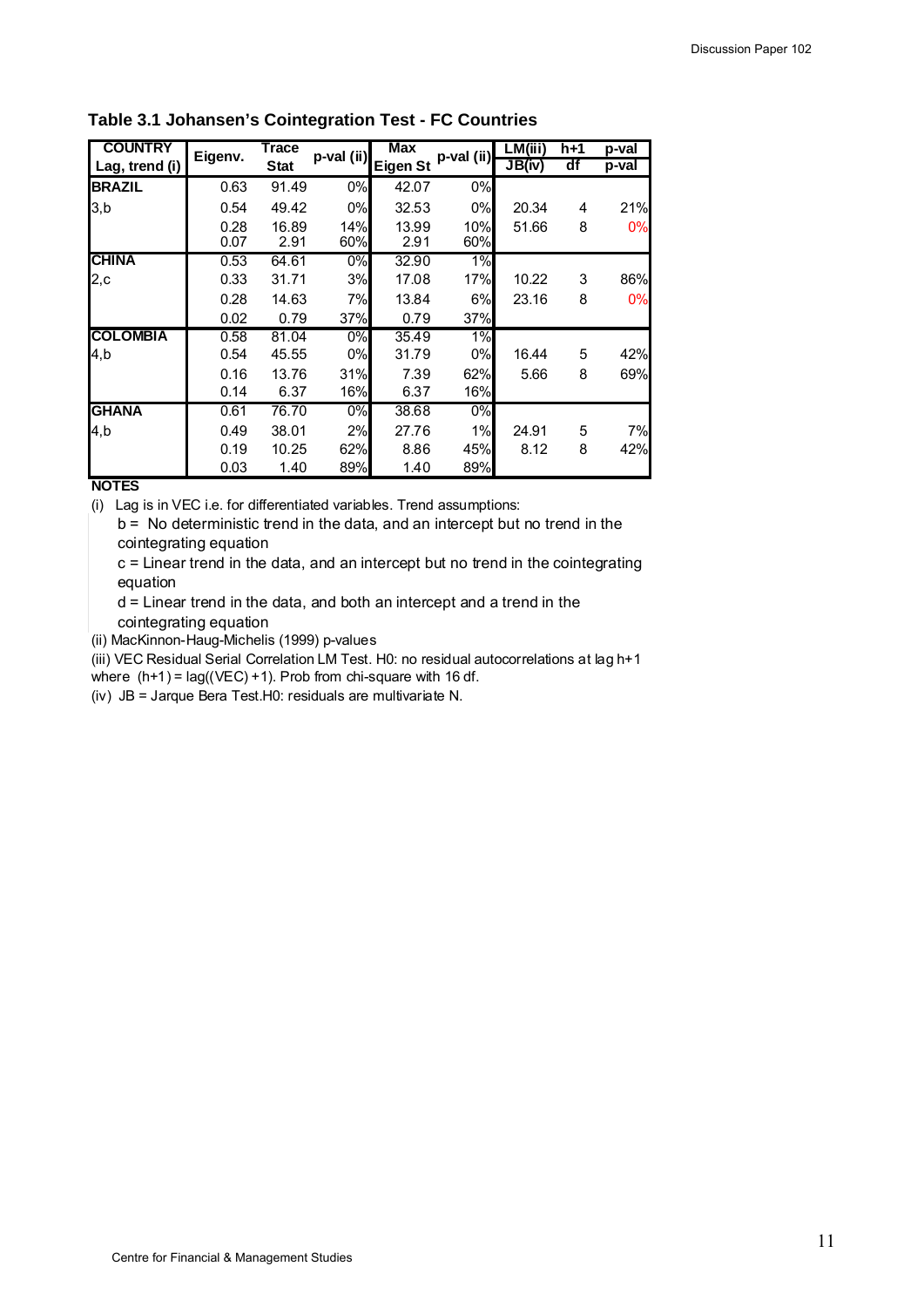| <b>COUNTRY</b>   | Eigenv. | <b>Trace</b> | p-val (ii)               | Max                 |                  | LM(iii)                     | h+1                     | p-val    |
|------------------|---------|--------------|--------------------------|---------------------|------------------|-----------------------------|-------------------------|----------|
| Lag, trend (i)   |         | <b>Stat</b>  |                          | Eigen St p-val (ii) |                  | $\overline{\text{JB}}$ (iv) | df                      | $p$ -val |
| <b>CHILE</b>     | 0.54    | 72.31        | 1%                       | 32.31               | 5%               |                             |                         |          |
| 2,d              | 0.40    | 40.00        | 9%                       | 21.69               | 16%              | 15.09                       | 3                       | 52%      |
|                  | 0.26    | 18.31        | 32%                      | 12.78               | 35%              | 132.3                       | 8                       | 0%       |
|                  | 0.12    | 5.53         | 52%                      | 5.53                | 52%              |                             |                         |          |
| <b>INDIA</b>     | 0.54    | 63.09        | 0%                       | 32.21               | 1%               |                             |                         |          |
| 3,c              | 0.39    | 30.88        | 4%                       | 20.50               | 6%               | 21.07                       | $\overline{\mathbf{4}}$ | 18%      |
|                  | 0.15    | 10.38        | 25%                      | 6.87                | 50%              | 47.03                       | 8                       | 0%       |
|                  | 0.08    | 3.51         | 6%                       | 3.51                | 6%               |                             |                         |          |
| <b>KOREA</b>     | 0.49    | 57.30        | 1%                       | 28.56               | 4%               |                             |                         |          |
| 2,c              | 0.30    | 28.74        | 7%                       | 15.64               | 25%              | 4.08                        | 3                       | 100%     |
|                  | 0.22    | 13.10        | 11%                      | 10.94               | 16%              | 80.06                       | 8                       | 0%       |
|                  | 0.05    | 2.16         | 14%                      | 2.16                | 14%              |                             |                         |          |
| <b>NIGERIA</b>   | 0.49    | 67.01        | $\overline{\frac{9}{6}}$ | 29.34               | 4%               |                             |                         |          |
| 1,b              | 0.40    | 37.67        | 3%                       | 22.13               | 5.3%             | 28.38                       | $\overline{2}$          | 3%       |
|                  | 0.22    | 15.54        | 20%                      | 10.51               | 29%              | 16.83                       | 8                       | 3%       |
|                  | 0.11    | 5.03         | 28%                      | 5.03                | 28%              |                             |                         |          |
| <b>PAKISTAN</b>  | 0.56    | 71.30        | $0\%$                    | 36.29               | $\overline{0\%}$ |                             |                         |          |
| 1, c             | 0.39    | 35.00        | 1%                       | 22.00               | 4%               | 12.08                       | $\overline{2}$          | 74%      |
|                  | 0.24    | 13.00        | 11%                      | 12.16               | 10%              | 512.3                       | 8                       | 0%       |
|                  | 0.02    | 0.85         | 36%                      | 0.85                | 36%              |                             |                         |          |
| <b>SINGAPORE</b> | 0.61    | 63.25        | $\overline{\frac{9}{6}}$ | 38.50               | 0%               |                             |                         |          |
| 2,c              | 0.35    | 24.76        | 17%                      | 17.68               | 14%              | 28.58                       | 3                       | 3%       |
|                  | 0.16    | 7.08         | 57%                      | 7.07                | 48%              | 27.6                        | 8                       | 0%       |
|                  | 0.00    | 0.00         | 96%                      | 0.00                | 96%              |                             |                         |          |
| <b>SRI LANKA</b> | 0.62    | 84.31        | $\overline{0\%}$         | 40.11               | $\overline{0\%}$ |                             |                         |          |
| 2,b              | 0.48    | 44.20        | 0%                       | 27.26               | 1%               | 16.54                       | 3                       | 42%      |
|                  | 0.27    | 16.94        | 13%                      | 13.00               | 14%              | 64.9                        | 8                       | 0%       |
|                  | 0.09    | 3.93         | 42%                      | 3.93                | 42%              |                             |                         |          |
| <b>VENEZUELA</b> | 0.51    | 50.44        | $3\%$                    | 29.36               | 3%               |                             |                         |          |
| 3,c              | 0.28    | 21.08        | 35%                      | 13.18               | 44%              | 12.77                       | $\overline{4}$          | 69%      |
|                  | 0.17    | 7.90         | 48%                      | 7.43                | 44%              | 16.70                       | 8                       | 3%       |
|                  | 0.01    | 0.46         | 50%                      | 0.46                | 50%              |                             |                         |          |

|  |  |  | Table 3.2 Johansen's Cointegration Test - FO Countries |
|--|--|--|--------------------------------------------------------|
|  |  |  |                                                        |

### **NOTES**

(i) Lag is in VEC i.e. for differentiated variables. Trend assumptions:

 $b = No$  deterministic trend in the data, and an intercept but no trend in the cointegrating equation

c = Linear trend in the data, and an intercept but no trend in the cointegrating equation

d = Linear trend in the data, and both an intercept and a trend in the cointegrating equation

(ii) MacKinnon-Haug-Michelis (1999) p-values

(iii) VEC Residual Serial Correlation LM Test. H0: no residual autocorrelations at lag h+1 where  $(h+1) = \text{la}(VEC) + 1$ . Prob from chi-square with 16 df.

(iv) JB = Jarque Bera Test.H0: residuals are multivariate N.

## **3. The need of proper consideration for dummy variables**

Considering that all the countries in the sample are emerging economies and the time span covers over 40 years of decolonisation, economic transition, domestic financial liberalization and financial openness, episodes of financial or economic crisis may not be infrequent.

More specifically, the volatility around shocks causes autocorrelation in the residuals in time series to which the Johansen procedure - on which the determination of the cointegration rank that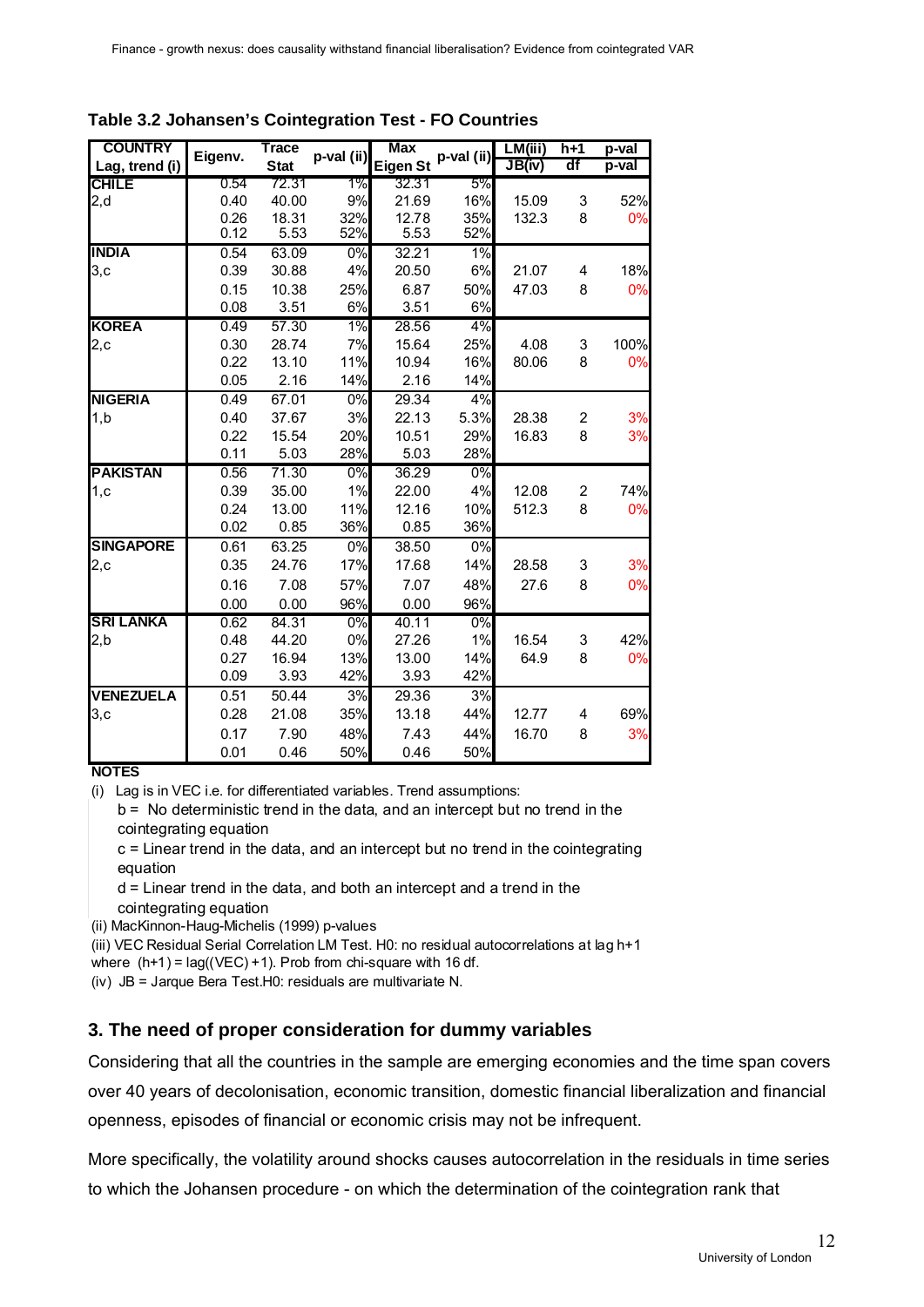identifies the number of long run relationships is based - is very sensitive. The introduction or the omission of dummy variables, which is the standard technical instrument to whiten residuals, has to be done carefully in a cointegration framework as a dummy variables may influence several endogenous variables similarly, such that the effect cancels in a linear combination of them, and no dummy is actually needed. Alternatively, a dummy variable may only affect a subset of the variables (or several, but asymmetrically), and the effect will not disappear in the linear combination of the variable which constitutes the cointegration relation, so a dummy must be included. Furthermore, the properties of the resulting formulation may prove undesirable with respect to the objective of the estimation as parameter inference, policy simulations, and forecasting are much more sensitive to the specification of the deterministic than the stochastic components of the VAR model<sup>7</sup>

Also, the usual practice to detect outliers from the estimated residuals in cointegrated VAR and to include unrestricted, i.e. innovational, dummies to whiten residuals has no sound justification in theory. This is more evident when the specification of the innovational model [IO from now on] is considered and namely:

$$
\Delta Y_{t} = ab^{t} Y_{t-1} + \sum_{i=1}^{k-1} \Gamma_{i} \Delta Y_{t-i} + ab^{t} t + D_{t} + \mu_{0} + \varepsilon_{t}
$$

where  $Y_t$  is the vector of the endogenous variables in levels, a is the vector of adjustment parameters, b is the vector of parameters specifying the long term or equilibrium cointegration relationship, k is the number of the lags (of the unrestricted, i.e. level, model), *t* the (eventual) time trend and  $D_t$  the dummy variable(s) such that for  $D_t=1$  for  $t=t$  and  $D_t=0$  otherwise. The additive model [AO from now on] is instead specified as:

$$
\Delta Y_t = (b' \quad b_0' \quad b_1'') \begin{pmatrix} Y_{t-1} \\ t \\ D_t \end{pmatrix} + \sum_{i=1}^{k-1} \Gamma_i \Delta Y_{t-i} + \theta_i \Delta D_t + \sum_{i=1}^{k-1} \theta_i \Delta D_t + \mu_0 + \varepsilon_t
$$
  
subject to 
$$
\begin{cases} b_1 = \theta' b \\ \theta_i = -\Gamma_i \theta \text{ for } i = 1, ..., k-1 \end{cases}
$$

where θ is the k-dimensional vector of parameters for the full lag structure of the dummy variables. It is important to note that an additive impulse dummy eliminates the contribution from the observation to the likelihood function rather that the contribution from the residual.

Bohn Nielsen (2004) [BN04 from now on] underlines that "in the case of a fixed number of outliers asymptotic inference in the cointegration model is unchanged, in the sense that the asymptotic distributions are unaffected. But the distortionary effects could be important in finite samples".

 $<sup>7</sup>$  This non technical discussion of the problems relating to the use of dummy variables within a cointegration</sup> framework are taken by Hendry and Juselius (1999b). Readers interested in a more technical discussion should refer to Doornik, Hendry, and Nielsen (1998). On the excessive use of dummies Clements and Sensier (2003) provides useful insights.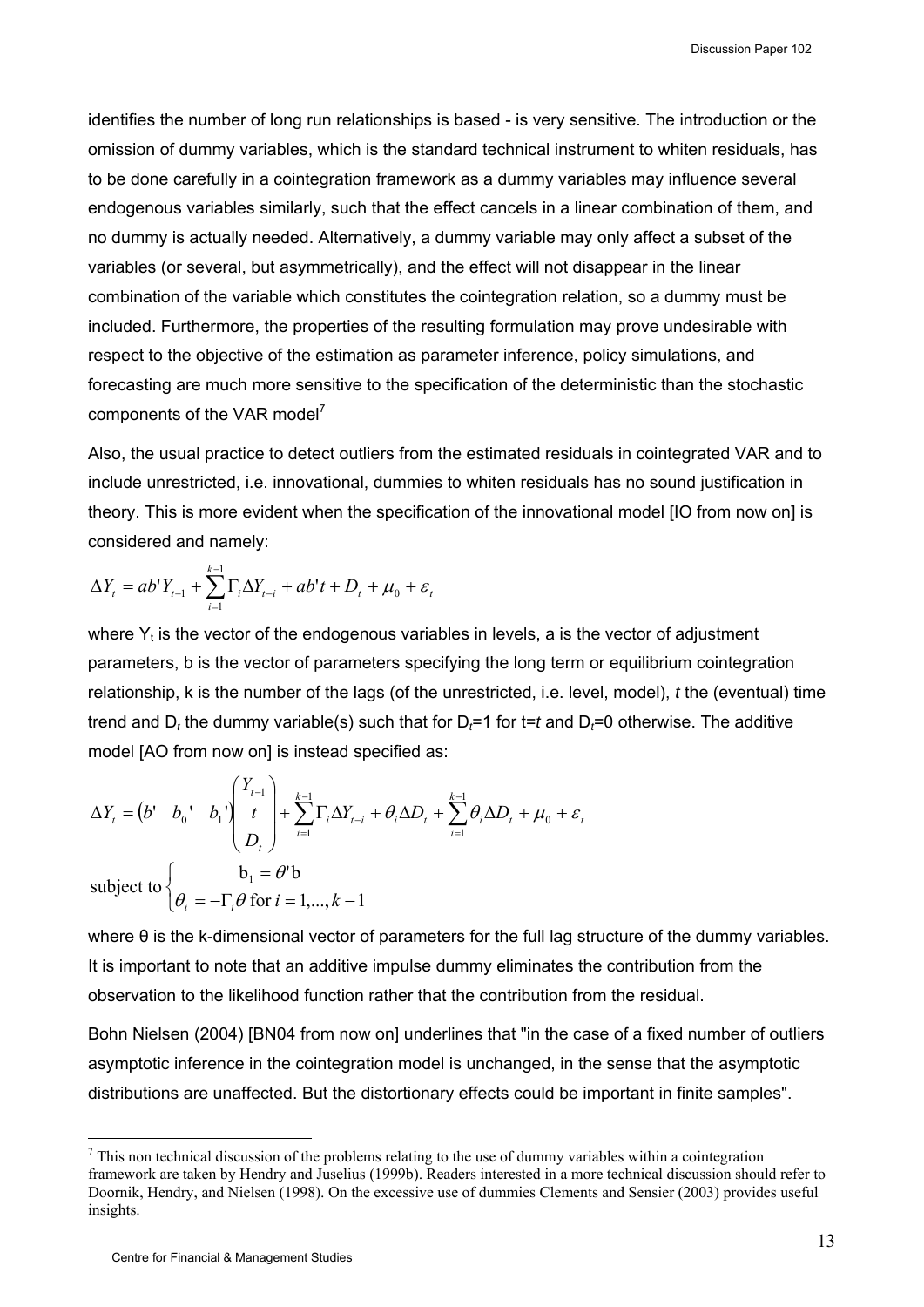More precisely, while ignored innovational outliers have only minor consequences for small sample inference on the cointegration rank of a VAR process, additive outliers may bias inference towards the finding of stationarity or cointegration. Therefore, forcing the unjustified introduction of additive outliers can manipulate the cointegration rank.

Also, BN04 recognizes that "a pretest for the cointegration rank can be applied, and the search for outliers can be made conditional on that estimated rank,  $\hat{r}$  [and] ... there might be a gain in the outlier detection from using a rank,  $\hat{r}$ , close to the true rank,  $r$ ". According to BN04 the alternative procedure of using a stationary model (i.e. rank  $\hat{r}$  =4 in our case) for the detection of outliers may originate difficulties in distinguishing the type of error, i.e. IO v. AO, in small samples.

Given the above elements and also with reference to Luintel and Khan (1999), the outlier detection and estimation procedure by Bohn Nielsen (2004) will be applied to each sample country with the rank  $\hat{r}$  as specified in Tables 3.1 and 3.2.

Detection will be based on a Wald test within in a multivariate framework, while estimation will identify the type of outlier: whether innovative or additive. The procedure is based on Gaussian likelihood function hence it differs from the pseudo-maximum-likelihood (PML) approach to cointegration analysis based on a fat tail distribution for the error term. Although the two techniques may yield similar results in the case of IO-only dummy specification, the BN04 technique is considered better in so far the Gaussian maximum likelihood approach offers an easier rank determination framework<sup>8</sup>.

## **3.1 Outlier Detection & Estimation**

 $\overline{a}$ 

Tables A3.1 and A3.2 in Appendix A.3<sup>9</sup> show the results from the application of the Outlier Detection and Estimation procedure outlined in the previous paragraph to each single country. With the exception of Ghana, all other countries end up with less dummy variables than observations showing excess standard deviation, granting a parsimonious approach with regard to degrees of freedom. Also, the procedure has not called for any AO-type dummy, which is usually associated with data errors in time series. This reinforces the claim that the rank specified in Tables 3.1 and 3.2 is the true cointegration rank and it should guarantee a good quality of estimates. Similarly, the estimation of the FD series for China, specified in Appendix A.2, does not seem to have distorted the time series properties of the data.

<sup>&</sup>lt;sup>8</sup> Intuitively, considering that the PML estimation based on a multivariate student-t distribution corresponds to a "weighted" Gaussian, where the weights involve a Generalised Least Square (GLS)-type transformation, the GLS transformation automatically gives lower weight in the likelihood function to large residuals. Therefore the leptokurtic error distribution will by construction give more robustness to IOs. However, the PML is not automatically robust to AOs as AOs are related to a particular time series and not to the model and to innovations and the PML does not take this into account. Furthermore the pseudo-LR test for rank determination in the PML approach necessitates the use of simulated distributions instead of the asymptotic table of the Gaussian approach. This brief outline of the preference for the Gaussian approach aims at justifying the use of this technique intuitively and it should not be considered exhaustive. Interested readers should refer to para. 5.3 of Bohn Nielsen (2004).

<sup>&</sup>lt;sup>9</sup> All calculations have been conducted in EViews7 ®. The routines for estimations are available from the author.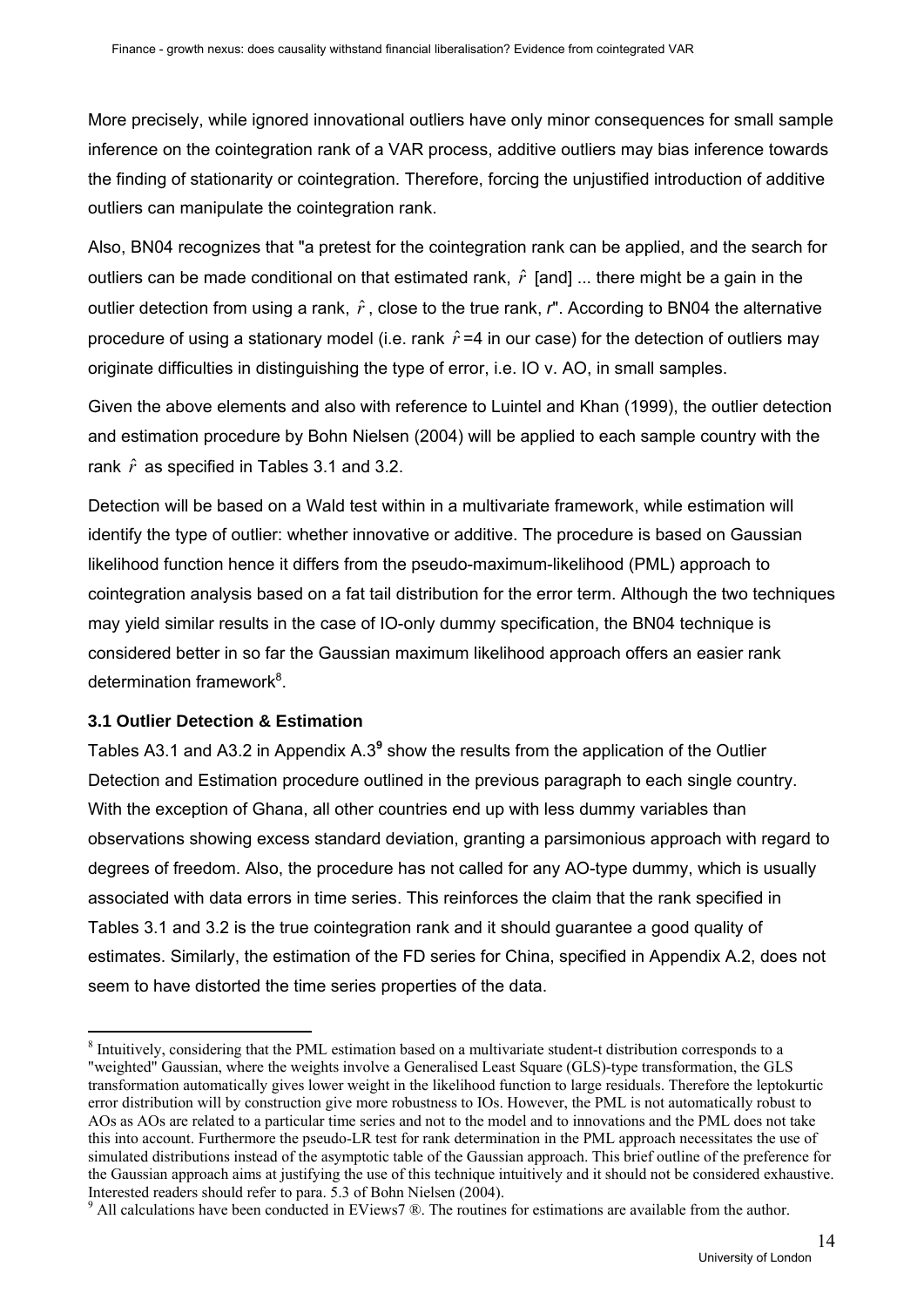Discussion Paper 102

The procedure finds outliers in contiguous years in 8 out of 12 countries. This is allowed by its iterative mode, which take into account previously found outliers when testing for the next one, therefore no identified outlier will be excluded<sup>10</sup> from the estimation neither it will be bundled up with some other in one single shift dummy.

Finally, the value added of the Bohn Nielsen procedure can also be seen in the very irregular overlap between the breaks endogenously identified by the Structural Break tests on each series presented in Tables 2.1 and 2.2 and those identified with the procedure. Only in Ghana all of the outliers identified by SBT are also recognised by BN04 procedure, which signals 3 additional outliers as well, while in Colombia, Nigeria, Singapore, Sri Lanka and Venezuela there is only 1 overlap in identified outliers between the two procedures with the BN04 procedure saving degrees of freedom in Colombia and Nigeria, signalling less outliers than the SBT procedure. This is a piece of supportive evidence towards the fact that the cointegration does modify the relative relevance of breaks with respect to testing single time series and the heavy presence of outliers may help explain the contrasting results of the stationarity tests in Tables 2.1 and 2.2. Also, in most cases, the timing of the break dates identified by the Bohn Nielsen procedure corresponds to important events in the countries, as shown in Tables 4.1 and 4.2. The common link among events and outliers is their deep impact on the endogenous variables in the model. In India the only outliers are represented by domestic financial policy events and namely the abolition of ceilings on lending interest rates in 1989 and relaxation on directed credit in 1990, causing a slowdown in credit also fuelled by the economic deceleration of the economy of the early Nineties. In China, the cultural revolution (1967-1969) featuring negative economic growth, the start of liberalization policies (1976-1977) with the last year of negative economic growth and a sharp rebound, and the unification of  $FEC^{11}$  and domestic currency (1993-1994) with double-digit inflation, are picked out by the procedure.

 $10$  Exclusion of breaks is quite used in the literature. Arghyrou and Luintel (2007) among others state "We define a period of three years as the neighbourhood of a break and represent it by a single shift. The exact break date (point) in a neighbourhood is identified as the one that produces the highest Chi-square statistic in the sequential tests." [line 3 on page 399]. Because, as specified in the text, the Bohn Nielsen procedure is iterative, such exclusions and/or groupings have been considered unnecessary.

<sup>&</sup>lt;sup>11</sup> The renminbi was massively overvalued in the 1980s and early 1990s, and a parallel currency, foreign-exchange certificates (FECs), circulated until 1994 to enable entities engaged in foreign trade to purchase foreign exchange at a more reasonable rate. The currencies were unified in 1994 and the renminbi pegged at Rmb 8.7:US\$1. The average exchange rate in 1993 was Rmb 5.8:US\$1.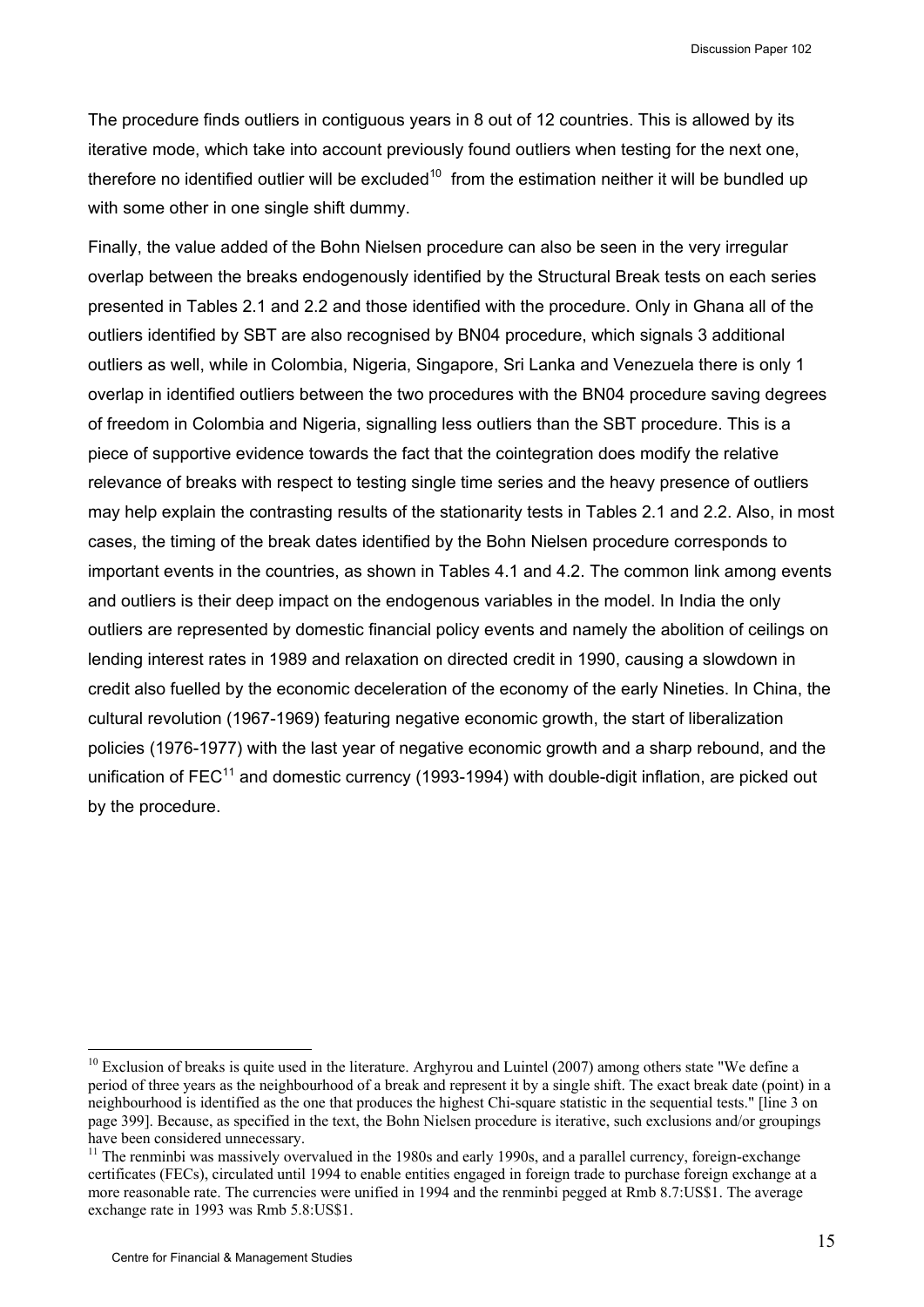| <b>Country</b> |      | Year Event                                                       | <b>Source</b>     |
|----------------|------|------------------------------------------------------------------|-------------------|
|                |      | 1988 Foreign currency bank debt default (1983-1994) + Paris      | MRS(2003),        |
| <b>BR</b>      |      | 1989 Club Rescheduling                                           | S&P(2002)         |
|                |      | 1990 Banking crisis. Deposit converted to bonds                  | CK(2003)          |
|                |      | 1996 Banking crisis (1994-1999)                                  | CK(2003)          |
|                | 1967 | Cultural Revolution (1966-1969)                                  |                   |
|                | 1969 |                                                                  |                   |
|                |      | 1976 Death of Chairman Mao, arrest of the Gang of four. Start of |                   |
| <b>CH</b>      |      | 1977 liberalization by Deng Xiaoping                             |                   |
|                |      | 1986 Economic slowdown and pro-democracy student protests        |                   |
|                | 1993 | Double digit inflation and FEC's unification with RMB            |                   |
|                | 1994 |                                                                  |                   |
|                |      | 1971 Economic and financial slowdown                             |                   |
|                | 1974 | End of National Front government. Economic slowdown              |                   |
|                |      | and start of high inflation cycle                                |                   |
| CO             | 1990 | Start of financial liberalisation. Boom year and start of high   |                   |
|                |      | inflation cycle                                                  |                   |
|                | 1993 | Economic slowdown. Expansion of monetary policy. P.              |                   |
|                |      | Escobar - leader of the Medellin cartel - is killed              |                   |
|                |      | 1999 Economic recession                                          |                   |
|                |      | 1974 Economic stagnation and lack of FX to import fuel + debt    | www.ghanaweb.com  |
|                | 1978 | Social unrest, economic stagnation with high inflation and       | www.ghanaweb.com  |
|                |      | halving of 1960s cocoa production                                |                   |
| <b>GH</b>      | 1982 |                                                                  |                   |
|                | 1983 | Stagnation + Banking crisis (1982-1989)                          | LR(2002);CK(2003) |
|                | 1984 |                                                                  |                   |
|                | 1989 |                                                                  |                   |
|                |      | 1993 Boom year and start of high inflation cycle                 |                   |

## **Table 4.1 Detected Outliers and Events – FC Countries**

**NOTES:**

CK(2003): Caprio, G., Klingebiel, D., 2003.

DL(1997): Demetriades, P.O., Luintel, K., 1997.

LR(2002): Loayza, N., Ranciere, R., 2002.

MRS(2003): Manasse, P., Roubini, N., Schimmelpfennig A., 2003.

S&P(2002): Standard and Poor's, 2002.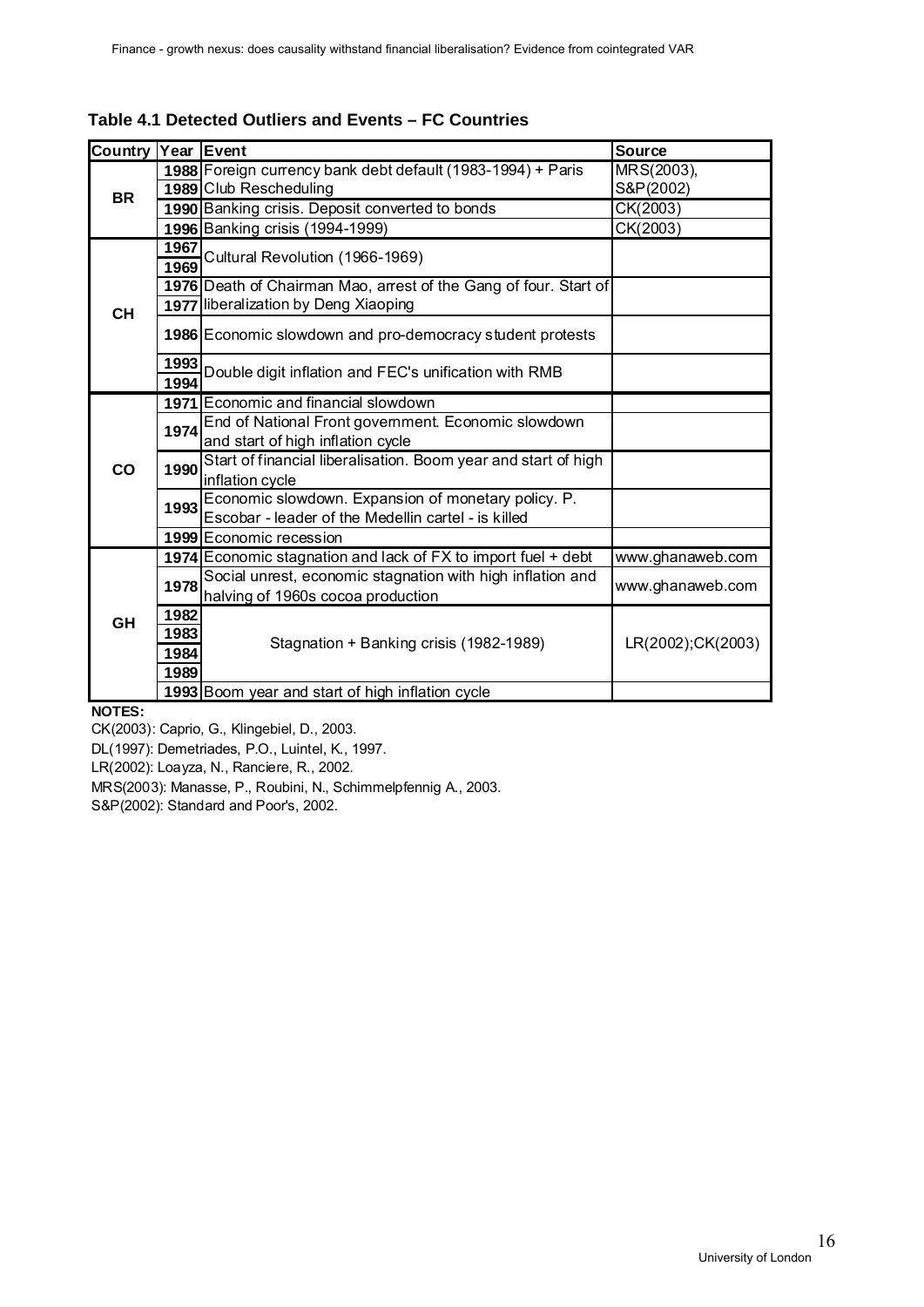| Country        |              | Year Event                                                                                                                                                           | <b>Source</b>       |
|----------------|--------------|----------------------------------------------------------------------------------------------------------------------------------------------------------------------|---------------------|
| СL             | 1972         | Expasionary monetary and fiscal policies bringing devaluation of<br>currency. US\$ 258 mn debt renegotiated with Paris Club                                          | www.clubdeparis.org |
|                |              | 1973 Coup d'etat                                                                                                                                                     |                     |
|                | 1982         | Banking crisis (1982-1985) and foreign currency bank debt default<br>$(1983 - 1990)$                                                                                 | CK(2003), S&P(2002) |
| $\overline{N}$ |              | 1989 Economic slowdown. Abolition of ceilings on lending rates and<br>1990 relaxation on directed credit                                                             | DL(1997)            |
|                |              | 1965 Ultra-restrictive monetary policystop double digit inflation                                                                                                    |                     |
| KO             | 1974         | Social unrest followed by emergeny decrees. Doubling of inflation<br>following oil shock                                                                             |                     |
|                |              | 1998 Banking crisis                                                                                                                                                  | CK(2003)            |
| <b>NI</b>      |              | 1988 Foreign currency bond and bank debt default (1986-1988)                                                                                                         | S&P(2002)           |
| <b>PK</b>      |              | Economic slowdown following war with India and exit from<br>1972 Commonwealth because of recognition of Bangladesh. US\$ 234<br>mn debt renegotiated with Paris Club | www.clubdeparis.org |
|                | 1989         | Economic slowdown and high inflation. Removal of B. Bhutto from                                                                                                      |                     |
|                | 1990<br>1991 | presidency and election of M. N. Sharif                                                                                                                              |                     |
|                |              | 1970 Entry of foreign banks permitted                                                                                                                                | YL(2010)            |
|                |              | 1973 Double digit inflation                                                                                                                                          |                     |
| <b>SP</b>      |              | 1998 Negative economic growth following Asian crisis                                                                                                                 |                     |
|                |              | 2001 Negative economic growth following world economic slowdown                                                                                                      |                     |
| <b>SL</b>      | 1979         | End of command economy and import substitution policy.<br>Economic boom                                                                                              |                     |
|                |              | 1980 High inflation                                                                                                                                                  |                     |
|                | 1989         | Banking crisis, Foreign currency bond (1995-1997) and bank debt MRS(2003),                                                                                           |                     |
|                | 1996         | (1983-1988, 1990) default                                                                                                                                            | S&P(2002)           |
| <b>VE</b>      | 1997         |                                                                                                                                                                      |                     |
|                | 2004         | Sharp rebound after negative economic growth following world<br>economic slowdown                                                                                    |                     |

### **Table 4.2 Detected Outliers and Events – FO Countries**

#### **NOTES:**

CK(2003): Caprio, G., Klingebiel, D., 2003.

DL(1997): Demetriades, P.O., Luintel, K., 1997.

LR(2002): Loayza, N., Ranciere, R., 2002.

MRS(2003): Manasse, P., Roubini, N., Schimmelpfennig A., 2003.

S&P(2002): Standard and Poor's, 2002.

YL (2010): Yong, C., Lee Nah, Q., 2010.

## **4. Model Identification**

For countries with a rank of 2, similarly to Luintel and Khan (1999), the normalisation restrictions are chosen with reference to FD and YP (formally  $b_{1,1}=1$  and  $b_{2,2}=1$ ) as to obtain a financial depth relationship (FD cointegration vector) and an (aggregate) production function (Economic Development cointegration vector). The other over-identifying restrictions are:

1. the coefficient of the per capita income in the FD cointegrating relationship is zero ( $b_{1,2}=0$ ), since income has no direct effect in the economy's supply of credit to the private sector. According to McKinnon/Shaw view of inside money  $b_{1,3}$  is expected to be positive as it reflects complementarity between money and capital, based on the hypotheses that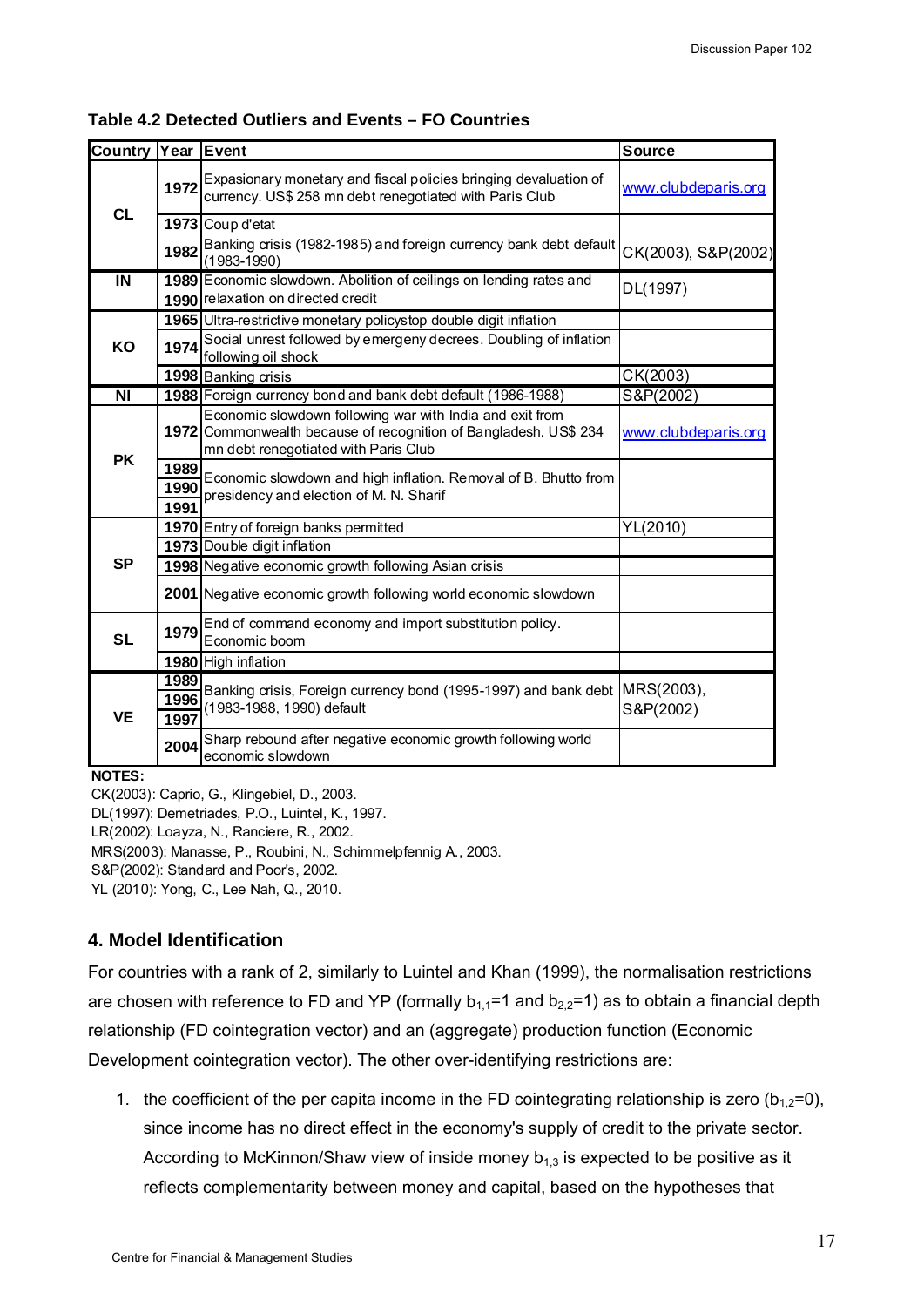investment cannot take place unless it is preceded by the accumulation of financial capital.  $b_{1,3}$ >0 also reflects the so called "bank capital channel"<sup>12</sup> whereby well capitalized banks need to adjust lending less during economic downturns in order to avoid regulatory capital shortfalls. Also, if well capitalized banks are more risk-adverse, they select ex-ante a pool of borrowers who are on average less financially fragile, thus containing their exposure to default risk when an economic downturn occurs

- 2. the coefficient of FD in the Economic Development vector is zero ( $b_{2,1}=0$ ), as economic theory suggests that financial development has no direct effect in the economy's production function
- 3. the coefficient on RR is non negative in at least one of the two cointegrating relationships (either  $b_{1,4}$ ≥0 or  $b_{2,4}$ ≥0).  $b_{1,4}$ >0 captures profit for financial institutions, which is a main driver of financial development.  $b_{2,4}$ >0 can be interpreted either as a proxy of technological progress or the so called "financial repression", i.e. the belief that "keeping down the cost of capital is good for the economy" [p. 796 Aretsis and Demetriades (1997)]. The latter assumption has been at the core of financial liberalization policies in many countries in the Eighties which aimed at lowering interest rates through access to international financial markets $13$ .

For Chile, Korea, Singapore and Venezuela, which share the common feature of a single cointegrating vector, the normalisation variable is FD and the coefficient of YP in the relationship is set to zero for the above mentioned reasons.

 $12$  The bank capital channel relies on three main hypotheses. First, there is an imperfect market for bank equity: banks cannot easily issue new equity because of the presence of agency cost and tax disadvantages. Second, banks are subject to interest rate risk because their assets typically have longer maturities and liabilities. Third, banks have to meet regulatory capital requirements linked to credit supply. For further details see: Gambacorta and Mistrulli (2004) and Diamond and Rajan (2000) and on the empirical side see Kleff and Weber (2008).

<sup>&</sup>lt;sup>13</sup> See Rousseau and Wachtel (2005) for a review of financial liberalisation with respect to evolution of both the theoretical and the policy framework.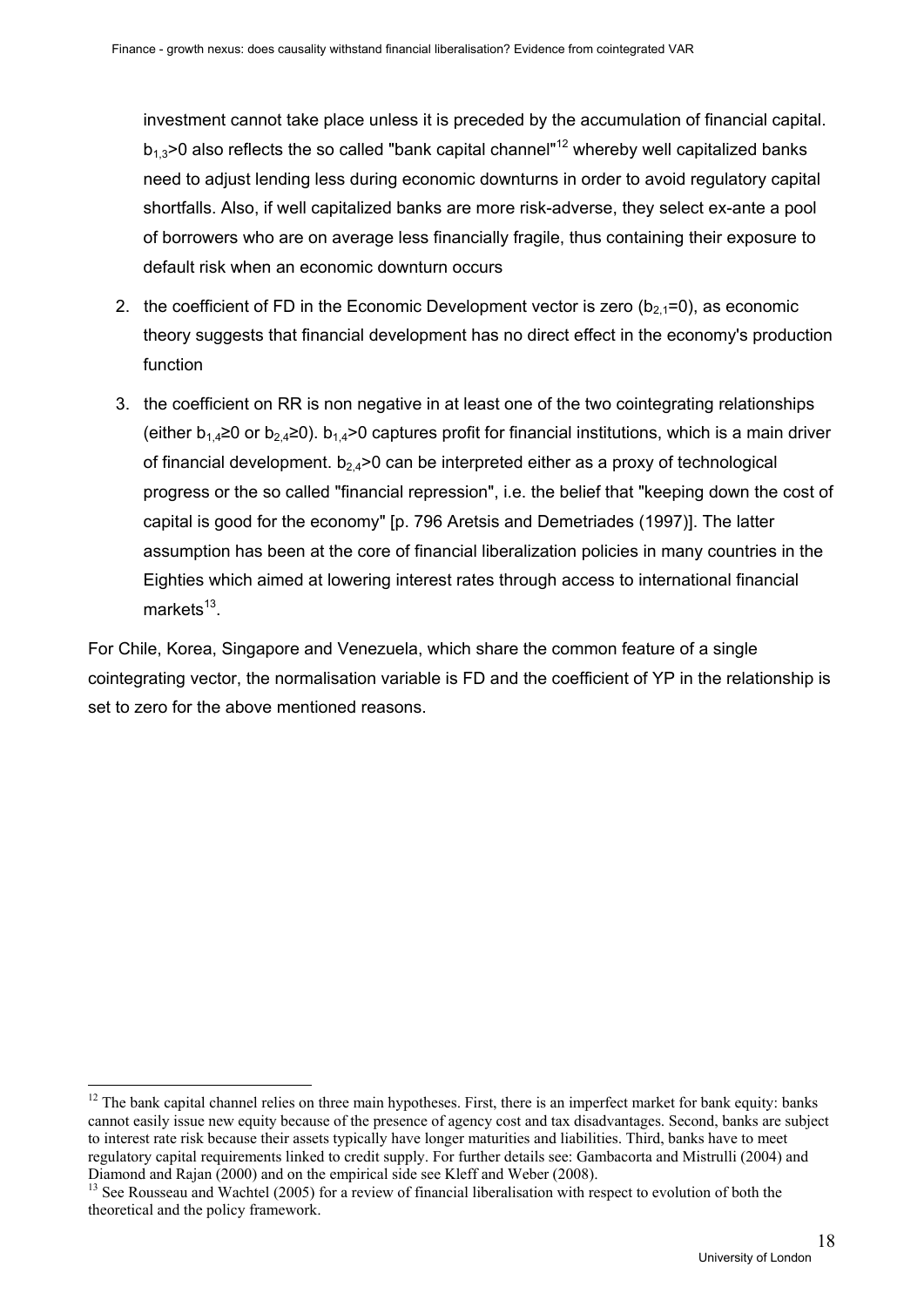|                 |                  |               | <b>Financial Development Cointegrating</b><br>Vector (i) |               |               |              | <b>Economic Development</b><br><b>Cointegrating Vector (i)</b><br>$YP = b_{2.0} + b_{2.3} K P + b_{2.4} R R + b_{2.5} t$ |                |           |                  |                      | <b>WEAK EXOGENEITY TEST (iv)</b>                  |                 |     |                                                                                |     | <b>BLOCK EXOGENEITY WALD</b><br>TEST (v) |                |      |            |                         |     |
|-----------------|------------------|---------------|----------------------------------------------------------|---------------|---------------|--------------|--------------------------------------------------------------------------------------------------------------------------|----------------|-----------|------------------|----------------------|---------------------------------------------------|-----------------|-----|--------------------------------------------------------------------------------|-----|------------------------------------------|----------------|------|------------|-------------------------|-----|
| Country         |                  |               | $FD = b_{1,0} + b_{1,3} KP + b_{1,4} RR + b_{1,5} t$     |               |               |              |                                                                                                                          |                |           |                  | OR (ii)              | IO dummies (iii)                                  |                 |     |                                                                                |     |                                          | DEP: D(CR)     |      |            | DEP: D(YC)              |     |
|                 | $b1.0$           | $b1.3$        | $b$ <sub>1.4</sub>                                       | $b_{1,5}$     | $a_{1.1}$     | $b_{2,0}$    | $b_{2,3}$                                                                                                                | $b_{2,4}$      | $b_{2.5}$ | $a_{2,2}$        | Chi <sup>2</sup> (1) |                                                   | $a_{1,2}=0$     |     | $a_{2.1} = 0$                                                                  |     |                                          | EXC: D(YC)     |      | EXC: D(FD) |                         |     |
|                 | p-val            | p-val         | p-val                                                    | p-val         | p-val         | p-val p-val  |                                                                                                                          | p-val          | p-val     | p-val            | p-val                |                                                   | $Chi2(2)$ p-val |     | Chi <sup>2</sup> (2) p-val Chi <sup>2</sup> df p-val Chi <sup>2</sup> df p-val |     |                                          |                |      |            |                         |     |
| <b>Brazil</b>   | $-2.96$<br>$0\%$ | 0.34<br>0%    |                                                          |               | $-0.32$<br>3% | $-1.0$<br>1% | 1.02<br>0%                                                                                                               | $-0.001$<br>0% |           | $-0.06$<br>0%    | 0.67<br>41%          | d1_90 d2_88 d3_89 d4_96                           | 22.11           |     | 20.01                                                                          |     | 4.45                                     | $\mathbf{B}$   | 22%  | 21.06      | $\overline{\mathbf{3}}$ | 0%  |
| Chile           | 6.79             | $-0.47$<br>0% | $-0.001$<br>1%                                           | $-0.03$<br>0% | $-0.22$<br>0% |              |                                                                                                                          |                |           |                  | 0.75<br>39%          | d1 73 d2 82 d3 72                                 |                 |     |                                                                                |     | $7.22 \quad 2$                           |                |      | 5.07       | $\overline{2}$          | 8%  |
| China           | $-1.54$          | 0.31<br>0%    | $-0.077$<br>0%                                           |               | $-0.08$<br>8% | $-0.72$      | 0.97<br>0%                                                                                                               | 0.017<br>0%    |           | $-0.30$<br>0%    | 98%                  | 0.00 d1 77 d2 69 d3 93 d4 67<br>d5 76 d6_94 d7_86 | 6.22            |     | 1.91                                                                           | 39% | 4.19                                     | $\overline{2}$ | 12%  | 0.02       | 2                       | 99% |
| Colombia        | $-3.29$<br>0%    | 0.24<br>0%    | $-0.005$<br>0%                                           |               | $-0.83$<br>0% | 3.92<br>0%   | 0.70<br>0%                                                                                                               | 0.005<br>0%    |           | $-0.16$<br>$0\%$ | 0.26<br>61%          | d1_99 d2_90 d3_93 d4_74<br>d5 71                  | 0.73            | 69% | 6.92                                                                           | 3%  | 13.00                                    | $\overline{4}$ |      | 67.88      | $\mathbf{A}$            | 0%  |
| Ghana           | $-1.23$<br>0%    | 0.19<br>0%    | 0.001<br>0%                                              |               | $-0.71$<br>0% | 2.56<br>0%   | 0.54<br>0%                                                                                                               | 0.003<br>0%    |           | $-0.61$<br>0%    | 0.00<br>100%         | d1 78 d2 83 d3 82 d4 84<br>d5 89 d6 93 d7 74      | 10.69           |     | 0.03                                                                           | 99% | $22.52$ 4                                |                |      | 7.89       | $\overline{\mathbf{4}}$ | 10% |
| India           | 3.67             | $-0.34$<br>0% |                                                          |               | $-0.07$<br>2% | $-1.95$      | 1.12<br>0%                                                                                                               | $-0.030$<br>0% |           | $-0.17$<br>1%    | 0.00<br>99%          | d1_90 d2_89                                       | 2.56            | 28% | 0.29                                                                           | 87% | 6.28                                     | 3              | 9.9% | 0.99       | 3                       | 8%  |
| Korea           | $-2.41$          | 0.18<br>0%    | 0.018<br>$0\%$                                           |               | $-0.12$<br>1% |              |                                                                                                                          |                |           |                  | 1.01<br>32%          | d1 65 d2 74 d3 98                                 |                 |     |                                                                                |     | 0.60                                     | $\overline{2}$ | 74%  | 1.68       | $\overline{2}$          | 43% |
| Nigeria         | $-0.56$<br>0%    | 0.09<br>0%    | 0.002<br>0%                                              |               | $-0.26$<br>2% | 4.73<br>0%   | 0.31<br>0%                                                                                                               |                |           | $-0.62$<br>0%    | 0.05<br>83%          | d1_88                                             | 3.26            | 20% | 0.31                                                                           | 85% | 3.63                                     |                | 6%   | 0.56       |                         | 45% |
| <b>Pakistan</b> | $-0.13$          | 0.03<br>2%    | $-0.0002$<br>$1\%$                                       |               | $-0.45$<br>0% | 0.43         | 0.88<br>$0\%$                                                                                                            | $-0.001$       |           | $-0.39$<br>1%    | 0.00<br>99%          | d1_91 d2_89 d3_72 d4_90                           | 0.29            | 87% | 4.05                                                                           | 13% | $3.24$ 1                                 |                | 7%   | 0.05       |                         | 82% |
| Singapore       | $-2.34$          | 0.29<br>0%    | 0.022<br>0%                                              |               | $-0.44$<br>0% |              |                                                                                                                          |                |           |                  | 0.63<br>43%          | d1 01 d2 73 d3 70 d4 98                           |                 |     |                                                                                |     | 8.19                                     | $\overline{2}$ | 2%   | 9.33       | $\overline{2}$          | 1%  |
| Sri Lanka       | $-0.72$<br>0%    | 0.08<br>0%    | 0.011<br>0%                                              |               | $-0.64$<br>0% | 3.13<br>0%   | 0.68<br>0%                                                                                                               | 0.013<br>0%    |           | $-0.06$<br>1%    | 0.00<br>98%          | d1 79 d2 80                                       | 0.92            | 63% | 0.04                                                                           | 98% | 0.05                                     | 2              | 100% | 0.07       | 2                       | 97% |
| Venezuela       | $-17.70$         | 1.16<br>0%    | $-0.008$<br>$0\%$                                        |               | $-0.21$<br>1% |              |                                                                                                                          |                |           |                  | 0.65<br>42%          | d1_96 d2_97 d3_89 d4_04                           |                 |     |                                                                                |     | 5.84                                     | 3              | 12%  | 4.56       | $\mathbf{3}$            | 21% |
| <b>NOTES</b>    |                  |               |                                                          |               |               |              |                                                                                                                          |                |           |                  |                      |                                                   |                 |     |                                                                                |     |                                          |                |      |            |                         |     |

## **Table 4 Identified Cointegrating Vectors and Causality Tests**

**NOTES**

(i) Percentage figures within parenthesis are the marginal p-values i.e., marginal significance level of likelihood ratio tests under the null that the coefficient under consideration is zero; they are Chi<sup>2</sup>(1)  $\frac{1}{2}$  distributed.  $a_{ii}$  are the associated loading factors.

(ii) OR are Over-identifying Restrictions which are Chi2(1) distributed.

(iii) dn\_yy = dummy at year yy obtained at iteration n. dn\_yy=0 t≠yy and dn\_yy=1 t=yy

(iv) If the null a(i,j)=0 where  $\neq$  is rejected, then the vector j causes variable i. Rejection of both a(i,j)=0 for each  $\neq$  implies bi-directional causality between Financial and Economic Development

 $(v)$  H(0) is that the Excluded variable does not Granger-cause the Dependent variable. Chi-square and p-values are of the Wald statistics test for the significance of the lagged endogenous variable in each equation.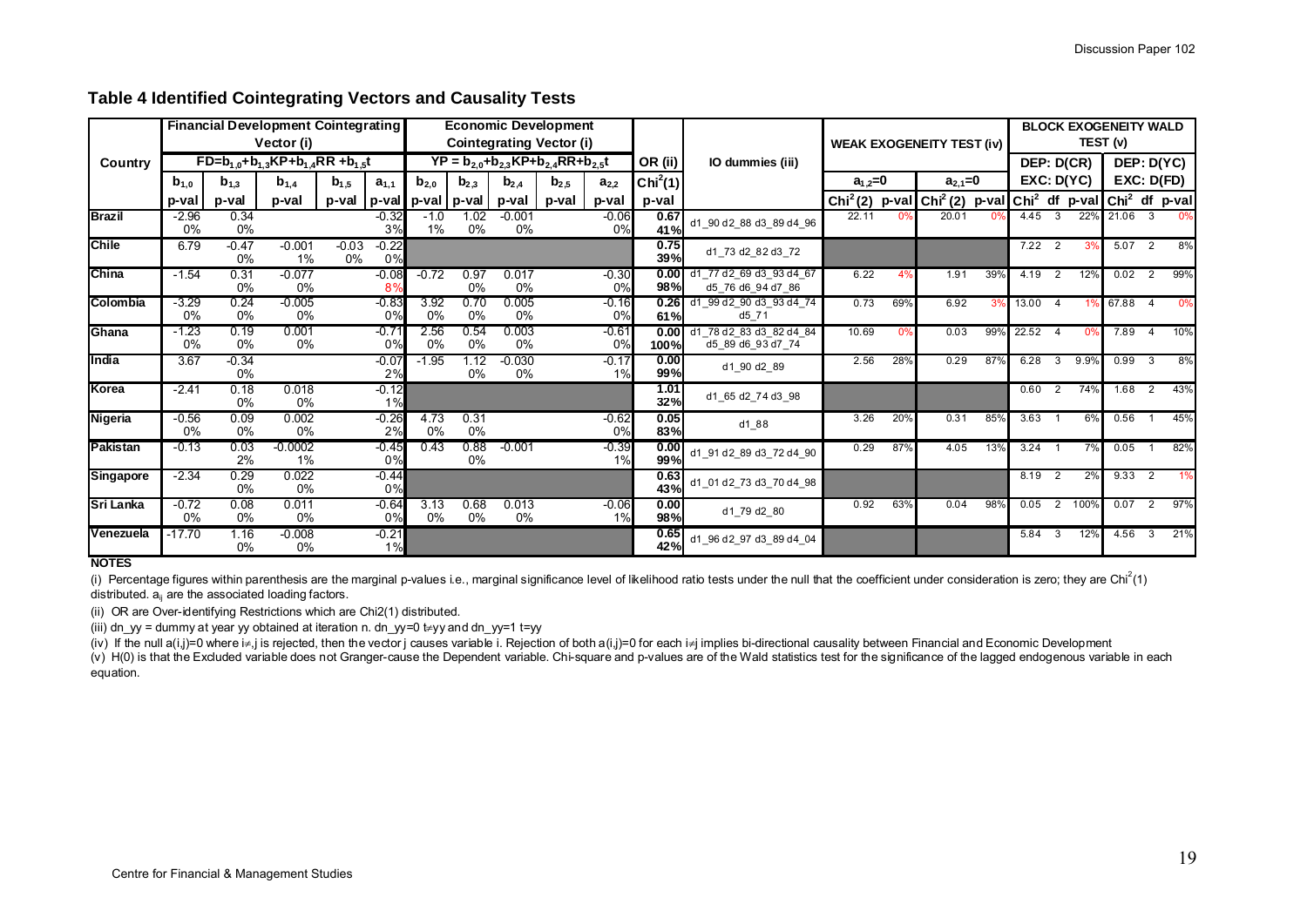The results in Table 4 show for each country the identified cointegrating vectors, the overidentifying restriction test with χ²(1) distribution of probability and two exogeneity/causality tests. The results of the weak exogeneity test show no evidence of causality in India, Nigeria, Pakistan and Sri Lanka. As in Demetriades and Hussein (1996) this contradicts the representation theorem of Engle and Granger, thereby casting some doubt on the cointegration results for these countries, which will therefore be excluded from the subsequent analysis.

Among the 8 remaining countries few common elements seem to emerge. First of all, the detection and estimation technique helps in identifying a long run relationship between financial and economic development with statistically significative parameters in all countries. The estimations show a clear-cut divide between FC countries, where 2 cointegration vectors are estimated, and FO countries, where only one cointegrating vector is found. The presence of thresholds in the finance-growth nexus is not new as both Deidda and Fattouh (2002) and Rousseau and Wachtel (2005) find some evidence of non linearity with respect to the level of development of the sample countries. What is new here is that non linearity does persist through longer time series and idiosyncratic shocks and it is also more consistent with a financial openness threshold rather than the level of economic development per se.

Secondly, good quality parameter estimates are found for high-inflation countries too, namely Brazil (30 years of yearly price growth above 25%, the threshold chosen by Rjoja and Valev (2004)), Chile (18 years), Colombia (9 years), Ghana (22 years) and Venezuela (13 years). This goes against Rjoja and Valev (2004) who maintain that high inflation leads not only to an underdeveloped financial system but also to a breakdown of the finance-growth nexus.

Also, in all countries a Financial Development cointegrating vector is identified with a positive coefficient for KP, with the exception of Chile. FC countries, namely Brazil, China, Colombia and Ghana that were identified in table 1, show a much narrower range of values for  $b_{1,3}$ , the effect of capital per capita on financial development, while for FO countries  $b_{1,3}$  ranges on a wider spectrum. More specifically, Chile and Venezuela, both FO, Latin American, Upper Middle income countries, are found at the extremes of the range FO of  $b_{1,3}$  values. A maybe less evident common element of these two countries is that they both share a FD path showing an "inverted U pattern". But while economic development is substantially increasing in Chile, it shows no such trend in Venezuela where economic development indicators YP and KP also share the same concave pattern; hence the (unfortunately) high correlation between FD and KP giving way to the high  $b_{1,3}$ .

Also, Chile has long<sup>14</sup> been cited as "the" textbook case for successful liberalisation reforms; but recent research<sup>15</sup> has shed light on why Chile, as well as other countries with a high level of inequality before reforms, might not have reaped full welfare gains in particular from financial

<sup>&</sup>lt;sup>14</sup> And, even on a much more balanced way, still is see Hernández and Parro (2008). <sup>15</sup> See Claessens and Perotti (2005) for further details.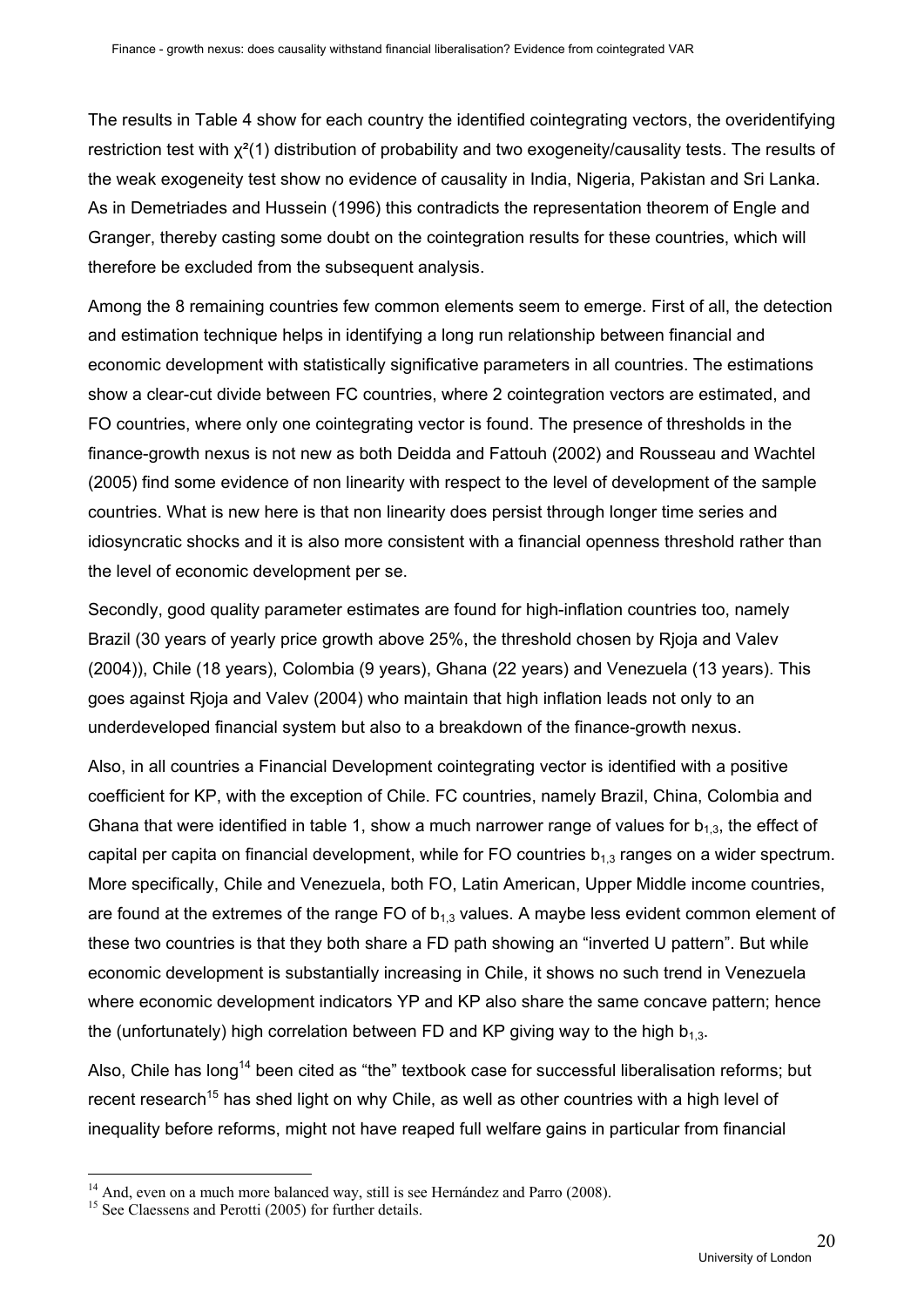Discussion Paper 102

reforms. In Chile, following liberalization in the late Seventies, groups played a perverse role with many privatizations of state-owned banks to groups of insiders so that the benefits reached fewer individuals; also UNU-WIDER World Inequality Map ranks Chile in the top 10 among the countries with the highest Gini index both in 1985 and in 2000mgiving further support to this hypothesis.

Furthermore, setting at 1 the level of FD and of YP at the beginning of sample period, FC countries end the sample with an average FD to YP ratio of 1:0.98 and FO countries of 1:0.94, whereas the level of Chile is 1:1.97. Only Ghana in the former group shows a more unbalanced value with a ratio larger than 1:2. So all in all,  $b_1 \le 0$  in Chile can be attributed to the lack of trickle down of financial reform benefits, which have not got accumulation and growth going fast enough to keep up<sup>16</sup>. By comparison Venezuela, a similarly FO economy of Latin America, which at the beginning of the Sixties started at about the same level of FD as Chile and went though liberalisation and financial reforms in the Seventies as well, despite a negative average growth in income per capita over the period shows a FD to YP ratio of 1:1.06. According to the above mentioned literature, a Gini index which is 20% lower than that of Chile might help in explaining why this country ends up with the largest  $b_{1,3}$  in the sample: its ENDFD backtracks its initial level following closely its (poor) economic performance.

Finally,  $b_{1,4}$  although significantly different from zero is much smaller than other coefficient. The highest  $b_{1,4}$ >0 values are found in Financially Open, High Income countries and, in line with Arestis, Demetriades, Fattouh and Mouratidis (2002), the value can be interpreted as the return on financial intermediation. In such advanced countries, well integrated in the world economy, profitability must be an important driving force of financial development. On the other hand, in China, where the heavy presence of the government, described in Appendix A.2, is still felt and financial closeness protects the sector from international the estimation results in the lowest value for the estimation of  $b_{1,4}$ .

For Financially Closed countries the Economic Development cointegrating vector show a positive coefficient for  $b_{2,3}$ , in line with the expectation that the second cointegrating vector represents an aggregate production function. Brazil and China, not surprisingly, show a value compatible with endogenous growth theory.

 $b_{2,4}$ >0 in all countries with the exception of Brazil. In this country the standard deviation of real interest rates is over three times its average, vs. a multiple of 1.3 for FC countries and such excess volatility might have played a negative role in the real economy.

In order to check robustness of the estimations, the cointegrating vectors estimated with Johansen's methodology have been estimated with dynamic OLS (DOLS). Table 5 compares the parameters estimations reported in table 4 with the DOLS estimations, which are carried out with the same leads and lags as the order of differentiation of the variables in the Johansen's

<sup>&</sup>lt;sup>16</sup> For a theoretical model supporting effects of income distribution on capital accumulation see Galor and Moav (2004).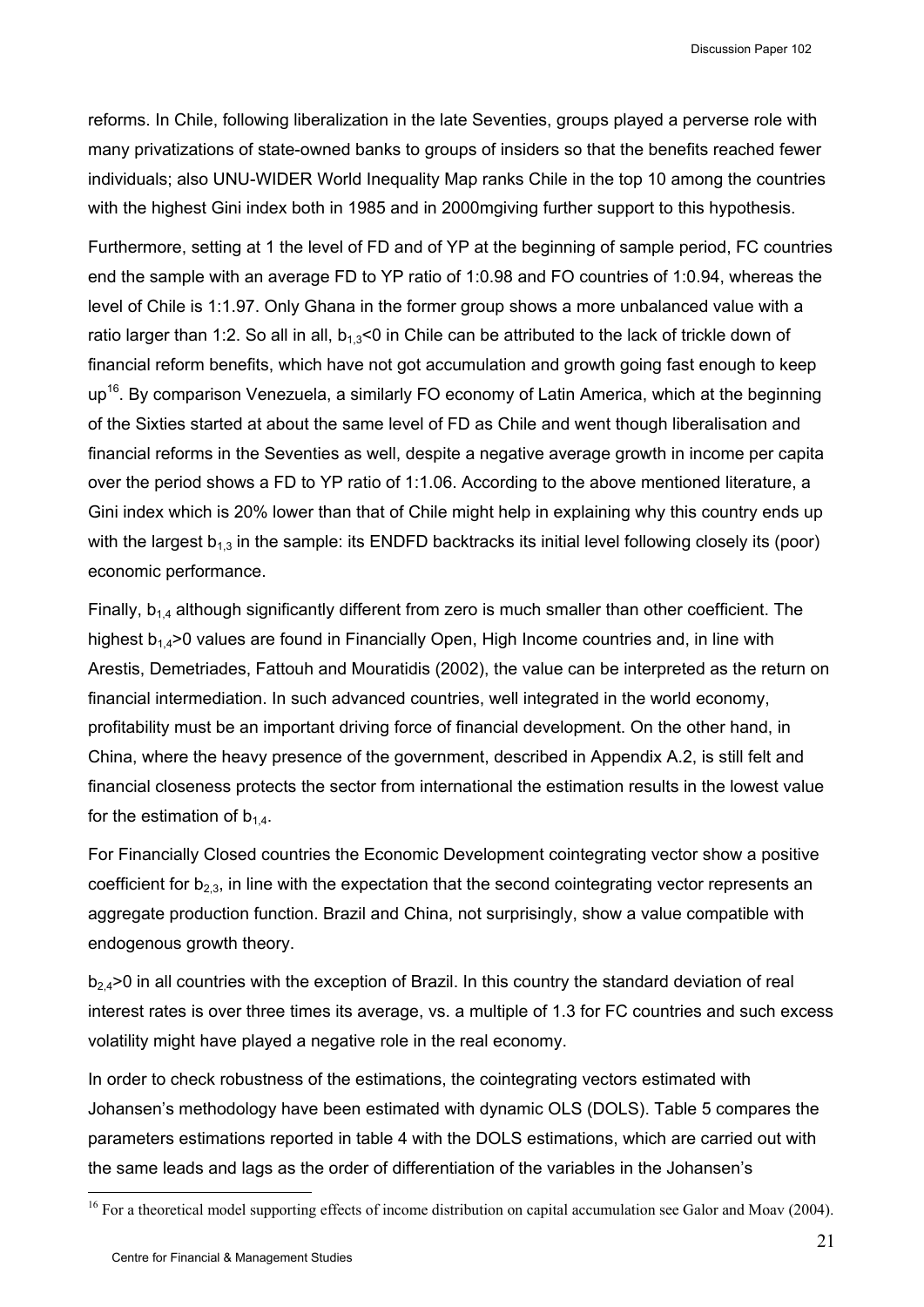methodology and with the dummy variables as exogenous regressors. The main differences between Johansen's and DOLS estimations are found in FC countries as they are cointegrated of rank 2 and Johansen's methodology seems more appropriate as it allows estimations of all parameters of the two vectors simultaneously, taking full advantage correlations among endogenous differentiated and lagged variables. More precisely, with DOLS  $b_{1,3}$  and  $b_{1,4}$  would not be significative in Colombia and  $b_{2,3}$  in Ghana but also in Chile ( $b_{1,3}$  not significative) and Korea  $(b<sub>1,4</sub>$  not significative). Other parameters are all significative and with values in line with those obtained from Johansen's ECM estimations, with the largest difference in percentage again in countries of rank 2 (FC).

Also, results of the Hansen's parameter instability test<sup>17</sup> on DOLS confirm the absence of parameter instability, further supporting the quality of the model estimations.

equation, and define the partial sums,  $\hat{S}_t = \sum_{\tau=1}^{\infty}$ *t*  $S_t = \sum \hat{s}$ 1  $\hat{S}_t = \sum \hat{S}_t$ τ

where  $\hat{S}_t = 0$  by construction. Then Hansen chooses a constant measure of the parameter instability  $\hat{G}$  and forms the statistic  $LC = tr \sum \overline{S}_{t} G^{-1} \overline{S}_{t}$ J  $\left(\sum^T_{ } \hat{S}^{\scriptscriptstyle{\intercal}}, G^{-1}\hat{S}_{\scriptscriptstyle{\intercal}}\right)$  $= tr \left( \sum_{\tau=1}^{T} \hat{S}^{\tau}{}_{t} G^{-} \right)$  $LC = tr \left| \sum S_t G^{-1} S_t \right|$ 1  $\hat S'$ .  $G^{-1}\hat S$  $\sum_{\tau=1} \hat{S}'_t G^{-1} \hat{S}_t$ . For DOLS  $\hat{S}_t$  is defined for the subset of original regressors, and *G* may be computed using the method employed in computing the original coefficient standard errors.

 $\overline{a}$  $17$  Hansen (1992) proposes the use of the LC test statistic, which arises from the theory of Lagrange Multiplier tests for parameter instability, to evaluate the stability of the parameters. The LC statistic examines time-variation in the scores from the estimated equation. Let  $\hat{S}_t$  be the vector of estimated individual score contributions from the estimated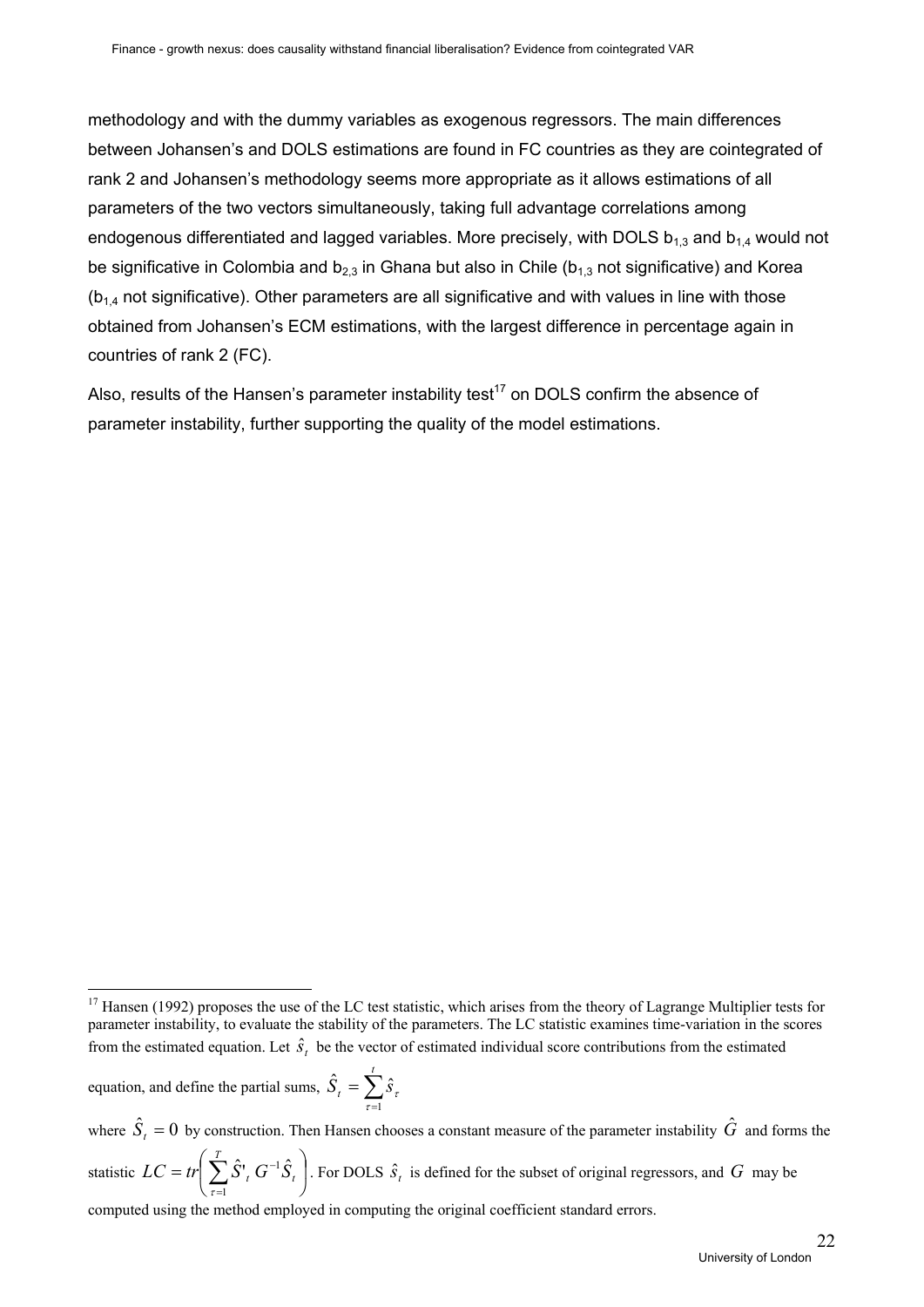|               |                    | <b>Financial Development Cointegrating Vector</b> |                                                      |            |               |              |               |            |             | Vector    | <b>Economic Development Cointegrating</b>            |              |             |                            |
|---------------|--------------------|---------------------------------------------------|------------------------------------------------------|------------|---------------|--------------|---------------|------------|-------------|-----------|------------------------------------------------------|--------------|-------------|----------------------------|
| Country       |                    |                                                   | $FD = b_{1.0} + b_{1.3} KP + b_{1.4} RR + b_{1.5} t$ |            |               |              |               |            |             |           | $YP = b_{2,0} + b_{2,3} KP + b_{2,4} RR + b_{2,5} t$ |              |             | dummies                    |
|               | $\mathbf{b}_{1,0}$ | $b_{1,3}$                                         | $b_{1.4}$                                            | $b_{1.5}$  | $a_{1.1}$     | Adj $R^2$    | $b_{2.0}$     | $b_{2,3}$  | $b_{2,4}$   | $b_{2.5}$ | $a_{2.2}$                                            | Adj $R^2$    | <b>OR</b>   |                            |
|               | p-val              | p-val                                             | p-val                                                | p-val      | p-val         | LC           | p-val         | p-val      | p-val       | p-val     | p-val                                                | LC           | p-val       |                            |
|               | $-2.96$            | 0.34                                              |                                                      |            | $-0.32$       |              | $-1.0$        | 1.02       | $-0.001$    |           | $-0.06$                                              |              | 0.67        |                            |
| <b>Brazil</b> | 0%<br>$-2.88$      | 0%<br>0.33                                        | 0.000                                                |            | 3%            | 0.97         | 1%<br>$-0.69$ | 0%<br>0.98 | 0%<br>0.000 |           | 0%                                                   | 1.00         | 41%         | d1 90 d2 88<br>d3 89 d4 96 |
|               | 0%                 | 0%                                                | 0%                                                   |            |               | 0.02         | 0%            | 0%         | 0%          |           |                                                      | 0.04         |             |                            |
|               | 6.79               | $-0.47$                                           | $-0.001$                                             | $-0.03$    | $-0.22$       |              |               |            |             |           |                                                      |              | 0.75        |                            |
| Chile         |                    | 0%                                                | 1%                                                   | 0%         | 0%            |              |               |            |             |           |                                                      |              | 39%         | d1 73 d2 82                |
|               | 5.98<br>7%         | $-0.41$<br>8%                                     | 0.002<br>0%                                          | 0.03<br>0% |               | 0.94<br>0.02 |               |            |             |           |                                                      |              |             | $d3$ 72                    |
|               | $-1.54$            | 0.31                                              | $-0.077$                                             |            | $-0.08$       |              | $-0.72$       | 0.97       | 0.017       |           | $-0.30$                                              |              | 0.00        | d1 77 d2 69                |
|               |                    | 0%                                                | 0%                                                   |            | 8%            |              |               | 0%         | 0%          |           | 0%                                                   |              | 98%         | d3 93 d4 67                |
| China         | $-2.53$            | 0.39                                              | 0.000                                                |            |               | 0.94         | $-0.42$       | 0.95       |             |           |                                                      | 1.00         |             | d5 76 d6 94                |
|               | 0%                 | 0%                                                | 0%                                                   |            |               | 0.01         | 4%            | 0%         |             |           |                                                      | 0.01         |             | d7_86                      |
|               | $-3.29$<br>0%      | 0.24<br>0%                                        | $-0.005$<br>0%                                       |            | $-0.83$<br>0% |              | 3.92<br>0%    | 0.70<br>0% | 0.005<br>0% |           | $-0.16$<br>0%                                        |              | 0.26<br>61% | d1_99 d2_90                |
| Colombia      | $-3.16$            | 0.23                                              | $-0.002$                                             |            |               | 0.49         | $-3.54$       | 1.18       | $-0.009$    |           |                                                      | 0.98         |             | d3 93 d4 74                |
|               | 13%                | 11%                                               | 61%                                                  |            |               | 0.01         | 4%            | 0%         | 2%          |           |                                                      | 0.01         |             | d5 71                      |
|               | $-1.23$            | 0.19                                              | 0.001                                                |            | $-0.71$       |              | 2.56          | 0.54       | 0.003       |           | $-0.61$                                              |              | 0.00        | d1 78 d2 83                |
| Ghana         | 0%                 | 0%                                                | 0%                                                   |            | 0%            |              | 0%            | 0%         | 0%          |           | 0%                                                   |              | 100%        | d3 82 d4 84                |
|               | $-1.38$<br>0%      | 0.21<br>0%                                        |                                                      |            |               | 0.74<br>0.03 | 4.22<br>0%    | 0.30<br>7% | 0.006<br>1% |           |                                                      | 0.85<br>0.04 |             | d5_89 d6_93<br>d7 74       |
|               | $-2.41$            | 0.18                                              | 0.018                                                |            | $-0.12$       |              |               |            |             |           |                                                      |              | 1.01        |                            |
|               |                    | 0%                                                | 0%                                                   |            | 1%            |              |               |            |             |           |                                                      |              | 32%         | d1_65 d2_74                |
| Korea         | $-2.86$            | 0.23                                              | $-0.002$                                             |            |               | 0.96         |               |            |             |           |                                                      |              |             | $d3$ 98                    |
|               | 0%                 | 0%                                                | 64%                                                  |            |               | 0.02         |               |            |             |           |                                                      |              |             |                            |
|               | $-2.34$            | 0.29<br>0%                                        | 0.022<br>0%                                          |            | $-0.44$<br>0% |              |               |            |             |           |                                                      |              | 0.63<br>43% | d1 01 d2 73                |
| Singapore     | $-2.34$            | 0.29                                              | 0.022                                                |            |               | 0.97         |               |            |             |           |                                                      |              |             | d3_70 d4_98                |
|               | 0%                 | $0\%$                                             | 1%                                                   |            |               | 0.02         |               |            |             |           |                                                      |              |             |                            |
|               | $-17.70$           | 1.16                                              | $-0.008$                                             |            | $-0.21$       |              |               |            |             |           |                                                      |              | 0.65        |                            |
| Venezuela     |                    | 0%                                                | 0%                                                   |            | 1%            |              |               |            |             |           |                                                      |              | 42%         | d1 96 d2 97                |
|               | $-13.36$<br>0%     | 0.88<br>0%                                        | $-0.005$<br>0%                                       |            |               | 0.99<br>0.03 |               |            |             |           |                                                      |              |             | d3 89 d4 04                |
|               |                    |                                                   |                                                      |            |               |              |               |            |             |           |                                                      |              |             |                            |

### **Table 5 Comparison of DOLS and Johansen's estimations and Hansen's Instability test**

**NOTES**

For every country the first two rows indicate the results from Johansen's cointegration methology and the third and fourth line those from DOLS

Percentage figures within parenthesis are the marginal p-values i.e., marginal significance level of likelihood ratio tests under the null that the coefficient under consideration is zero; they are Ch $\hat{r}(1)$  distributed.  $a_{ij}$  are the associated loading factors. OR are Over-identifying Restrictions which are Chi<sup>2</sup>(1) distributed.

Percentage figures within parenthesis are the marginal p-values i.e., marginal significance level of t-student test under the null that the coefficient under consideration is zero. In DOLS regression leads and lags are simmetrical (r=q) and are the same as the lags used in the Johansen's cointegrated model

LC is Hansen instability test. H0: cointegration. Rejection of H0 might indicate parameter instability. Hansen (1992) indicates that all p-values of LC statistic in the table are larger than 20%

In the last 2 sections of Table 5 are presented the results of two tests of direction of causality as there are 2 sources of causation: the error correction term and the lagged dynamic terms which are measured respectively by the weak exogeneity test – the lack of which implies long run causality<sup>18</sup> – and block exogeneity Wald test<sup>19</sup>, based on the predictability of the dependent variable by the

 $18$  Long run causality is found when weak exogeneity of a variable with respect to a single cointegrating vector is not present. Hence, if  $a_1$ , =0 is rejected at the conventional significance level, one can conclude that the second cointegrating vector, which represents Economic Development, causes the first cointegrating variable, namely Financial Development. Similarly, if  $a_2 = 0$  is rejected at the conventional significance level, one can conclude that financial development causes economic development. If both the hypotheses that  $a_1$ , =0 and  $a_2$ , =0 are rejected at the conventional significance level, then one concludes that there is bi-directional causality between economic and financial development in the long run.

<sup>&</sup>lt;sup>19</sup> Block Exogeneity Wald test approach is based on the question of whether *x* causes *y* is to see how much of the current *y* can be explained by past values of *y* and then to see whether adding lagged values of *x* can improve the explanation. *y* is said to be Granger-caused by *x* if *x* helps in the prediction of *y*, or equivalently if the coefficients on the lagged *x'*s are statistically significant. In other words, tests are carried out on single elements of the vector Γ.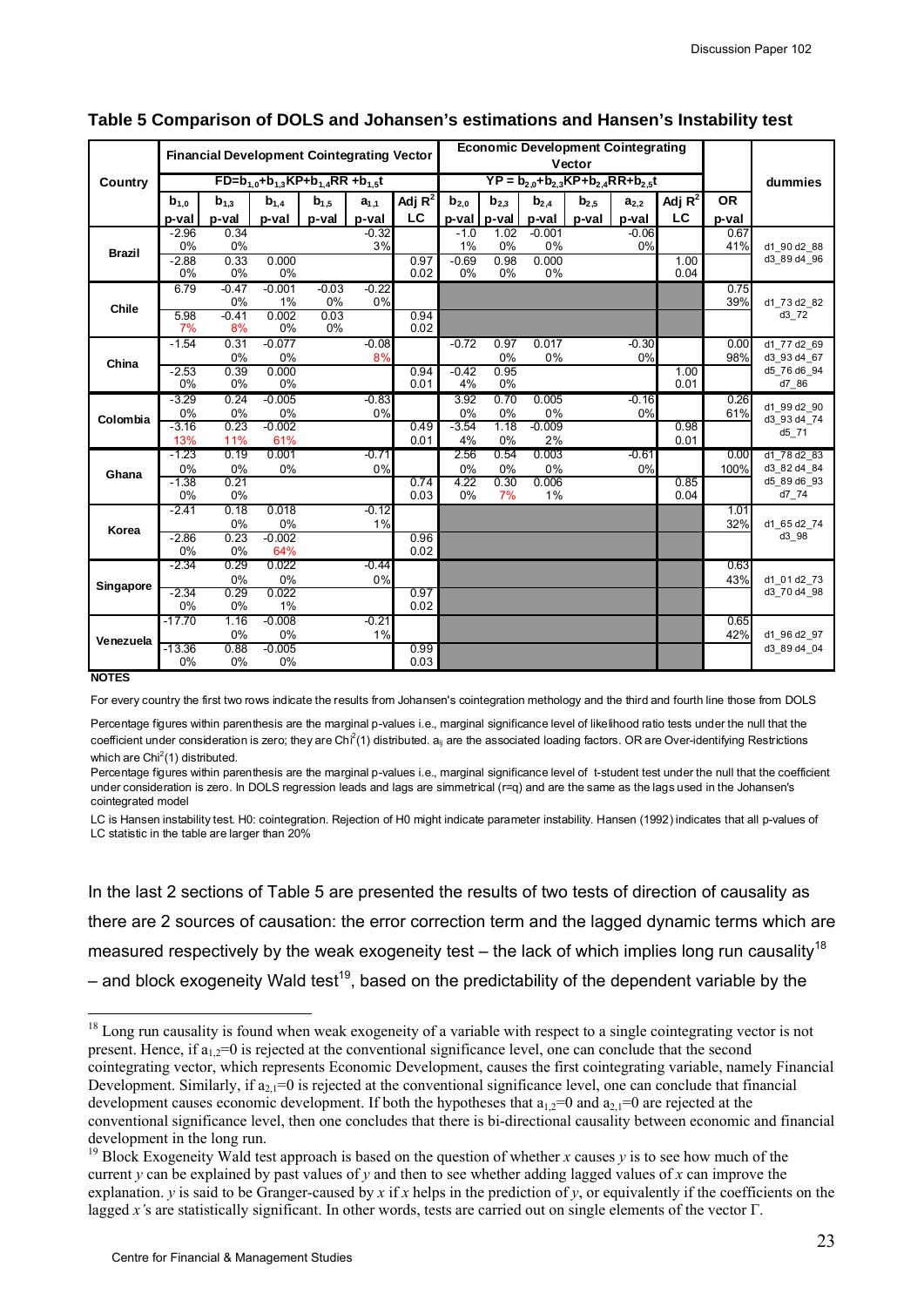lagged variable excluded by the test. The results show a clear-cut divide between FC and FO countries as long run causality for the latter countries is necessarily from economic development to financial development, given the specification with a single cointegrating vector. For FC countries long run causality runs from economic development to financial development in China and Ghana, from financial development to economic development in Colombia and both ways in Brazil. These results seem to underline a pattern whereby FC, Low income countries (Ghana and China which has just very recently reached the ranks of Middle income countries) are associated with the primacy of economic development whereas Middle income countries (Brazil and Colombia) with bidirectional causality or the primacy of financial development.

If the results of both tests are considered then bi-directional causality becomes the most frequent outcome with exception of China, Korea and Venezuela. In all the latter cases the *primum movens* is economic development.

One last word on the countries excluded from the analysis. As to the exclusion of India and Pakistan, further reasons in addition to the ones mentioned in para 2.1. – namely interest rates being I(0) in both countries as well financial development being stationary in Pakistan and KP being I(2) in India – may be the cause of doubtful cointegration results.

Lack of evidence of cointegration in India may be explained by domestic financial repression. The latter phenomenon is well described in Demetriades and Luintel (1996) who maintain that in the Sixties the government of India tightened its controls over the financial system introducing liquidity requirements and lending rate controls; domestic financial repression stepped up in 1969 with the nationalization of the 14 largest commercial banks and was further extended in 1980. Domestic financial liberalization followed only in 1990 with the end of directed credit and concessionary lending. Furthermore, market-driven credit lending has decreased for the first 5 years of liberalization, when India re-started up to develop financially with the same level of credit to the private as at the beginning of the Eighties. This leaves India without a market-oriented financial market for over half of the time span of the analysis, thereby undermining the cointegrating relationship.

The minor role played by the banking system in the country, as mentioned by Demetriades and Hussein (1996), due to the extensive role of agricultural cooperatives and informal financial market in providing funds to the economy, surely influences the absence of strong evidence of cointegration between any FD and economic development in Pakistan. Also 18 years of inflation above 25% per annum, in the mechanics described by Rjoja and Valev (2004), might have played a role.

Finally, in addition to unique traits, common elements across these countries should not be underestimated as well. These are all Financially Open and Low or Lower Middle income countries as to the level of economic development. Their level of financial openness is relatively low within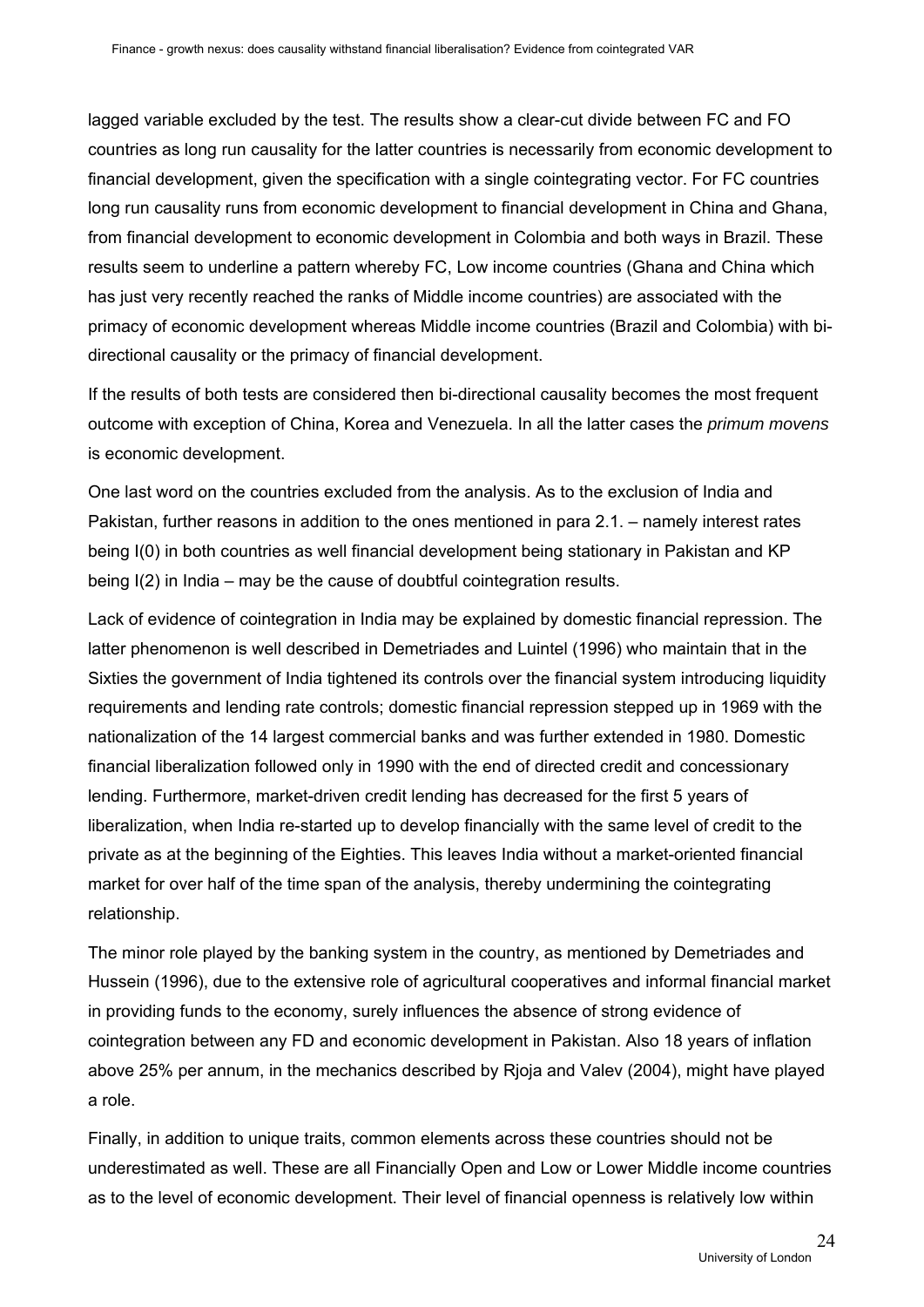Discussion Paper 102

the FO group, but the hypothesis that the disruption of the relationship between financial and economic development might be linked on a threshold level of income per capita to be reached before financial openness cannot be easily dismissed.

## **Discussion**

This paper aims to contribute to the study of the link between financial and economic development within a time series framework and data extending over the Nineties. On the one hand, the choice of time series analysis tries to address the concerns about structural homogeneity, i.e. parameter constancy, which has raised many reservations in the empirical literature based on cross-section techniques, as reviewed by Andersen and Tarp (2003). The time series approach allows the analysis on the finance-growth nexus to be carried out for each country singularly and therefore does not need instruments in order to take care of cross-country heterogeneity, as suggested by Aretsis and Demetriades (1997) among others. On the other hand, the time span of the analysis (1961-2006) has been characterized by structural changes and episodes of crisis calling for the use of dummy variables to obtain meaningful estimates. Hence a newly developed technique has been applied to detect and estimate outliers and create ad hoc dummies.

The study identifies a long run equilibrium relationship between financial development and economic growth represented by a Financial Development cointegrating vector, with mostly a positive effect of capital per capita and real interest rates, and an Output vector, with the positive effects of capital stock and real interest rate expected in an aggregate production function. While in Financially Closed countries both cointegrating vectors are identified and their parameters estimated, in Financially Open countries a single Financial Development vector is found. Furthermore, parameter estimates underline a narrow-ranged effect of the capital per capita in the Financial Development cointegrating vector in Financially Closed countries (between 0.2 and 0.35) and a much wider one in Financially Open countries.

Also, with the exception of FC Ghana, real interest rates in the FD cointegrating vector shows a positive coefficient only in FO countries. As this coefficient is considered a proxy of profitability of the financial sector, estimations seem to confirm that as FO countries are less protected from competition, at least internationally, their financial sector has to be profitable to survive, while in most FC countries financial development has occurred notwithstanding interest rate dynamics. Negative signs for this coefficient might signal a limp functioning of the market mechanism, which is more probable in protected economies. This is exemplified by China which shows the largest effect - in absolute value - of real interest rates on FD but with a negative sign.

The importance of the level of economic development, together with financial openness must not be underestimated in the interpretation of results. If on hand it is true that FC countries are on average less developed (1 Low Income country, 2 Lower Middle income countries and 1 Upper Middle Income country) than FO countries (2 Upper Middle Income countries and 2 High income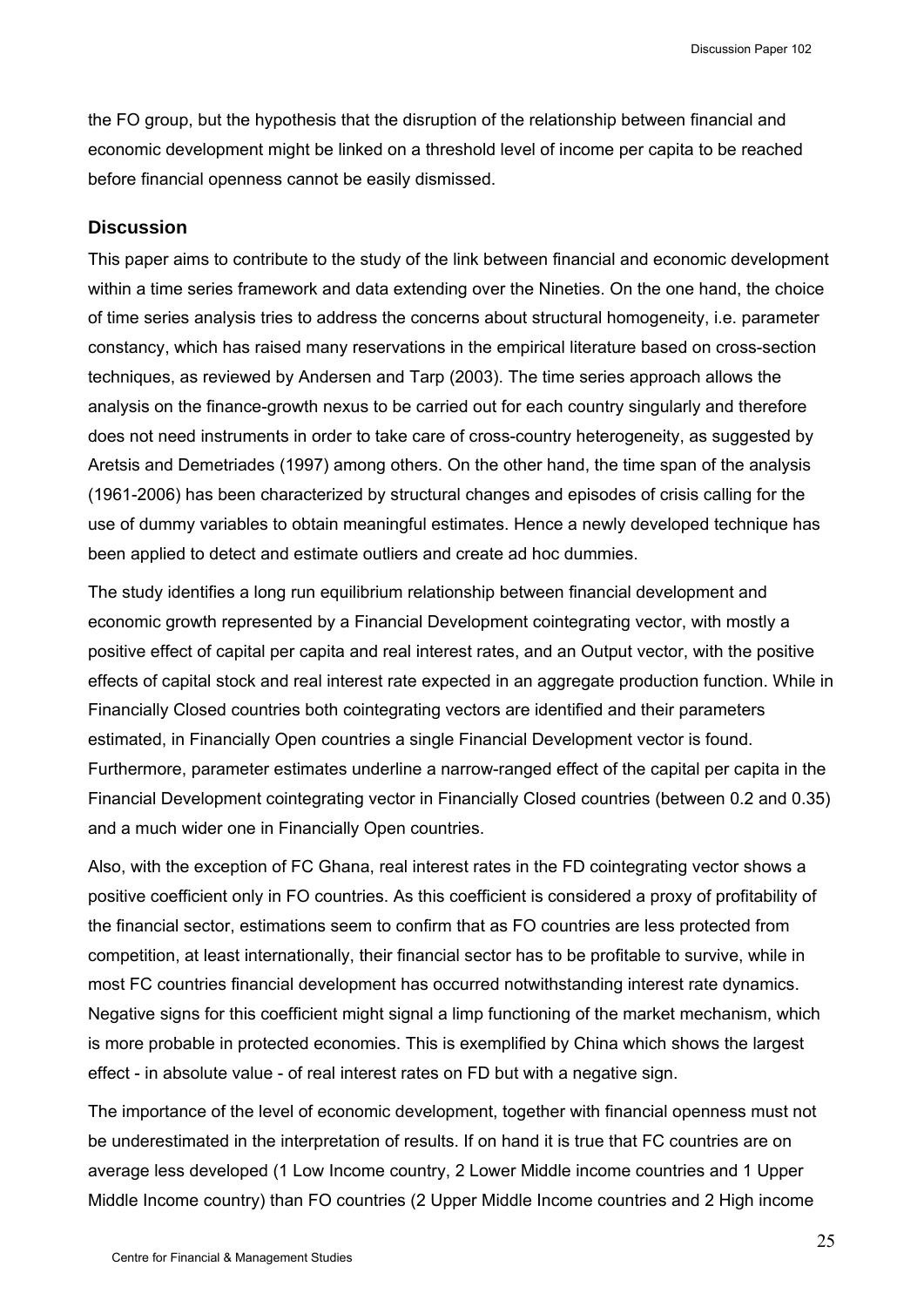countries), on the other hand it cannot be ignored that Upper Middle income Brazil (FC) and Colombia (FC) show a definite more regular FD relationship than their Upper Middle income FO counterparties, Chile and Venezuela. Such evidence seems to confirm that in FO countries the contribution of capital per capita to financial development is more volatile, as if financial openness may somehow act as major shaping force of the finance-growth relationship. The fact that in presence of economic development, featuring an increasing capital stock, a FC country might witness a more regular financial development than a FO country seems to call for regulations, maybe as stringent as postponing financial openness up to the reach of a minimum level of economic development. This latter claim might also be indirectly supported by the countries which had to be excluded from the analysis and share the common features of being FO as well as having a low level of economic development.

One of the main hypotheses on which this result is based, i.e. the working of the bank capital channel, is also one of the main assumptions in favour of a minimum capital standard for financial intermediaries and evidence that this channel works differently in FC and FO countries could also prove useful in the discussion following the review and subsequent implementation of Basel II Capital accords.

Financial closeness (or lack thereof), combined with the level of economic development, comes useful for the interpretation of causality too. Differently from Luintel and Khan (1999), only few countries show long run bi-directional causality between financial and economic development while the most frequent link goes from economic growth to financial development, which characterises Colombia as well as all FO countries. A (Lower) Middle income per capita combined with lack of financial openness or a (Upper) Middle income or High income per capita combined with financial openness features among the main traits of Joan Robinson's view on the primacy of the economy over finance. If both indicators of causality are used, the outcome of bi-directional causality becomes more common.

As to the usefulness of the outlier detection and estimation procedure, it can be directly assessed by the comparison of the results of the estimates obtained including dummy variables and excluding them<sup>20</sup>. More specifically in Brazil and Colombia only one of the 2 loading factors would be significant without dummies, none in Chile, Korea or Singapore. Neither Brazil nor Singapore would pass the overidentification test and Ghana and Venezuela just barely so. Also  $b_{1,3}$  would not be significantly different from zero in Brazil and Chile. Therefore it can be concluded that the use of the dummies does increase significance of the parameters' estimates, allowing for meaningful comparisons among countries and groups, and in the end improves the identification of the model. The use of the detection and estimation procedure also allows a parsimonious use of dummies with respect to the standard use of "rules of thumb" on observations showing excess standard

<sup>&</sup>lt;sup>20</sup> Data are available from the author on request.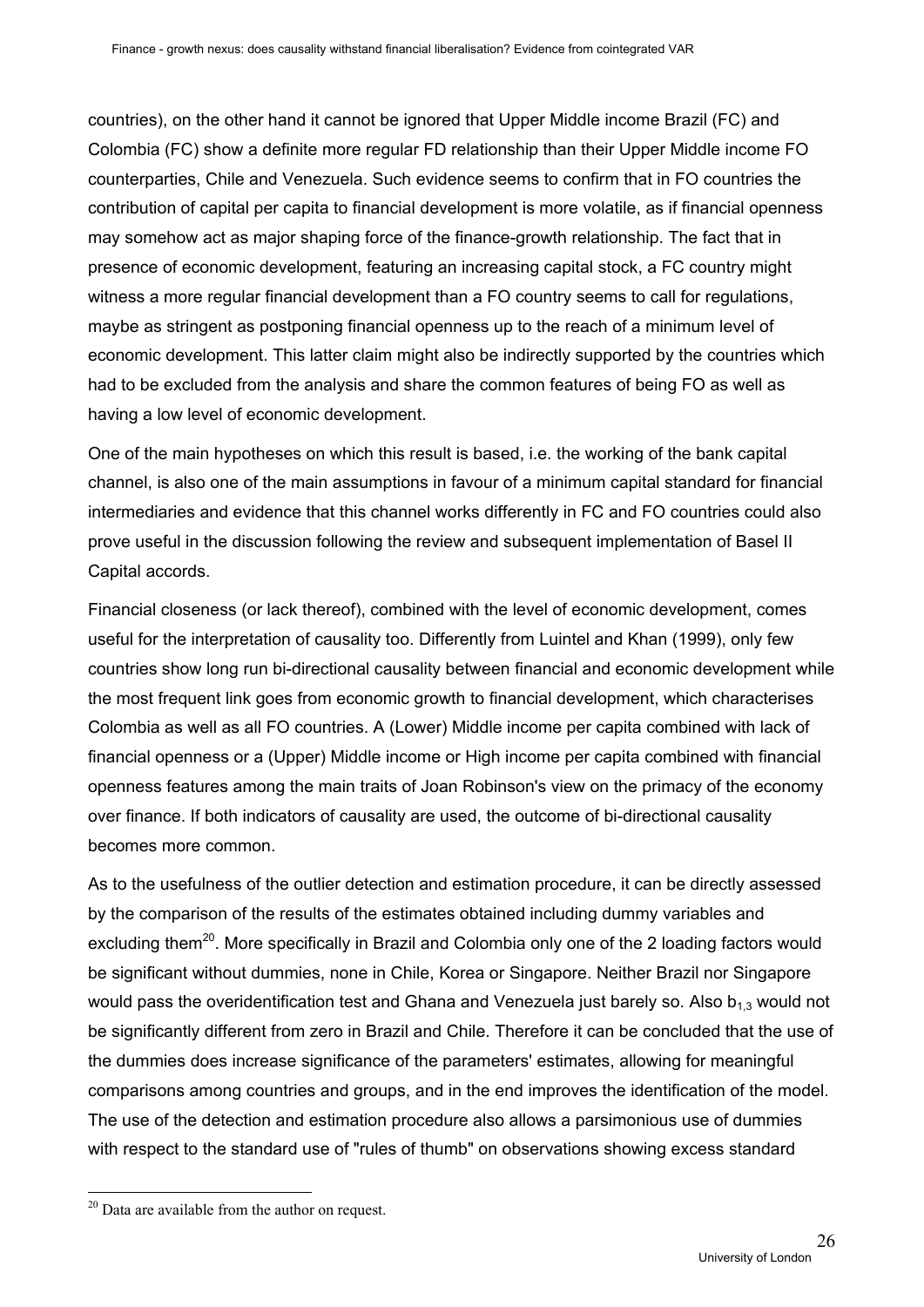deviation which are frequently applied in practice. The procedure therefore saves degrees of freedom, which are precious in time series studies with low frequency data. In this study only in Ghana, out of all sample countries, the procedure identifies the same number of dummies as observations showing excess volatility while the number of dummies is lower for all other countries. Also, only in this county all of the outliers identified by Structural Break test are also recognised by detection and estimation procedure, while in most countries the overlap is minimal, signalling that cointegration does modify the relative relevance of breaks with respect to testing single time series and should be treated with a specific technique, as the one developed by Bohn Nielsen. On the other hand, one should underline that the sequential procedure to identify and estimate outliers is based on the initial estimation of the cointegration rank by Johansen's methodology. Therefore the criticism about the sensitivity of the latter methodology to VAR lag length by Andersen and Tarp (2003) does apply here.

## **Appendices**

The Appendices cover three topics: data, with a detailed description of data sources (Appendix A.1), some technical details on the construction of financial data for China (App. A.2) and the extended results from the Outliers' Detection and Estimation Procedure (App. A.3).

| Variable  | <b>Description</b>                                                                                                                                                                   | <b>Source</b>                                                                      |
|-----------|--------------------------------------------------------------------------------------------------------------------------------------------------------------------------------------|------------------------------------------------------------------------------------|
| <b>FD</b> | Credit to private sector as a percentage of GDP                                                                                                                                      | WDI (2008)                                                                         |
| <b>YC</b> | (Log of) real income per capita in national currency<br>calculated as ratio of real national GDP to population                                                                       | Real GDP: WDI (2008) and<br>Population: WDI (2008)                                 |
| <b>KC</b> | (Log of) real capital stock per capita in national<br>currency calculated with perpetual inventory formula<br>from Easterly and Levine $(2001)^{21}$ gross capital<br>formation data | Gross capital formation: WDI<br>(2008)                                             |
| <b>RR</b> | Real interest rate = Discount rate net of inflation rate                                                                                                                             | Discount rate: IFS (various<br>years), Consumer price<br>annual growth: WDI (2008) |

### **A.1 Data & Sources**

 <sup>21</sup> Specifically, let K(t) equal the real capital stock in period t. Let I(t) equal the real investment rate in period t. Let d equal the depreciation rate, which we assume equals 0.07. Thus, the capital accumulation equations states that  $K(t+1)=(1-d)K(t)+I(t)$ . To make an initial estimate of the capital stock, the country is assumed to be at its steady-state capital-output ratio. Thus, in terms of steady-state value, let  $k=K/Y$ , let g = the growth rate of real output, let  $i=I/Y$ where Y is GDP. Then, from the capital accumulation equation plus the assumption that the country is at its steadystate, it must be that  $k=i/[g+d]$ . Thus, a reasonable estimate of the steady-state values of i,g, and d, is obtained. To make the initial estimate of k, the steady state capital output ratio for each individual country, is set at d is set at 0.07.  $g$  – the steady-state growth rate – is a weighted averaged of the countries average growth rate during the first ten years for which there are output and investment data. The world growth rate is computed as 0.0423 and a weight of 0.75 is given to the world growth rate. i is then computed as the average investment rate during the first ten years for which there are data. Thus, with values for d,g, and i for each country, we can estimate k for each country. To reduce the influence of business-cycles in making the estimate of Y(initial), the average real output value between 1960-1969 is used as an estimate of initial output. Thus, the capital stock in 1960 is given as Y(initial)\*k. Given depreciation, the guess at the initial capital stock becomes relatively unimportant decades later. For further details see Easterly and Levine (2001).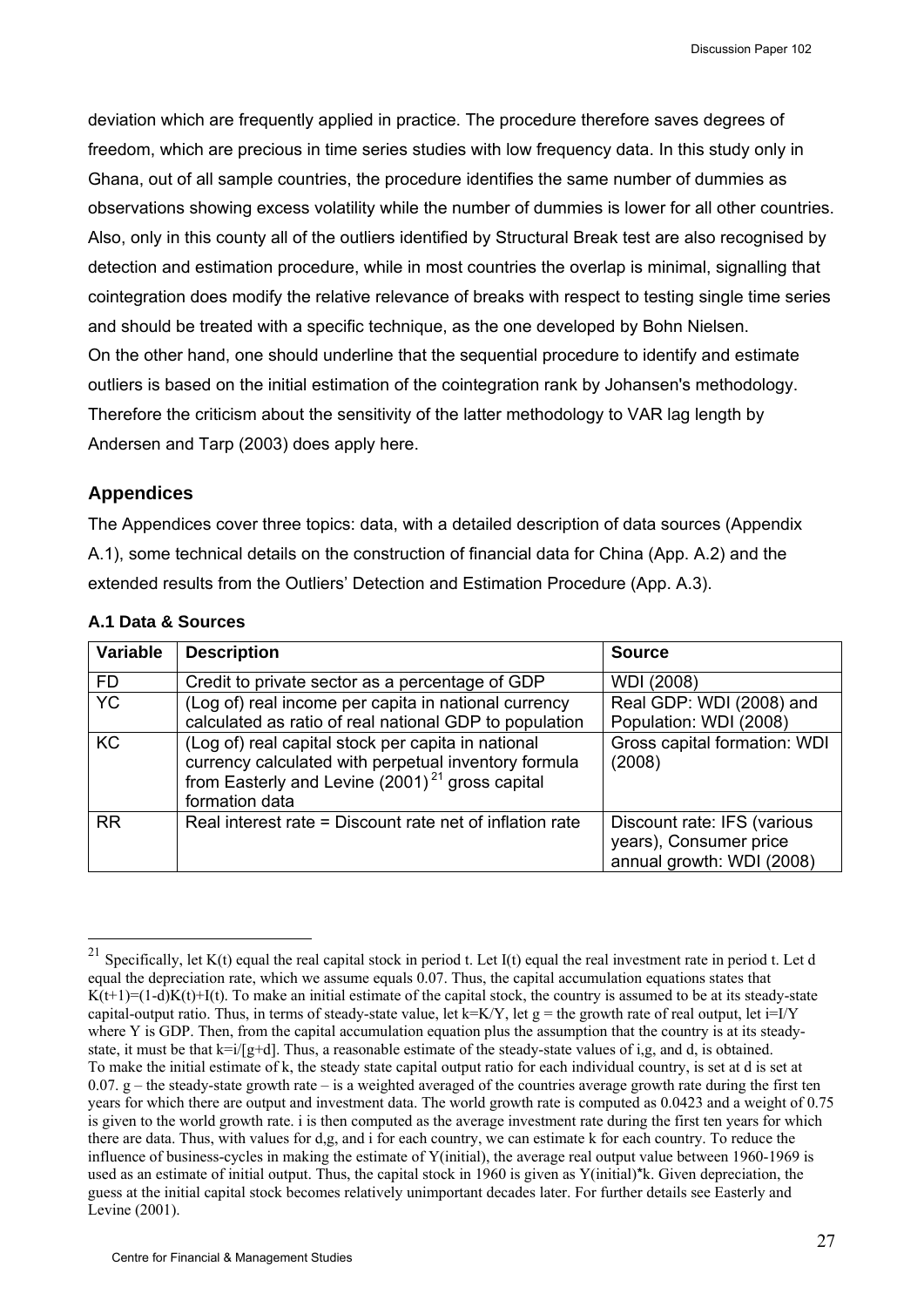Please note that:

- for China data for FD in 1961-1977 are calculated as specified in the Appendix A.2.
- discount rate in the calculation of RR has been substituted with:
	- o the money market rate (60B ... series from the IFS) in Brazil
	- o short run lending rate for the period 1961-1976, supplied by the Central Bank of Chile, and lending rate (60P ... series from the IFS) in Chile
	- o the annual rate on demand deposit as calculated from monthly interest rate from table 10 p. 154 of Byrd (1983) for the period 1961-1978 in China
	- o the bank rate (60... series from the IFS) in India
	- $\circ$  the Malaysian money market rate (60B  $\ldots$  series from the IFS) from 1961-1972 and the money market rate (60P ... series from the IFS) in Singapore
- Inflation has been measured by the GDP deflator instead of the annual increase in consumer price in Brazil and Nigeria.

## **A.2 Credit to private sector as a percentage of GDP (CHFD) for China in 1961-1976**

Credit to the private sector for China in the period 1961-1976 has been calculated applying the average yearly growth rate of loans to enterprises from table 2 page 138 (gr) of Byrd (1983) to:

- 1. initial working capital loans in 1957 (L57) as estimated on page 125 of Hsiao (1971) + Investment in Fixed assets funded by domestic loans (FX) of column 3 of table on page 25 of Department of Statistics on Investment in Fixed Assets National Bureau of Statistics of China (2002) and to
- 2. the level of bank loans in 1980 by table 2 page 27 Hsiao (1984).

So the final formula sums the (forward) smoothed working capital loans from 1957 and the (backward) smoothed bank loans from 1980

 $CHFD<sub>year</sub>=[f<sub>year</sub>+h<sub>year</sub>]/(2<sup>*</sup>nominalGDP<sub>year</sub>)$ 

where

 $f_{year} = gr(L57)_{year} + FX_{year}$ h<sub>year</sub> =gr<sup>-1</sup>(L80)<sub>year</sub>

The reasons for using working capital loans as proxy for credit from the banking sector for China before 1976 stems from the role, or rather lack thereof, of the banking system in a centrally planned socialist economy. In fact the banking system plays no role in financing fixed investment, which is funded entirely by the state budget. It only finances a small part of investments in circulating capital, i.e. working capital; most of which is provided by the state budget as well.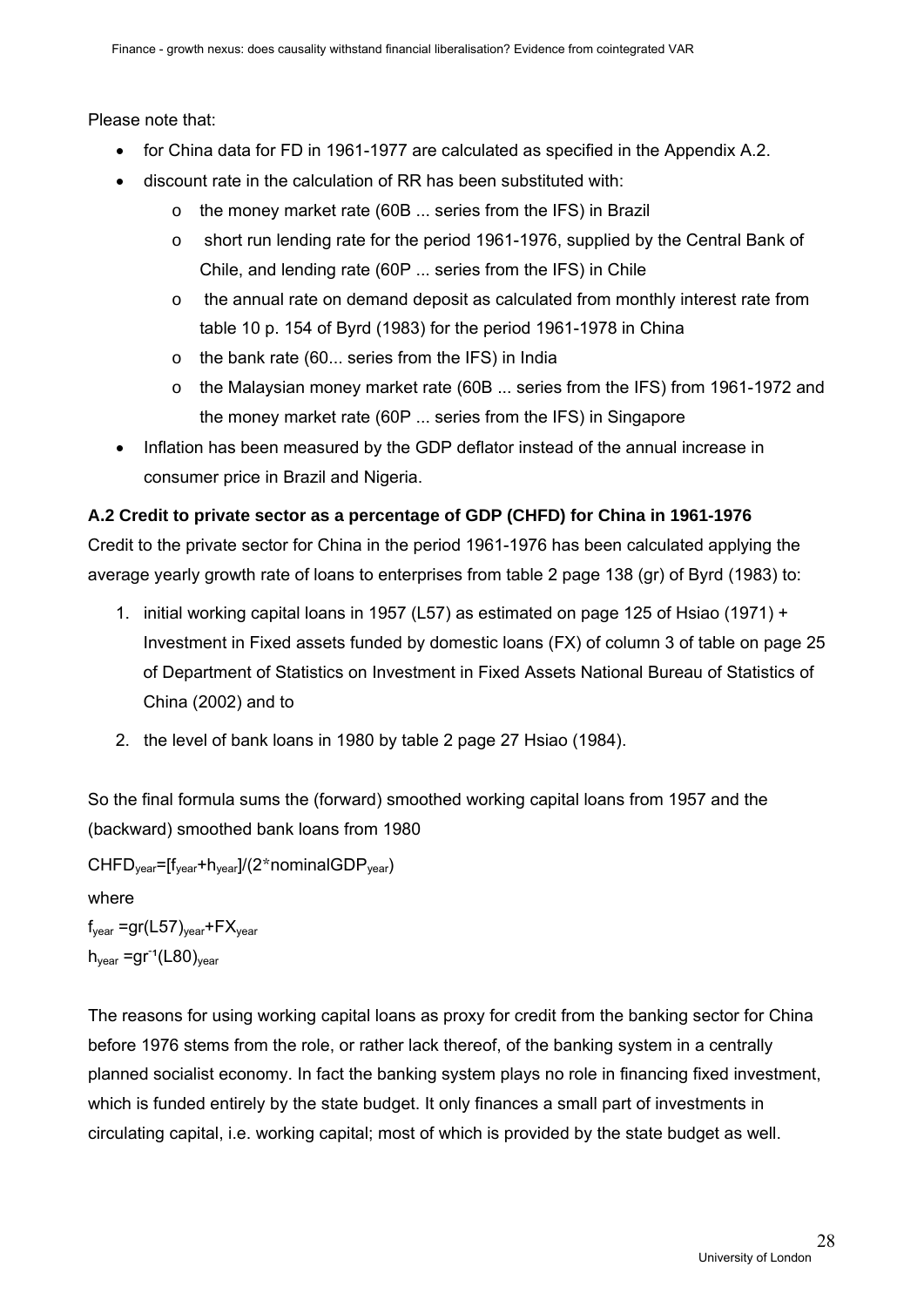## **A.3 Results from the Detection and Estimation Procedure**

Please note that dark lines in tables A3.1. and A3.2. start from the iteration of the procedure when  $D_t$  (t=1 if year equals that in the corresponding row of 2<sup>nd</sup> column, 0 otherwise) has been introduced in the estimation model.

The values of the test and significance level for IO and AO are indicated in the columns with reference to successive iteration of the procedure.

| <b>COUNTRY</b>     |      |           |           | Excess standard dev |         |           | Iteration 0 |           | Iteration 1 |           | Iteration 2 |          | Iteration 3 |       | Iteration 4 |          | Iteration 5 |           | Iteration 6 |       | Iteration 7 |
|--------------------|------|-----------|-----------|---------------------|---------|-----------|-------------|-----------|-------------|-----------|-------------|----------|-------------|-------|-------------|----------|-------------|-----------|-------------|-------|-------------|
|                    | Year | <b>CR</b> | <b>YR</b> | КC                  | RR      | IО        | <b>AO</b>   | ю         | <b>AO</b>   | IО        | <b>AO</b>   | Ю        | <b>AO</b>   | ю     | <b>AO</b>   | 10       | <b>AO</b>   | IО        | <b>AO</b>   | Ю     | AO          |
| <b>BRAZIL</b>      | 1969 |           |           | 2.05                |         | 7.14      | 7.47        | 6.43      | 10.65       | 18.70     | 14.01       | 16.66    | 13.11       | 17.19 | 16.23       |          |             |           |             |       |             |
| $Rank = 2$         | 1976 |           | 2.54      | 0.25                |         | 17.77     | 7.10        | 19.50 *   | 6.55        | 17.66     | 8.27        | 19.81 *  | 8.02        | 20.52 | 8.03        |          |             |           |             |       |             |
| Lag, trend = $3,b$ | 1981 |           | $-2.92$   |                     |         | 17.33     | 5.54        | 17.77     | 3.90        | $20.52*$  | 4.19        | 12.46    | 3.05        | 8.43  | 2.26        |          |             |           |             |       |             |
|                    | 1988 | 3.86      | $-0.01$   |                     |         | 95.53     | 28.20       | 97.87     | 2.20        |           |             |          |             |       |             |          |             |           |             |       |             |
|                    | 1989 |           | $-0.08$   |                     | $-2.05$ | 58.27     | 13.88       | 93.09     | 3.97        | 94.98     | 2.82        |          |             |       |             |          |             |           |             |       |             |
|                    | 1990 | $-2.79$   |           | $-2.11$             | 4.03    | 170.74    | 14.78       |           |             |           |             |          |             |       |             |          |             |           |             |       |             |
|                    | 1995 |           |           |                     | $-2.15$ | 51.73     | 3.88        | 2.96      | 1.03        | 13.24     | 1.56        | 17.76    | 3.04        | 16.93 | 4.95        |          |             |           |             |       |             |
| Chi sq. = 18.23    | 1996 | $-2.06$   |           |                     | 2.10    | 51.22     | 2.74        | 12.46     | 1.37        | 8.84      | 2.94        | 23.41    | 8.98        |       |             |          |             |           |             |       |             |
| <b>CHINA</b>       | 1967 |           | $-2.14$   | $-2.86$             |         | $28.35*$  | 18.78       | $23.52*$  | 16.16       | $24.07*$  | 8.21        | $27.34*$ | 9.98        |       |             |          |             |           |             |       |             |
| $Rank = 2$         | 1969 |           | 2.25      |                     |         | $27.01$ * | 6.64        | 29.26 *   | 9.01        |           |             |          |             |       |             |          |             |           |             |       |             |
| Lag, trend = $2,c$ | 1975 | $-2.01$   |           |                     |         | 12.23     | 2.60        | 5.04      | 5.82        | 7.31      | 9.14        | 7.35     | 8.87        | 8.98  | 16.14       | 10.28    | 1.87        | 10.16     | 1.71        | 10.25 | 1.79        |
|                    | 1976 |           | $-3.20$   | $-2.88$             |         | 21.38     | 9.12        | 15.50     | 2.51        | 20.97 *   | 4.11        | 19.96    | 4.12        | 31.67 | 3.25        |          |             |           |             |       |             |
|                    | 1977 | 3.32      |           |                     |         | 53.64     | 13.46       |           |             |           |             |          |             |       |             |          |             |           |             |       |             |
|                    | 1986 | 2.07      |           |                     | 2.41    | 14.21     | 3.28        | 15.19     | 6.21        | 17.79     | 7.76        | 17.34    | 9.50        | 17.30 | 10.25       | 21.23    | 9.95        | 19.56 *   | 7.07        |       |             |
|                    | 1993 |           |           | 2.14                | $-2.27$ | 18.07     | 10.06       | 27.00 *   | 16.30       | 31.06     | 15.96       |          |             |       |             |          |             |           |             |       |             |
| Chi sq. = 18.23    | 1994 |           |           |                     | $-2.14$ | 16.49     | 7.01        | 19.29     | 5.56        | 19.58     | 5.69        | 19.73    | 6.23        | 20.95 | 6.22        | $21.32*$ | 6.39        |           |             |       |             |
| <b>COLOMBIA</b>    | 1971 |           |           | $-2.05$             |         | 10.16     | 1.29        | 15.24     | 2.90        | 24.36     | 24.94       | 2.17     | 26.60       | 4.35  |             |          |             |           |             |       |             |
| $Rank = 2$         | 1974 | 2.36      |           |                     |         | 14.41     | 2.17        | 16.01     | 0.90        | 15.98     | 29.28       | 1.94     |             |       |             |          |             |           |             |       |             |
| Lag, trend = $4,b$ | 1985 |           |           |                     | $-2.12$ | 19.93     | 3.74        | 20.72     | 7.31        | 17.65     | 16.70       | 10.51    | 13.41       | 10.35 | 16.89       | 14.71    |             |           |             |       |             |
|                    | 1990 |           | 2.03      |                     |         | 15.99     | 4.70        | 37.39 *   | 0.26        |           |             |          |             |       |             |          |             |           |             |       |             |
|                    | 1993 | 2.25      | $-2.09$   |                     |         | 36.92     | 4.17        | $34.62*$  | 5.31        | $33.47*$  |             |          |             |       |             |          |             |           |             |       |             |
| Chi sq. = 18.23    | 1999 |           | $-2.73$   | $-2.57$             |         | 37.82     | 1.08        |           |             |           |             |          |             |       |             |          |             |           |             |       |             |
| <b>GHANA</b>       | 1974 |           |           | 2.12                |         | $18.61*$  | 2.40        | $20.72*$  | 0.75        | $20.37*$  | 2.27        | 18.55 *  | 2.44        | 19.81 | 7.89        | $18.65*$ | 7.11        | $21.31$ * | 5.25        |       |             |
| $Rank = 2$         | 1978 |           |           |                     | $-2.74$ | 64.82     | 10.79       |           |             |           |             |          |             |       |             |          |             |           |             |       |             |
| Lag, trend = $4,b$ | 1982 |           | $-2.74$   |                     |         | 45.64 *   | 4.06        | $32.74$ * | 5.56        | $37.75$ * | 0.41        |          |             |       |             |          |             |           |             |       |             |
|                    | 1983 |           |           |                     | $-2.65$ | 33.49'    | 4.53        | $39.06*$  | 2.96        |           |             |          |             |       |             |          |             |           |             |       |             |
|                    | 1984 | 2.03      |           |                     | 2.49    | 39.76 *   | 1.47        | 30.26     | 1.70        | 33.49     | 0.33        | 42.28    | 1.59        |       |             |          |             |           |             |       |             |
|                    | 1989 | 2.20      |           |                     |         | 11.00     | 7.36        | 16.64     | 7.14        | 16.60     | 3.63        | 20.46    | 2.24        | 30.02 | 4.35        |          |             |           |             |       |             |
| Chi sq. = $18.23$  | 1993 |           |           | 2.72                |         | 16.43     | 4.24        | 22.29     | 0.17        | $22.87*$  | 0.88        | 27.22    | 6.00        | 23.29 | 11.92       | 29.21    | 8.18        |           |             |       |             |

### **Table A3.1 Outlier Detection and Estimation - FC Countries**

**NOTES**

Lag is in VEC i.e. for differentiated variables. Trend assumptions: b = no deterministic trend in the data, and an intercept but no trend in the cointegrating equation; c = linear trend in the data, and an intercept but no equation; d = linear trend in the data, and both an intercept and a trend in the cointegrating equation

Chi. Sq = critical value calculated with the Bonferroni inequality to ensure an overall type I error probability below 5%

IO (AO) = likelihood ratio test obtained by difference of the unrestricted ECM model and that with innovative (additive) dummy. IO (AO) values for iteration n+1 are obtained from ECM model with all dummies detected up to i

\* indicates 5% significance with respect to critical value in column 1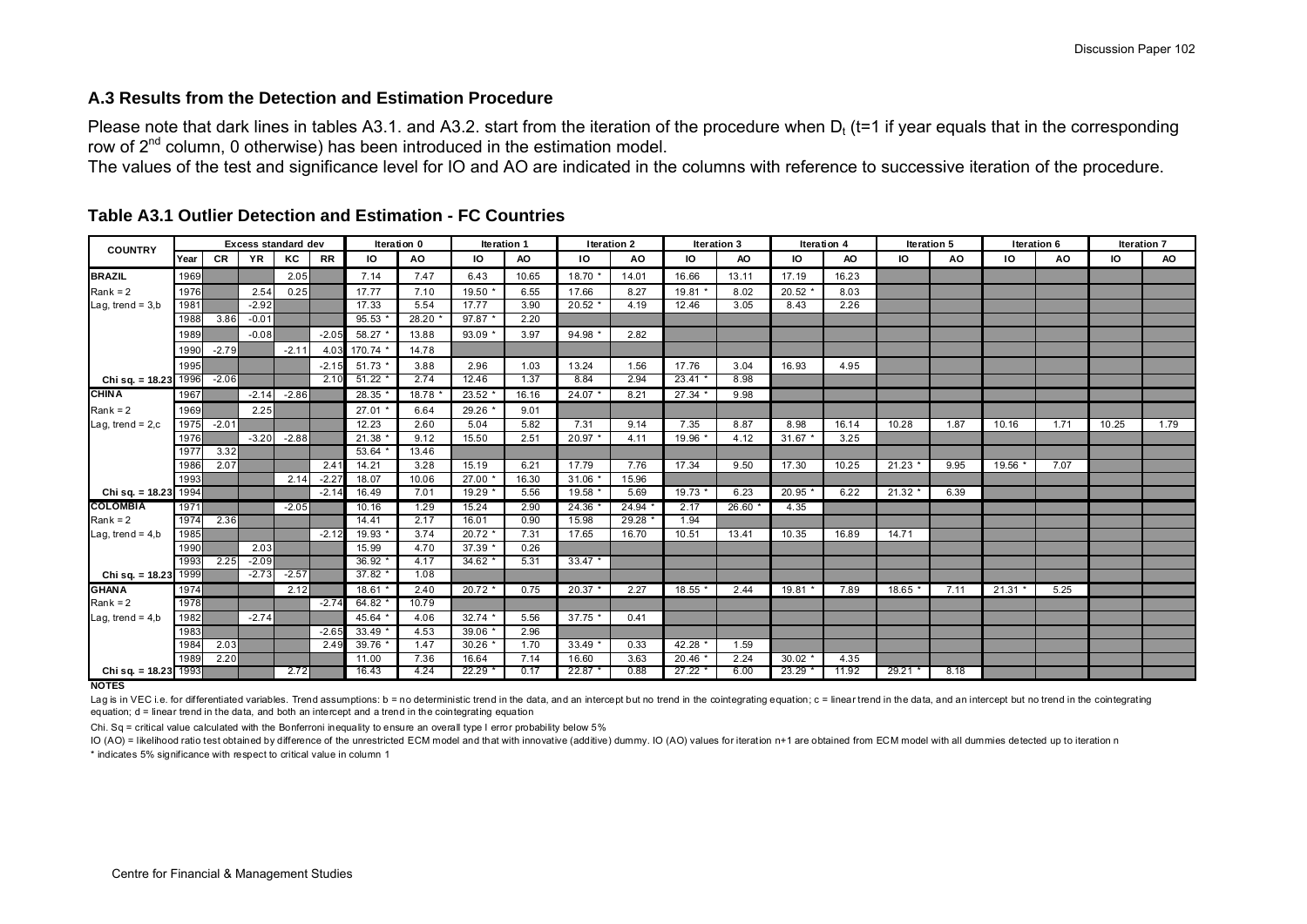**Table A3.2 Outlier Detection and Estimation - FO Countries** 

| YR<br>ΚC<br><b>CR</b><br><b>RR</b><br>IО<br>AO<br>10<br><b>AO</b><br>IO<br>AO<br>ю<br><b>AO</b><br>IO<br>AO<br>Ю<br>AO<br>IО<br>AO<br>ю<br>Year<br><b>CHILE</b><br>8.12<br>1972<br>$-2.20$<br>$-2.33$<br>0.64<br>26.63<br>24.01<br>23.08<br>21.56<br>1973<br>$61.72*$<br>Rank = $1$<br>$-2.37$<br>$-2.48$<br>1.93<br>Lag, trend = $2,d$<br>1978<br>2.43<br>13.06<br>2.49<br>16.84<br>1.26<br>14.19<br>4.25<br>16.43<br>3.13<br>61.17<br>14.69<br>71.80<br>12.77<br>1982<br>4.15<br>$-3.08$<br>$-3.06$<br>Chi sq. = 18.18<br>4.87<br><b>NDIA</b><br>4.91<br>6.23<br>6.12<br>1975<br>4.93<br>3.27<br>$-4.06$<br>28.36<br>17.75<br>$Rank = 2$<br>1989<br>2.05<br>$-3.59$<br>37.16<br>1990<br>4.72<br>6.68<br>15.61<br>Lag, trend = $3,c$<br>65.47<br>15.56<br>1965<br><b>KOREA</b><br>3.84<br>12.67<br>1974<br>29.92<br>42.99<br>17.69<br>$Rank = 1$<br>$-2.7'$<br>8.01<br>1980<br>$-2.40$<br>9.52<br>5.14<br>3.46<br>Lag, trend = $2,c$<br>9.08<br>6.28<br>17.41<br>5.67<br>1998<br>25.97<br>12.98<br>32.91<br>14.10<br>34.18<br>$-3.99$<br>$-3.11$<br>10.37<br>2004<br>$-2.22$<br>15.01<br>11.15<br>12.91<br>12.39<br>18.23<br>3.58<br>5.41<br>3.77<br><b>NIGERIA</b><br>1968<br>$-2.55$<br>2.97<br>3.55<br>3.44<br>$Rank = 2$<br>1970<br>2.29<br>3.68<br>3.48<br>7.56<br>14.79<br>12.52<br>1975<br>$-2.18$<br>5.28<br>Lag, trend = $1,b$<br>1977<br>3.59<br>4.19<br>3.24<br>4.14<br>3.21<br>1984<br>$-2.06$<br>2.31<br>14.18<br>1.68<br>10.48<br>9.92<br>1987<br>2.95<br>12.78<br>8.53<br>14.94<br>13.82<br>$-2.42$<br>19.75<br>1988<br>7.63<br>1989<br>2.76<br>2.95<br>8.46<br>$-2.77$<br>4.52<br>1991<br>6.06<br>1.82<br>2.54<br>5.61<br>1996<br>$-2.46$<br>4.88<br>6.60<br>7.15<br>2.33<br>Chi sq. = 18.23<br><b>PAKISTAN</b><br>7.52<br>16.55<br>7.34<br>17.94<br>18.17<br>1966<br>$-2.88$<br>17.17<br>7.57<br>8.29<br>16.51<br>7.74<br>8.61<br>11.81<br>8.60<br>11.63<br>11.24<br>Rank = 2<br>1970<br>2.50<br>8.54<br>12.42<br>12.57<br>8.81<br>14.26<br>4.45<br>9.04<br>4.56<br>2.74<br>1971<br>$-2.44$<br>9.10<br>4.50<br>10.63<br>4.28<br>10.30<br>6.32<br>Lag, trend = $1,c$<br>18.33 *<br>$-2.01$<br>6.24<br>1972<br>2.21<br>18.01<br>6.65<br>18.76<br>6.64<br>1974<br>$-2.30$<br>10.28<br>3.72<br>10.80<br>3.51<br>10.97<br>3.87<br>12.70<br>5.69<br>4.45<br>14.15<br>7.88<br>0.43<br>116.56 *<br>18.96<br>1989<br>$-2.27$<br>46.31<br>1990<br>$-5.16$<br>73.51<br>82.51 *<br>0.45<br>18.55<br>18.90 *<br>0.00<br>0.01<br>1991<br>2.52<br>118.75<br>10.96<br>Chi sq. = 18.23<br><b>SINGAPORE</b><br>7.09<br>23.74<br>22.75<br>9.52<br>29.97 *<br>3.67<br>1970<br>3.27<br>24.60<br>3.69<br>32.70<br>3.85<br>Rank = 1<br>1973<br>$-2.05$<br>$-2.73$<br>12.92<br>2.39<br>13.94<br>Lag, trend = $2,c$<br>1978<br>2.56<br>2.43<br>15.70<br>3.16<br>15.97<br>2.99<br>16.36<br>0.20<br>$-3.27$<br>$-2.39$<br>17.53<br>10.94<br>25.79 *<br>16.46<br>27.36<br>19.00<br>29.89<br>20.18<br>1998<br>2.45<br>2001<br>3.50<br>$-3.29$<br>36.04<br>16.94<br>18.13<br><b>SRI LANKA</b><br>1979<br>2.70<br>40.73<br>7.48<br>3.72<br>38.40<br>7.19<br>28.45 *<br>$Rank = 2$<br>1980<br>3.50<br>3.46<br>$-2.48$<br>0.99<br>1.91<br>0.92<br>4.06<br>0.09<br>ag, trend = $2,b$<br>1981<br>1.97<br>2.43<br>5.68<br>3.28<br>4.08<br>1.73<br>0.78<br>1986<br>2.09<br>1991<br>7.54<br>$-2.35$<br>6.11<br>14.51<br>14.51<br>7.46<br>15.91<br>10.28<br>6.95<br>8.84<br>6.93<br>10.83<br>1996<br>4.11<br>5.38<br>Chi sq. = 18.23<br><b>VENEZUELA</b><br>13.11<br>9.77<br>15.05<br>0.97<br>13.14<br>11.57<br>8.88<br>1983<br>$-2.49$<br>13.44<br>14.80<br>6.93<br>3.70<br>11.27<br>$Rank = 1$<br>1986<br>2.01<br>9.51<br>4.66<br>10.98<br>3.64<br>9.67<br>8.93<br>11.31<br>9.14<br>20.66<br>8.88<br>45.07<br>1989<br>$-2.94$<br>$-2.46$<br>$-2.03$<br>3.07<br>11.70<br>46.35<br>5.24<br>ag, trend = $3,c$<br>37.64<br>18.21<br>1996<br>3.19 | <b>COUNTRY</b> | Excess standard dev |  |  |  | Iteration 0 |  | Iteration 1 |  | <b>Iteration 2</b> |  | Iteration 3 |  | Iteration 4 |  | Iteration 5 |  | Iteration 6 |  | Iteration 7 |    |
|---------------------------------------------------------------------------------------------------------------------------------------------------------------------------------------------------------------------------------------------------------------------------------------------------------------------------------------------------------------------------------------------------------------------------------------------------------------------------------------------------------------------------------------------------------------------------------------------------------------------------------------------------------------------------------------------------------------------------------------------------------------------------------------------------------------------------------------------------------------------------------------------------------------------------------------------------------------------------------------------------------------------------------------------------------------------------------------------------------------------------------------------------------------------------------------------------------------------------------------------------------------------------------------------------------------------------------------------------------------------------------------------------------------------------------------------------------------------------------------------------------------------------------------------------------------------------------------------------------------------------------------------------------------------------------------------------------------------------------------------------------------------------------------------------------------------------------------------------------------------------------------------------------------------------------------------------------------------------------------------------------------------------------------------------------------------------------------------------------------------------------------------------------------------------------------------------------------------------------------------------------------------------------------------------------------------------------------------------------------------------------------------------------------------------------------------------------------------------------------------------------------------------------------------------------------------------------------------------------------------------------------------------------------------------------------------------------------------------------------------------------------------------------------------------------------------------------------------------------------------------------------------------------------------------------------------------------------------------------------------------------------------------------------------------------------------------------------------------------------------------------------------------------------------------------------------------------------------------------------------------------------------------------------------------------------------------------------------------------------------------------------------------------------------------------------------------------------------------------------------------------------------------------------------------------------------------------------------------------------------------------------------------------------------------------------------------------------------------------------------------------------------------------------------------------------------------|----------------|---------------------|--|--|--|-------------|--|-------------|--|--------------------|--|-------------|--|-------------|--|-------------|--|-------------|--|-------------|----|
|                                                                                                                                                                                                                                                                                                                                                                                                                                                                                                                                                                                                                                                                                                                                                                                                                                                                                                                                                                                                                                                                                                                                                                                                                                                                                                                                                                                                                                                                                                                                                                                                                                                                                                                                                                                                                                                                                                                                                                                                                                                                                                                                                                                                                                                                                                                                                                                                                                                                                                                                                                                                                                                                                                                                                                                                                                                                                                                                                                                                                                                                                                                                                                                                                                                                                                                                                                                                                                                                                                                                                                                                                                                                                                                                                                                                                           |                |                     |  |  |  |             |  |             |  |                    |  |             |  |             |  |             |  |             |  |             | AO |
|                                                                                                                                                                                                                                                                                                                                                                                                                                                                                                                                                                                                                                                                                                                                                                                                                                                                                                                                                                                                                                                                                                                                                                                                                                                                                                                                                                                                                                                                                                                                                                                                                                                                                                                                                                                                                                                                                                                                                                                                                                                                                                                                                                                                                                                                                                                                                                                                                                                                                                                                                                                                                                                                                                                                                                                                                                                                                                                                                                                                                                                                                                                                                                                                                                                                                                                                                                                                                                                                                                                                                                                                                                                                                                                                                                                                                           |                |                     |  |  |  |             |  |             |  |                    |  |             |  |             |  |             |  |             |  |             |    |
|                                                                                                                                                                                                                                                                                                                                                                                                                                                                                                                                                                                                                                                                                                                                                                                                                                                                                                                                                                                                                                                                                                                                                                                                                                                                                                                                                                                                                                                                                                                                                                                                                                                                                                                                                                                                                                                                                                                                                                                                                                                                                                                                                                                                                                                                                                                                                                                                                                                                                                                                                                                                                                                                                                                                                                                                                                                                                                                                                                                                                                                                                                                                                                                                                                                                                                                                                                                                                                                                                                                                                                                                                                                                                                                                                                                                                           |                |                     |  |  |  |             |  |             |  |                    |  |             |  |             |  |             |  |             |  |             |    |
|                                                                                                                                                                                                                                                                                                                                                                                                                                                                                                                                                                                                                                                                                                                                                                                                                                                                                                                                                                                                                                                                                                                                                                                                                                                                                                                                                                                                                                                                                                                                                                                                                                                                                                                                                                                                                                                                                                                                                                                                                                                                                                                                                                                                                                                                                                                                                                                                                                                                                                                                                                                                                                                                                                                                                                                                                                                                                                                                                                                                                                                                                                                                                                                                                                                                                                                                                                                                                                                                                                                                                                                                                                                                                                                                                                                                                           |                |                     |  |  |  |             |  |             |  |                    |  |             |  |             |  |             |  |             |  |             |    |
|                                                                                                                                                                                                                                                                                                                                                                                                                                                                                                                                                                                                                                                                                                                                                                                                                                                                                                                                                                                                                                                                                                                                                                                                                                                                                                                                                                                                                                                                                                                                                                                                                                                                                                                                                                                                                                                                                                                                                                                                                                                                                                                                                                                                                                                                                                                                                                                                                                                                                                                                                                                                                                                                                                                                                                                                                                                                                                                                                                                                                                                                                                                                                                                                                                                                                                                                                                                                                                                                                                                                                                                                                                                                                                                                                                                                                           |                |                     |  |  |  |             |  |             |  |                    |  |             |  |             |  |             |  |             |  |             |    |
|                                                                                                                                                                                                                                                                                                                                                                                                                                                                                                                                                                                                                                                                                                                                                                                                                                                                                                                                                                                                                                                                                                                                                                                                                                                                                                                                                                                                                                                                                                                                                                                                                                                                                                                                                                                                                                                                                                                                                                                                                                                                                                                                                                                                                                                                                                                                                                                                                                                                                                                                                                                                                                                                                                                                                                                                                                                                                                                                                                                                                                                                                                                                                                                                                                                                                                                                                                                                                                                                                                                                                                                                                                                                                                                                                                                                                           |                |                     |  |  |  |             |  |             |  |                    |  |             |  |             |  |             |  |             |  |             |    |
|                                                                                                                                                                                                                                                                                                                                                                                                                                                                                                                                                                                                                                                                                                                                                                                                                                                                                                                                                                                                                                                                                                                                                                                                                                                                                                                                                                                                                                                                                                                                                                                                                                                                                                                                                                                                                                                                                                                                                                                                                                                                                                                                                                                                                                                                                                                                                                                                                                                                                                                                                                                                                                                                                                                                                                                                                                                                                                                                                                                                                                                                                                                                                                                                                                                                                                                                                                                                                                                                                                                                                                                                                                                                                                                                                                                                                           |                |                     |  |  |  |             |  |             |  |                    |  |             |  |             |  |             |  |             |  |             |    |
|                                                                                                                                                                                                                                                                                                                                                                                                                                                                                                                                                                                                                                                                                                                                                                                                                                                                                                                                                                                                                                                                                                                                                                                                                                                                                                                                                                                                                                                                                                                                                                                                                                                                                                                                                                                                                                                                                                                                                                                                                                                                                                                                                                                                                                                                                                                                                                                                                                                                                                                                                                                                                                                                                                                                                                                                                                                                                                                                                                                                                                                                                                                                                                                                                                                                                                                                                                                                                                                                                                                                                                                                                                                                                                                                                                                                                           |                |                     |  |  |  |             |  |             |  |                    |  |             |  |             |  |             |  |             |  |             |    |
|                                                                                                                                                                                                                                                                                                                                                                                                                                                                                                                                                                                                                                                                                                                                                                                                                                                                                                                                                                                                                                                                                                                                                                                                                                                                                                                                                                                                                                                                                                                                                                                                                                                                                                                                                                                                                                                                                                                                                                                                                                                                                                                                                                                                                                                                                                                                                                                                                                                                                                                                                                                                                                                                                                                                                                                                                                                                                                                                                                                                                                                                                                                                                                                                                                                                                                                                                                                                                                                                                                                                                                                                                                                                                                                                                                                                                           |                |                     |  |  |  |             |  |             |  |                    |  |             |  |             |  |             |  |             |  |             |    |
|                                                                                                                                                                                                                                                                                                                                                                                                                                                                                                                                                                                                                                                                                                                                                                                                                                                                                                                                                                                                                                                                                                                                                                                                                                                                                                                                                                                                                                                                                                                                                                                                                                                                                                                                                                                                                                                                                                                                                                                                                                                                                                                                                                                                                                                                                                                                                                                                                                                                                                                                                                                                                                                                                                                                                                                                                                                                                                                                                                                                                                                                                                                                                                                                                                                                                                                                                                                                                                                                                                                                                                                                                                                                                                                                                                                                                           |                |                     |  |  |  |             |  |             |  |                    |  |             |  |             |  |             |  |             |  |             |    |
|                                                                                                                                                                                                                                                                                                                                                                                                                                                                                                                                                                                                                                                                                                                                                                                                                                                                                                                                                                                                                                                                                                                                                                                                                                                                                                                                                                                                                                                                                                                                                                                                                                                                                                                                                                                                                                                                                                                                                                                                                                                                                                                                                                                                                                                                                                                                                                                                                                                                                                                                                                                                                                                                                                                                                                                                                                                                                                                                                                                                                                                                                                                                                                                                                                                                                                                                                                                                                                                                                                                                                                                                                                                                                                                                                                                                                           |                |                     |  |  |  |             |  |             |  |                    |  |             |  |             |  |             |  |             |  |             |    |
|                                                                                                                                                                                                                                                                                                                                                                                                                                                                                                                                                                                                                                                                                                                                                                                                                                                                                                                                                                                                                                                                                                                                                                                                                                                                                                                                                                                                                                                                                                                                                                                                                                                                                                                                                                                                                                                                                                                                                                                                                                                                                                                                                                                                                                                                                                                                                                                                                                                                                                                                                                                                                                                                                                                                                                                                                                                                                                                                                                                                                                                                                                                                                                                                                                                                                                                                                                                                                                                                                                                                                                                                                                                                                                                                                                                                                           |                |                     |  |  |  |             |  |             |  |                    |  |             |  |             |  |             |  |             |  |             |    |
|                                                                                                                                                                                                                                                                                                                                                                                                                                                                                                                                                                                                                                                                                                                                                                                                                                                                                                                                                                                                                                                                                                                                                                                                                                                                                                                                                                                                                                                                                                                                                                                                                                                                                                                                                                                                                                                                                                                                                                                                                                                                                                                                                                                                                                                                                                                                                                                                                                                                                                                                                                                                                                                                                                                                                                                                                                                                                                                                                                                                                                                                                                                                                                                                                                                                                                                                                                                                                                                                                                                                                                                                                                                                                                                                                                                                                           |                |                     |  |  |  |             |  |             |  |                    |  |             |  |             |  |             |  |             |  |             |    |
|                                                                                                                                                                                                                                                                                                                                                                                                                                                                                                                                                                                                                                                                                                                                                                                                                                                                                                                                                                                                                                                                                                                                                                                                                                                                                                                                                                                                                                                                                                                                                                                                                                                                                                                                                                                                                                                                                                                                                                                                                                                                                                                                                                                                                                                                                                                                                                                                                                                                                                                                                                                                                                                                                                                                                                                                                                                                                                                                                                                                                                                                                                                                                                                                                                                                                                                                                                                                                                                                                                                                                                                                                                                                                                                                                                                                                           |                |                     |  |  |  |             |  |             |  |                    |  |             |  |             |  |             |  |             |  |             |    |
|                                                                                                                                                                                                                                                                                                                                                                                                                                                                                                                                                                                                                                                                                                                                                                                                                                                                                                                                                                                                                                                                                                                                                                                                                                                                                                                                                                                                                                                                                                                                                                                                                                                                                                                                                                                                                                                                                                                                                                                                                                                                                                                                                                                                                                                                                                                                                                                                                                                                                                                                                                                                                                                                                                                                                                                                                                                                                                                                                                                                                                                                                                                                                                                                                                                                                                                                                                                                                                                                                                                                                                                                                                                                                                                                                                                                                           |                |                     |  |  |  |             |  |             |  |                    |  |             |  |             |  |             |  |             |  |             |    |
|                                                                                                                                                                                                                                                                                                                                                                                                                                                                                                                                                                                                                                                                                                                                                                                                                                                                                                                                                                                                                                                                                                                                                                                                                                                                                                                                                                                                                                                                                                                                                                                                                                                                                                                                                                                                                                                                                                                                                                                                                                                                                                                                                                                                                                                                                                                                                                                                                                                                                                                                                                                                                                                                                                                                                                                                                                                                                                                                                                                                                                                                                                                                                                                                                                                                                                                                                                                                                                                                                                                                                                                                                                                                                                                                                                                                                           |                |                     |  |  |  |             |  |             |  |                    |  |             |  |             |  |             |  |             |  |             |    |
|                                                                                                                                                                                                                                                                                                                                                                                                                                                                                                                                                                                                                                                                                                                                                                                                                                                                                                                                                                                                                                                                                                                                                                                                                                                                                                                                                                                                                                                                                                                                                                                                                                                                                                                                                                                                                                                                                                                                                                                                                                                                                                                                                                                                                                                                                                                                                                                                                                                                                                                                                                                                                                                                                                                                                                                                                                                                                                                                                                                                                                                                                                                                                                                                                                                                                                                                                                                                                                                                                                                                                                                                                                                                                                                                                                                                                           |                |                     |  |  |  |             |  |             |  |                    |  |             |  |             |  |             |  |             |  |             |    |
|                                                                                                                                                                                                                                                                                                                                                                                                                                                                                                                                                                                                                                                                                                                                                                                                                                                                                                                                                                                                                                                                                                                                                                                                                                                                                                                                                                                                                                                                                                                                                                                                                                                                                                                                                                                                                                                                                                                                                                                                                                                                                                                                                                                                                                                                                                                                                                                                                                                                                                                                                                                                                                                                                                                                                                                                                                                                                                                                                                                                                                                                                                                                                                                                                                                                                                                                                                                                                                                                                                                                                                                                                                                                                                                                                                                                                           |                |                     |  |  |  |             |  |             |  |                    |  |             |  |             |  |             |  |             |  |             |    |
|                                                                                                                                                                                                                                                                                                                                                                                                                                                                                                                                                                                                                                                                                                                                                                                                                                                                                                                                                                                                                                                                                                                                                                                                                                                                                                                                                                                                                                                                                                                                                                                                                                                                                                                                                                                                                                                                                                                                                                                                                                                                                                                                                                                                                                                                                                                                                                                                                                                                                                                                                                                                                                                                                                                                                                                                                                                                                                                                                                                                                                                                                                                                                                                                                                                                                                                                                                                                                                                                                                                                                                                                                                                                                                                                                                                                                           |                |                     |  |  |  |             |  |             |  |                    |  |             |  |             |  |             |  |             |  |             |    |
|                                                                                                                                                                                                                                                                                                                                                                                                                                                                                                                                                                                                                                                                                                                                                                                                                                                                                                                                                                                                                                                                                                                                                                                                                                                                                                                                                                                                                                                                                                                                                                                                                                                                                                                                                                                                                                                                                                                                                                                                                                                                                                                                                                                                                                                                                                                                                                                                                                                                                                                                                                                                                                                                                                                                                                                                                                                                                                                                                                                                                                                                                                                                                                                                                                                                                                                                                                                                                                                                                                                                                                                                                                                                                                                                                                                                                           |                |                     |  |  |  |             |  |             |  |                    |  |             |  |             |  |             |  |             |  |             |    |
|                                                                                                                                                                                                                                                                                                                                                                                                                                                                                                                                                                                                                                                                                                                                                                                                                                                                                                                                                                                                                                                                                                                                                                                                                                                                                                                                                                                                                                                                                                                                                                                                                                                                                                                                                                                                                                                                                                                                                                                                                                                                                                                                                                                                                                                                                                                                                                                                                                                                                                                                                                                                                                                                                                                                                                                                                                                                                                                                                                                                                                                                                                                                                                                                                                                                                                                                                                                                                                                                                                                                                                                                                                                                                                                                                                                                                           |                |                     |  |  |  |             |  |             |  |                    |  |             |  |             |  |             |  |             |  |             |    |
|                                                                                                                                                                                                                                                                                                                                                                                                                                                                                                                                                                                                                                                                                                                                                                                                                                                                                                                                                                                                                                                                                                                                                                                                                                                                                                                                                                                                                                                                                                                                                                                                                                                                                                                                                                                                                                                                                                                                                                                                                                                                                                                                                                                                                                                                                                                                                                                                                                                                                                                                                                                                                                                                                                                                                                                                                                                                                                                                                                                                                                                                                                                                                                                                                                                                                                                                                                                                                                                                                                                                                                                                                                                                                                                                                                                                                           |                |                     |  |  |  |             |  |             |  |                    |  |             |  |             |  |             |  |             |  |             |    |
|                                                                                                                                                                                                                                                                                                                                                                                                                                                                                                                                                                                                                                                                                                                                                                                                                                                                                                                                                                                                                                                                                                                                                                                                                                                                                                                                                                                                                                                                                                                                                                                                                                                                                                                                                                                                                                                                                                                                                                                                                                                                                                                                                                                                                                                                                                                                                                                                                                                                                                                                                                                                                                                                                                                                                                                                                                                                                                                                                                                                                                                                                                                                                                                                                                                                                                                                                                                                                                                                                                                                                                                                                                                                                                                                                                                                                           |                |                     |  |  |  |             |  |             |  |                    |  |             |  |             |  |             |  |             |  |             |    |
|                                                                                                                                                                                                                                                                                                                                                                                                                                                                                                                                                                                                                                                                                                                                                                                                                                                                                                                                                                                                                                                                                                                                                                                                                                                                                                                                                                                                                                                                                                                                                                                                                                                                                                                                                                                                                                                                                                                                                                                                                                                                                                                                                                                                                                                                                                                                                                                                                                                                                                                                                                                                                                                                                                                                                                                                                                                                                                                                                                                                                                                                                                                                                                                                                                                                                                                                                                                                                                                                                                                                                                                                                                                                                                                                                                                                                           |                |                     |  |  |  |             |  |             |  |                    |  |             |  |             |  |             |  |             |  |             |    |
|                                                                                                                                                                                                                                                                                                                                                                                                                                                                                                                                                                                                                                                                                                                                                                                                                                                                                                                                                                                                                                                                                                                                                                                                                                                                                                                                                                                                                                                                                                                                                                                                                                                                                                                                                                                                                                                                                                                                                                                                                                                                                                                                                                                                                                                                                                                                                                                                                                                                                                                                                                                                                                                                                                                                                                                                                                                                                                                                                                                                                                                                                                                                                                                                                                                                                                                                                                                                                                                                                                                                                                                                                                                                                                                                                                                                                           |                |                     |  |  |  |             |  |             |  |                    |  |             |  |             |  |             |  |             |  |             |    |
|                                                                                                                                                                                                                                                                                                                                                                                                                                                                                                                                                                                                                                                                                                                                                                                                                                                                                                                                                                                                                                                                                                                                                                                                                                                                                                                                                                                                                                                                                                                                                                                                                                                                                                                                                                                                                                                                                                                                                                                                                                                                                                                                                                                                                                                                                                                                                                                                                                                                                                                                                                                                                                                                                                                                                                                                                                                                                                                                                                                                                                                                                                                                                                                                                                                                                                                                                                                                                                                                                                                                                                                                                                                                                                                                                                                                                           |                |                     |  |  |  |             |  |             |  |                    |  |             |  |             |  |             |  |             |  |             |    |
|                                                                                                                                                                                                                                                                                                                                                                                                                                                                                                                                                                                                                                                                                                                                                                                                                                                                                                                                                                                                                                                                                                                                                                                                                                                                                                                                                                                                                                                                                                                                                                                                                                                                                                                                                                                                                                                                                                                                                                                                                                                                                                                                                                                                                                                                                                                                                                                                                                                                                                                                                                                                                                                                                                                                                                                                                                                                                                                                                                                                                                                                                                                                                                                                                                                                                                                                                                                                                                                                                                                                                                                                                                                                                                                                                                                                                           |                |                     |  |  |  |             |  |             |  |                    |  |             |  |             |  |             |  |             |  |             |    |
|                                                                                                                                                                                                                                                                                                                                                                                                                                                                                                                                                                                                                                                                                                                                                                                                                                                                                                                                                                                                                                                                                                                                                                                                                                                                                                                                                                                                                                                                                                                                                                                                                                                                                                                                                                                                                                                                                                                                                                                                                                                                                                                                                                                                                                                                                                                                                                                                                                                                                                                                                                                                                                                                                                                                                                                                                                                                                                                                                                                                                                                                                                                                                                                                                                                                                                                                                                                                                                                                                                                                                                                                                                                                                                                                                                                                                           |                |                     |  |  |  |             |  |             |  |                    |  |             |  |             |  |             |  |             |  |             |    |
|                                                                                                                                                                                                                                                                                                                                                                                                                                                                                                                                                                                                                                                                                                                                                                                                                                                                                                                                                                                                                                                                                                                                                                                                                                                                                                                                                                                                                                                                                                                                                                                                                                                                                                                                                                                                                                                                                                                                                                                                                                                                                                                                                                                                                                                                                                                                                                                                                                                                                                                                                                                                                                                                                                                                                                                                                                                                                                                                                                                                                                                                                                                                                                                                                                                                                                                                                                                                                                                                                                                                                                                                                                                                                                                                                                                                                           |                |                     |  |  |  |             |  |             |  |                    |  |             |  |             |  |             |  |             |  |             |    |
|                                                                                                                                                                                                                                                                                                                                                                                                                                                                                                                                                                                                                                                                                                                                                                                                                                                                                                                                                                                                                                                                                                                                                                                                                                                                                                                                                                                                                                                                                                                                                                                                                                                                                                                                                                                                                                                                                                                                                                                                                                                                                                                                                                                                                                                                                                                                                                                                                                                                                                                                                                                                                                                                                                                                                                                                                                                                                                                                                                                                                                                                                                                                                                                                                                                                                                                                                                                                                                                                                                                                                                                                                                                                                                                                                                                                                           |                |                     |  |  |  |             |  |             |  |                    |  |             |  |             |  |             |  |             |  |             |    |
|                                                                                                                                                                                                                                                                                                                                                                                                                                                                                                                                                                                                                                                                                                                                                                                                                                                                                                                                                                                                                                                                                                                                                                                                                                                                                                                                                                                                                                                                                                                                                                                                                                                                                                                                                                                                                                                                                                                                                                                                                                                                                                                                                                                                                                                                                                                                                                                                                                                                                                                                                                                                                                                                                                                                                                                                                                                                                                                                                                                                                                                                                                                                                                                                                                                                                                                                                                                                                                                                                                                                                                                                                                                                                                                                                                                                                           |                |                     |  |  |  |             |  |             |  |                    |  |             |  |             |  |             |  |             |  |             |    |
|                                                                                                                                                                                                                                                                                                                                                                                                                                                                                                                                                                                                                                                                                                                                                                                                                                                                                                                                                                                                                                                                                                                                                                                                                                                                                                                                                                                                                                                                                                                                                                                                                                                                                                                                                                                                                                                                                                                                                                                                                                                                                                                                                                                                                                                                                                                                                                                                                                                                                                                                                                                                                                                                                                                                                                                                                                                                                                                                                                                                                                                                                                                                                                                                                                                                                                                                                                                                                                                                                                                                                                                                                                                                                                                                                                                                                           |                |                     |  |  |  |             |  |             |  |                    |  |             |  |             |  |             |  |             |  |             |    |
|                                                                                                                                                                                                                                                                                                                                                                                                                                                                                                                                                                                                                                                                                                                                                                                                                                                                                                                                                                                                                                                                                                                                                                                                                                                                                                                                                                                                                                                                                                                                                                                                                                                                                                                                                                                                                                                                                                                                                                                                                                                                                                                                                                                                                                                                                                                                                                                                                                                                                                                                                                                                                                                                                                                                                                                                                                                                                                                                                                                                                                                                                                                                                                                                                                                                                                                                                                                                                                                                                                                                                                                                                                                                                                                                                                                                                           |                |                     |  |  |  |             |  |             |  |                    |  |             |  |             |  |             |  |             |  |             |    |
|                                                                                                                                                                                                                                                                                                                                                                                                                                                                                                                                                                                                                                                                                                                                                                                                                                                                                                                                                                                                                                                                                                                                                                                                                                                                                                                                                                                                                                                                                                                                                                                                                                                                                                                                                                                                                                                                                                                                                                                                                                                                                                                                                                                                                                                                                                                                                                                                                                                                                                                                                                                                                                                                                                                                                                                                                                                                                                                                                                                                                                                                                                                                                                                                                                                                                                                                                                                                                                                                                                                                                                                                                                                                                                                                                                                                                           |                |                     |  |  |  |             |  |             |  |                    |  |             |  |             |  |             |  |             |  |             |    |
|                                                                                                                                                                                                                                                                                                                                                                                                                                                                                                                                                                                                                                                                                                                                                                                                                                                                                                                                                                                                                                                                                                                                                                                                                                                                                                                                                                                                                                                                                                                                                                                                                                                                                                                                                                                                                                                                                                                                                                                                                                                                                                                                                                                                                                                                                                                                                                                                                                                                                                                                                                                                                                                                                                                                                                                                                                                                                                                                                                                                                                                                                                                                                                                                                                                                                                                                                                                                                                                                                                                                                                                                                                                                                                                                                                                                                           |                |                     |  |  |  |             |  |             |  |                    |  |             |  |             |  |             |  |             |  |             |    |
|                                                                                                                                                                                                                                                                                                                                                                                                                                                                                                                                                                                                                                                                                                                                                                                                                                                                                                                                                                                                                                                                                                                                                                                                                                                                                                                                                                                                                                                                                                                                                                                                                                                                                                                                                                                                                                                                                                                                                                                                                                                                                                                                                                                                                                                                                                                                                                                                                                                                                                                                                                                                                                                                                                                                                                                                                                                                                                                                                                                                                                                                                                                                                                                                                                                                                                                                                                                                                                                                                                                                                                                                                                                                                                                                                                                                                           |                |                     |  |  |  |             |  |             |  |                    |  |             |  |             |  |             |  |             |  |             |    |
|                                                                                                                                                                                                                                                                                                                                                                                                                                                                                                                                                                                                                                                                                                                                                                                                                                                                                                                                                                                                                                                                                                                                                                                                                                                                                                                                                                                                                                                                                                                                                                                                                                                                                                                                                                                                                                                                                                                                                                                                                                                                                                                                                                                                                                                                                                                                                                                                                                                                                                                                                                                                                                                                                                                                                                                                                                                                                                                                                                                                                                                                                                                                                                                                                                                                                                                                                                                                                                                                                                                                                                                                                                                                                                                                                                                                                           |                |                     |  |  |  |             |  |             |  |                    |  |             |  |             |  |             |  |             |  |             |    |
|                                                                                                                                                                                                                                                                                                                                                                                                                                                                                                                                                                                                                                                                                                                                                                                                                                                                                                                                                                                                                                                                                                                                                                                                                                                                                                                                                                                                                                                                                                                                                                                                                                                                                                                                                                                                                                                                                                                                                                                                                                                                                                                                                                                                                                                                                                                                                                                                                                                                                                                                                                                                                                                                                                                                                                                                                                                                                                                                                                                                                                                                                                                                                                                                                                                                                                                                                                                                                                                                                                                                                                                                                                                                                                                                                                                                                           |                |                     |  |  |  |             |  |             |  |                    |  |             |  |             |  |             |  |             |  |             |    |
|                                                                                                                                                                                                                                                                                                                                                                                                                                                                                                                                                                                                                                                                                                                                                                                                                                                                                                                                                                                                                                                                                                                                                                                                                                                                                                                                                                                                                                                                                                                                                                                                                                                                                                                                                                                                                                                                                                                                                                                                                                                                                                                                                                                                                                                                                                                                                                                                                                                                                                                                                                                                                                                                                                                                                                                                                                                                                                                                                                                                                                                                                                                                                                                                                                                                                                                                                                                                                                                                                                                                                                                                                                                                                                                                                                                                                           |                |                     |  |  |  |             |  |             |  |                    |  |             |  |             |  |             |  |             |  |             |    |
|                                                                                                                                                                                                                                                                                                                                                                                                                                                                                                                                                                                                                                                                                                                                                                                                                                                                                                                                                                                                                                                                                                                                                                                                                                                                                                                                                                                                                                                                                                                                                                                                                                                                                                                                                                                                                                                                                                                                                                                                                                                                                                                                                                                                                                                                                                                                                                                                                                                                                                                                                                                                                                                                                                                                                                                                                                                                                                                                                                                                                                                                                                                                                                                                                                                                                                                                                                                                                                                                                                                                                                                                                                                                                                                                                                                                                           |                |                     |  |  |  |             |  |             |  |                    |  |             |  |             |  |             |  |             |  |             |    |
|                                                                                                                                                                                                                                                                                                                                                                                                                                                                                                                                                                                                                                                                                                                                                                                                                                                                                                                                                                                                                                                                                                                                                                                                                                                                                                                                                                                                                                                                                                                                                                                                                                                                                                                                                                                                                                                                                                                                                                                                                                                                                                                                                                                                                                                                                                                                                                                                                                                                                                                                                                                                                                                                                                                                                                                                                                                                                                                                                                                                                                                                                                                                                                                                                                                                                                                                                                                                                                                                                                                                                                                                                                                                                                                                                                                                                           |                |                     |  |  |  |             |  |             |  |                    |  |             |  |             |  |             |  |             |  |             |    |
|                                                                                                                                                                                                                                                                                                                                                                                                                                                                                                                                                                                                                                                                                                                                                                                                                                                                                                                                                                                                                                                                                                                                                                                                                                                                                                                                                                                                                                                                                                                                                                                                                                                                                                                                                                                                                                                                                                                                                                                                                                                                                                                                                                                                                                                                                                                                                                                                                                                                                                                                                                                                                                                                                                                                                                                                                                                                                                                                                                                                                                                                                                                                                                                                                                                                                                                                                                                                                                                                                                                                                                                                                                                                                                                                                                                                                           |                |                     |  |  |  |             |  |             |  |                    |  |             |  |             |  |             |  |             |  |             |    |
|                                                                                                                                                                                                                                                                                                                                                                                                                                                                                                                                                                                                                                                                                                                                                                                                                                                                                                                                                                                                                                                                                                                                                                                                                                                                                                                                                                                                                                                                                                                                                                                                                                                                                                                                                                                                                                                                                                                                                                                                                                                                                                                                                                                                                                                                                                                                                                                                                                                                                                                                                                                                                                                                                                                                                                                                                                                                                                                                                                                                                                                                                                                                                                                                                                                                                                                                                                                                                                                                                                                                                                                                                                                                                                                                                                                                                           |                |                     |  |  |  |             |  |             |  |                    |  |             |  |             |  |             |  |             |  |             |    |
|                                                                                                                                                                                                                                                                                                                                                                                                                                                                                                                                                                                                                                                                                                                                                                                                                                                                                                                                                                                                                                                                                                                                                                                                                                                                                                                                                                                                                                                                                                                                                                                                                                                                                                                                                                                                                                                                                                                                                                                                                                                                                                                                                                                                                                                                                                                                                                                                                                                                                                                                                                                                                                                                                                                                                                                                                                                                                                                                                                                                                                                                                                                                                                                                                                                                                                                                                                                                                                                                                                                                                                                                                                                                                                                                                                                                                           |                |                     |  |  |  |             |  |             |  |                    |  |             |  |             |  |             |  |             |  |             |    |
|                                                                                                                                                                                                                                                                                                                                                                                                                                                                                                                                                                                                                                                                                                                                                                                                                                                                                                                                                                                                                                                                                                                                                                                                                                                                                                                                                                                                                                                                                                                                                                                                                                                                                                                                                                                                                                                                                                                                                                                                                                                                                                                                                                                                                                                                                                                                                                                                                                                                                                                                                                                                                                                                                                                                                                                                                                                                                                                                                                                                                                                                                                                                                                                                                                                                                                                                                                                                                                                                                                                                                                                                                                                                                                                                                                                                                           |                |                     |  |  |  |             |  |             |  |                    |  |             |  |             |  |             |  |             |  |             |    |
| 2.33<br>31.36<br>6.66<br>28.55<br>9.91<br>1997                                                                                                                                                                                                                                                                                                                                                                                                                                                                                                                                                                                                                                                                                                                                                                                                                                                                                                                                                                                                                                                                                                                                                                                                                                                                                                                                                                                                                                                                                                                                                                                                                                                                                                                                                                                                                                                                                                                                                                                                                                                                                                                                                                                                                                                                                                                                                                                                                                                                                                                                                                                                                                                                                                                                                                                                                                                                                                                                                                                                                                                                                                                                                                                                                                                                                                                                                                                                                                                                                                                                                                                                                                                                                                                                                                            |                |                     |  |  |  |             |  |             |  |                    |  |             |  |             |  |             |  |             |  |             |    |
| $2.3^{\circ}$<br>17.87<br>19.90<br>21.39<br>21.672<br>2004<br>Chi sq. = 18.23                                                                                                                                                                                                                                                                                                                                                                                                                                                                                                                                                                                                                                                                                                                                                                                                                                                                                                                                                                                                                                                                                                                                                                                                                                                                                                                                                                                                                                                                                                                                                                                                                                                                                                                                                                                                                                                                                                                                                                                                                                                                                                                                                                                                                                                                                                                                                                                                                                                                                                                                                                                                                                                                                                                                                                                                                                                                                                                                                                                                                                                                                                                                                                                                                                                                                                                                                                                                                                                                                                                                                                                                                                                                                                                                             |                |                     |  |  |  |             |  |             |  |                    |  |             |  |             |  |             |  |             |  |             |    |

#### **NOTES**

Lag is in VEC i.e. for differentiated variables. Trend assumptions: b = no deterministic trend in the data, and an intercept but no trend in the cointegrating equation; c = linear trend in the data, and an intercept but no equation; d = linear trend in the data, and both an intercept and a trend in the cointegrating equation

Chi. Sq = critical value calculated with the Bonferroni inequality to ensure an overall type I error probability below 5%

IO (AO) = likelihood ratio test obtained by difference of the unrestricted ECM model and that with innovative (additive) dummy. IO (AO) values for iteration n+1 are obtained from ECM model with all dummies detected up to i \* indicates 5% significance with respect to critical value in column 1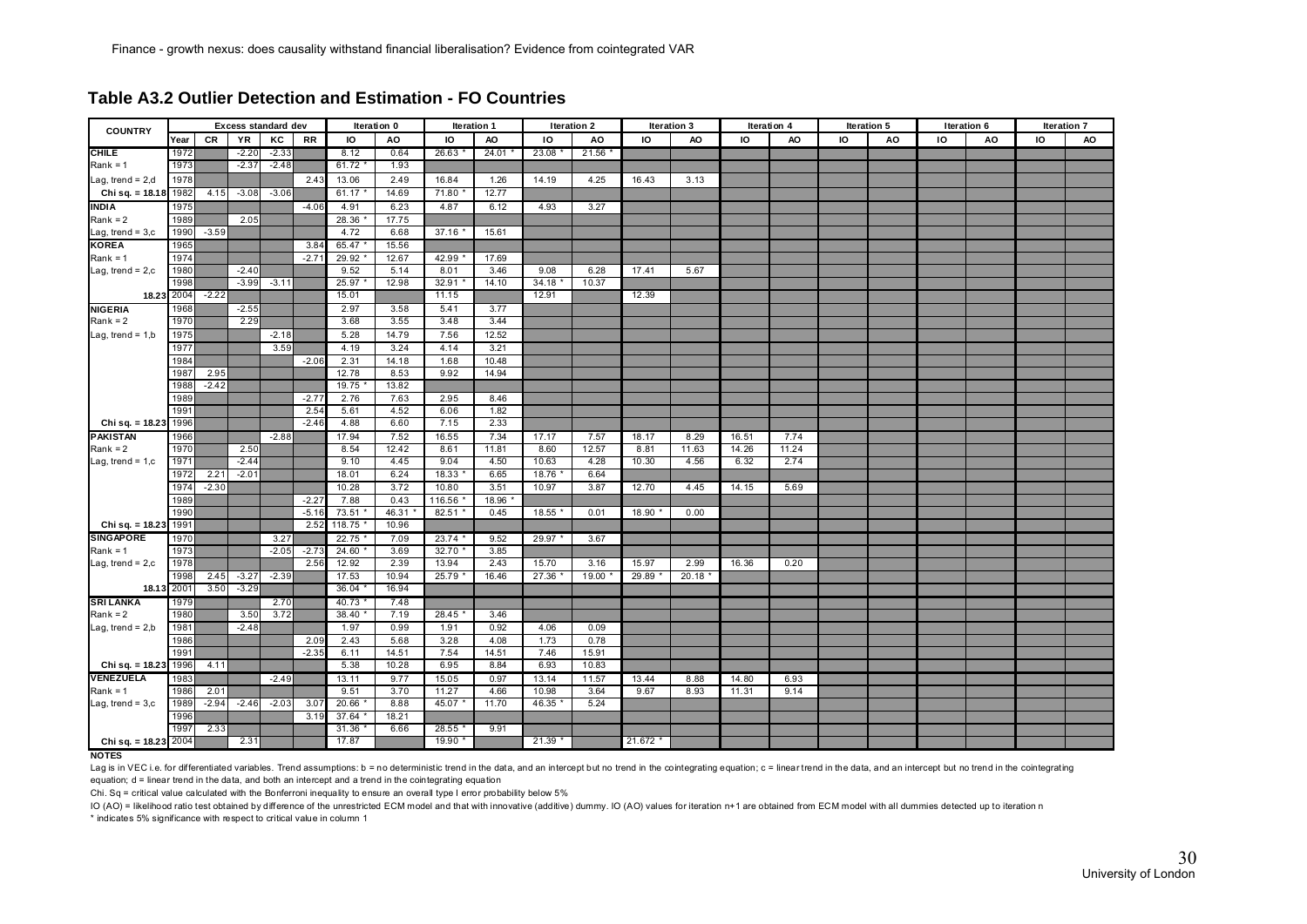## **References**

- [1] Andersen, T. P., Tarp, F., 2003. Financial Liberalisation, Financial Development and Economic Growth in LDCs, Journal of International Development, 15, 189-209.
- [2] Arestis P., Demetriades P., 1997. Financial development and economic growth: assessing the evidence, Economic Journal, 107, 783-799.
- [3] Arestis, P., Demetriades, P., Fattouh, B., Mouratidis, K., 2002. The impact of financial liberalisation policies on financial development, evidence from developing economies, International Journal of Finance and Economics, 7, 109-121.
- [4] Arghyrou, M.G., Luintel, K.B., 2007. Government solvency: revisiting some EMU countries, Journal of Macroeconomics, 29, 387-410.
- [5] Beck, T., Levine, R., Loayza, N., 2000. Finance and the sources of growth, Journal of Financial Economics, 58,261-300.
- [6] Bohn Nielsen, H., 2004. Cointegration Analysis in the Presence of outliers, The Econometrics Journal, 7, 1, 249-271.
- [7] Byrd, W., 1983. China's Financial System, the Changing Role of Banks, Westview, Colorado.
- [8] Caprio, G., Klingebiel, D., 2003. Episodes of Systemic and Borderline Financial Crises, World Bank, mimeo.
- [9] Chinn, M.D., Ito, H., 2005. What Matters for Financial Development?, Capital Controls, Institutions, and Interactions, mimeo.
- [10] Christopoulos, D. K., Tsionas, E. G., 2004. Financial Development and Economic Growth: Evidence from Panel Unit Root and Cointegration Tests, Journal of Development Economics, 73, 55-74.
- [11] Chuhan, P., Sturzenegger, F., 2003. Default Episodes in the 1980s &1990s, what have we learnt?, mimeo.
- [12] Claessens, S., Perotti, E., 2005. The links between finance and inequality: channels and evidence, University of Amsterdam, mimeo.
- [13] Clements, M.P., Sensier, M., 2003. Asymmetric Output-Gap Effects in Phillips Curve and Mark up Pricing Models: Evidence for the US and the UK, Scottish Journal of Political Economy, 50, 4, 359-374.
- [14] Deidda, L., Fattouh, B., 2002. Non linearity between finance and growth, Economic Letters, 74, 3, 339-345.
- [15] Demetriades, P.O., Hussein, K.A., 1996. Does Financial Development causes Economic Growth? Time series evidence from 16 countries, Journal of Development Economics, 51, 387-411.
- [16] Demetriades, P.O., Luintel, K., 1997. The direct costs of Financial Repression: evidence from India, The Review of Economics and Statistics, 311-320.
- [17] Demetriades, P.O., Luintel, K., 1996. Financial Development, Economic Growth and Banking sector controls: evidence from India, The Economic Journal, 106, 359-374.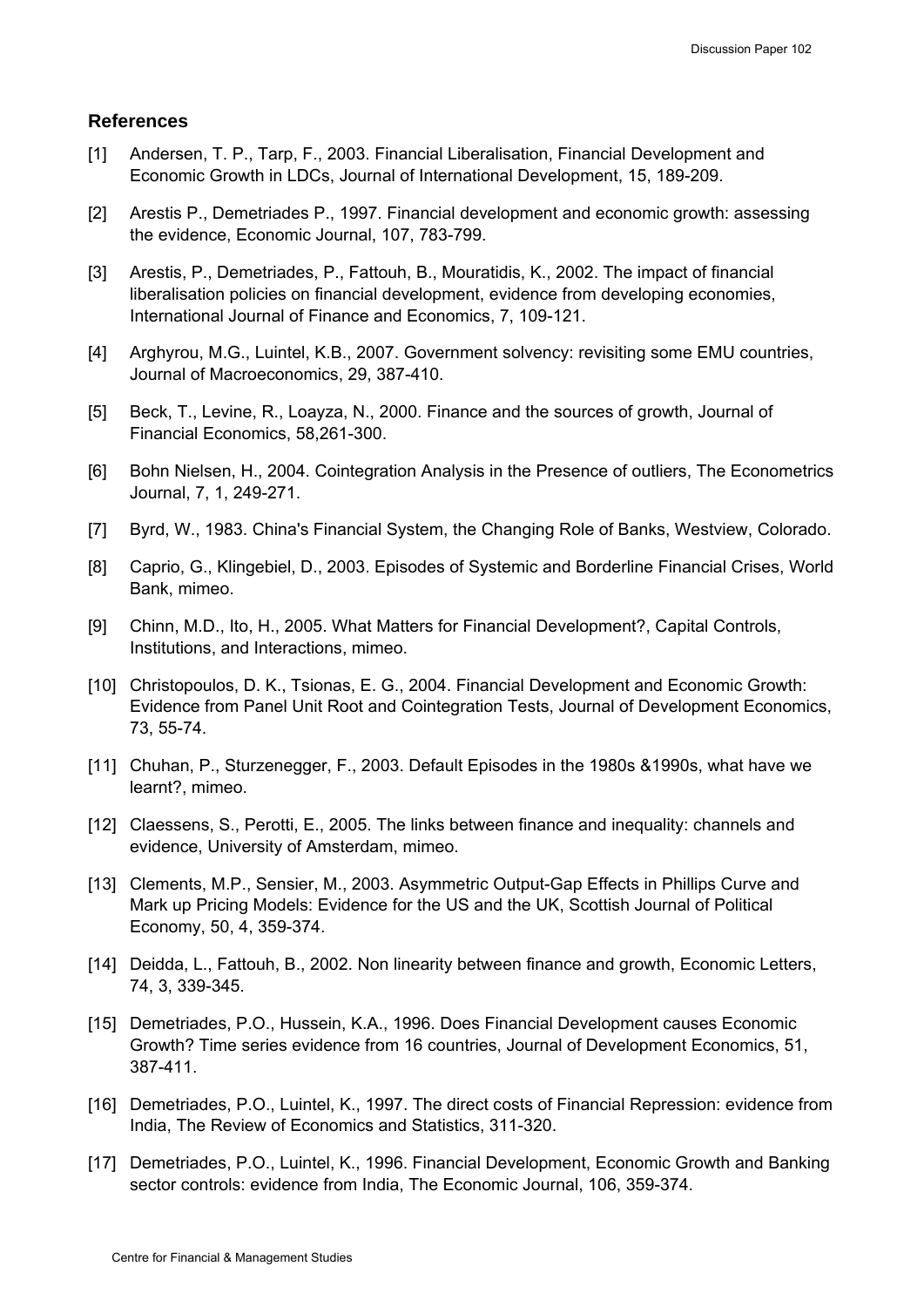- [18] Department of Statistics on Investment in Fixed Assets National Bureau of Statistics of China, 2002. Statistics on Investment in Fixed assets of China 1950-2002, Beijing, People's Republic of China.
- [19] Diamond, D.W., Rajan R.G., 2000. A Theory of Bank Capital, Journal of Finance, 55, 6, 2431-2465.
- [20] Doornik, J.A., Hendry, D.F. and Nielsen, B., 1998. Inference in Cointegrating Models: UK M1 Revisited, Journal of Economic Surveys, 12, 533-572.
- [21] Dornbusch, R., Giavazzi, F., 1999. Heading Off China's Financial Crisis, Bocconi University, mimeo.
- [22] Easterly, W., Levine, R., 2001. It's not Factor Accumulation, Stylized Facts and Growth, World Bank, mimeo.
- [23] Galor, O., Moav, O., 2004. From Physical to Human Capital Accumulation: Inequality and the Process of Development, Review of Economic Studies, 71, 1001-1026.
- [24] Gambacorta, L., Mistrulli, P.E., 2004. Does bank capital affect lending behaviour? Journal of Financial Intermediation, 13,436-457.
- [25] Hansen, B. E., 1992. Tests for Parameter Instability in Regressions with I(1) Processes, Journal of Business and Economic Statistics, 10, 321-335.
- [26] Hansen, H., Johansen, S., 1999. Some Tests for Parameter Constancy in Cointegrated VARmodels, Econometrics Journal, 2, 306-333.
- [27] Harrison, P., Sussman, O., Zeira J., 1999. Finance and Growth, Theory and New Evidence, Federal Reserve Board, July, mimeo.
- [28] Hendry, D.F., Juselius, K., 1999a. Explaining Cointegration Analysis, Part I, mimeo.
- [29] Hendry, D.F., Juselius, K., 1999b. Explaining Cointegration Analysis, Part II, mimeo.
- [30] Hernández, L., Parro, F., 2008. Economic Reforms, Financial Development and Growth: Lessons from the Chilean Experience, Cuadernos de Economía, 45, 59-103.
- [31] Hsiao, K., 1984. Money and banking in the Chinese Mainland, Tzong-shian Yu, Taiwan, Republic of China.
- [32] Hsiao, K., 1971. Money and Monetary Policy in Communist China, Columbia University Press, NY.
- [33] International Monetary Fund, International Financial Statistics, various years.
- [34] Jacobson, T., Lindé, J., Roszbach, K., 2005. Exploring Interactions between Real Activity and the Financial Stance, Working Paper no. 184, Sveriges Riksbank.
- [35] Johansen, J., 1995. A statistical analysis of Cointegration for I(2) variables, Econometric Theory, 11, 25-29.
- [36] Juselius, K., 2002. The Cointegrated VAR model, Econometric Methodology and Macroeconomic Applications, Lecture Notes, CIdE, Bertinoro, Italy.